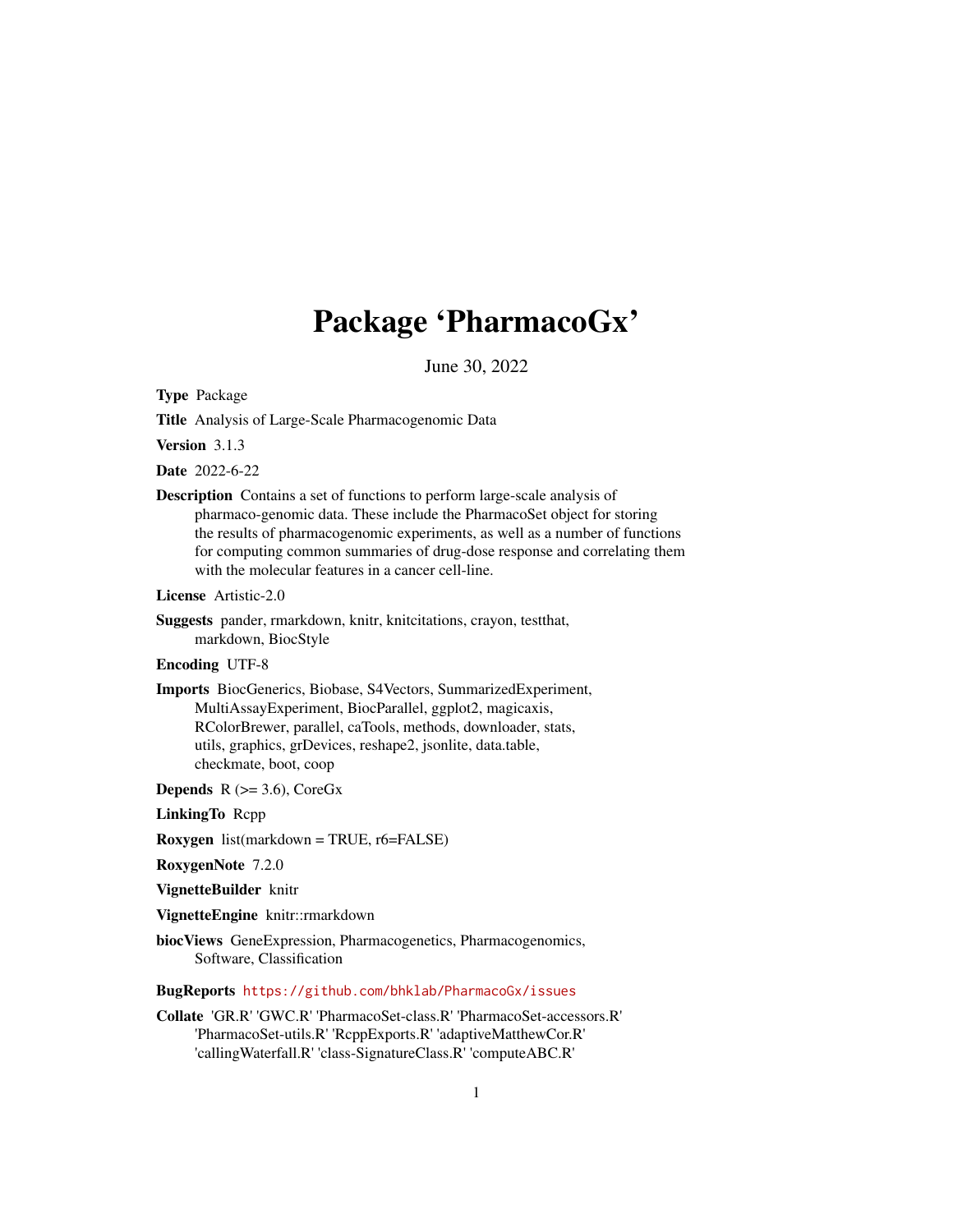'computeAUC.R' 'computeAUC\_old.R' 'computeAmax.R' 'computeDSS.R' 'computeDrugSensitivity.R' 'computeGR.R' 'computeIC50.R' 'computeICn.R' 'computeSlope.R' 'computeSynergy.R' 'connectivityScore.R' 'cosinePerm.R' 'datasets.R' 'downloadPSet.R' 'downloadSignatures.R' 'drugDoseResponseCurve.R' 'drugPerturbationSig.R' 'filterNoisyCurves.R' 'geneDrugPerturbation.R' 'geneDrugSensitivity.R' 'geneDrugSensitivityPBCorr.R' 'geneDrugSensitivityPCorr.R' 'getRawSensitivityMatrix.R' 'globals.R' 'intersectPSets.R' 'logLogisticRegression.R' 'matthewCor.R' 'mergePSets.R' 'methods-[.R' 'methods-drugSensitivitySig.R' 'methods-intersect.R' 'methods-subsetTo.R' 'methods-summarizeMolecularProfiles.R' 'methods-summarizeSensitivityProfiles.R' 'plotPSig.R' 'rankGeneDrugPerturbation.R' 'rankGeneDrugSensitivity.R' 'sanityCheck.R' 'updateObject-methods.R' 'zzz.R'

git\_url https://git.bioconductor.org/packages/PharmacoGx

git\_branch master

git\_last\_commit f680088

git\_last\_commit\_date 2022-06-23

Date/Publication 2022-06-30

Author Petr Smirnov [aut], Christopher Eeles [aut], Zhaleh Safikhani [aut], Mark Freeman [aut], Feifei Li [aut], Benjamin Haibe-Kains [aut, cre]

Maintainer Benjamin Haibe-Kains <benjamin.haibe.kains@utoronto.ca>

## R topics documented:

| $\mathbf{R}$             |
|--------------------------|
| $\overline{\mathcal{A}}$ |
| $\overline{\mathbf{5}}$  |
| 6                        |
|                          |
|                          |
| <b>9</b>                 |
| -9                       |
|                          |
|                          |
|                          |
|                          |
|                          |
|                          |
|                          |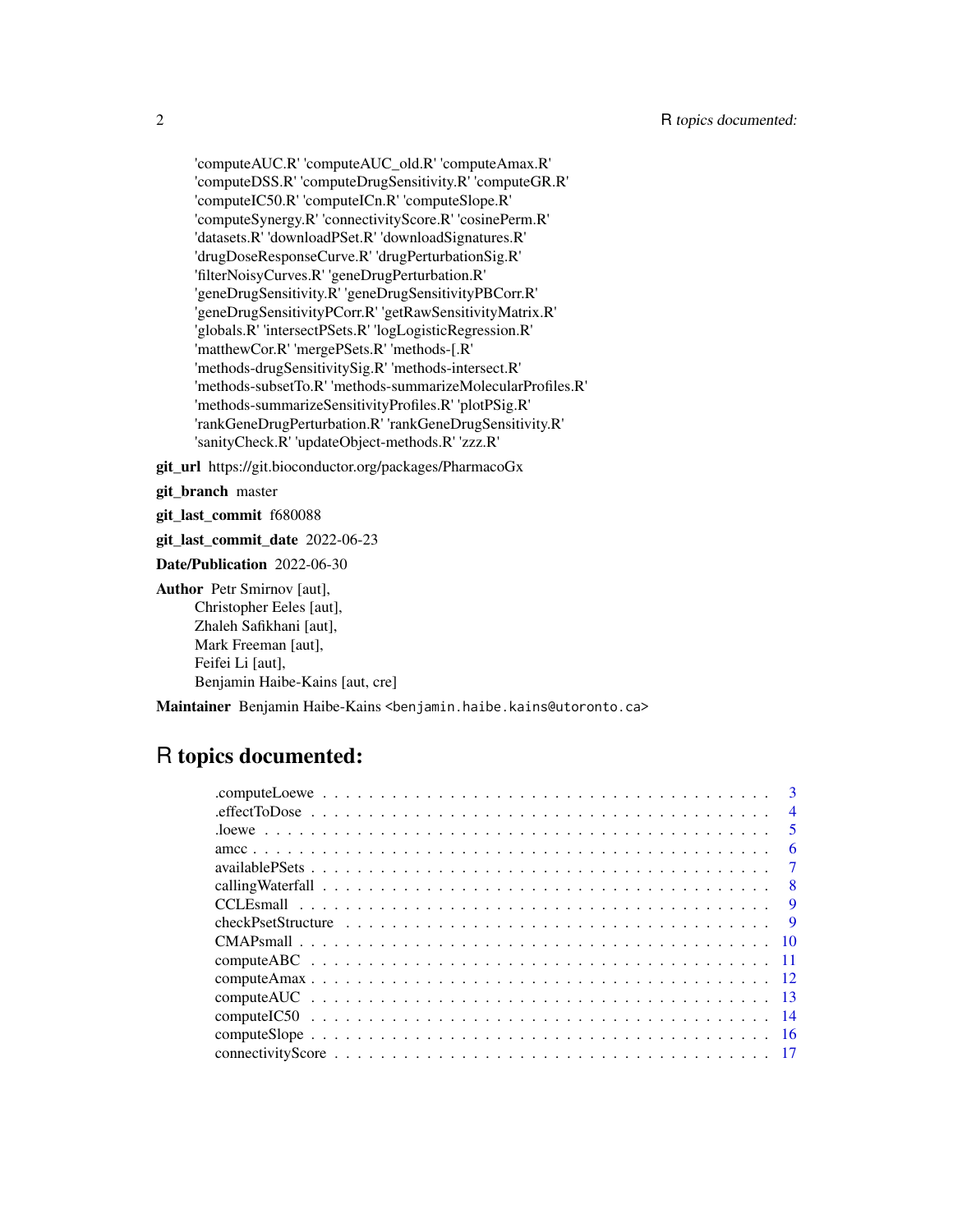<span id="page-2-0"></span>

| 18                                                                                                                         |
|----------------------------------------------------------------------------------------------------------------------------|
| 19<br>$dim, Pharmaco Set-method \dots \dots \dots \dots \dots \dots \dots \dots \dots \dots \dots \dots \dots \dots \dots$ |
| 20                                                                                                                         |
| 21                                                                                                                         |
| 22                                                                                                                         |
| 24                                                                                                                         |
| 25                                                                                                                         |
| 28                                                                                                                         |
| 29                                                                                                                         |
| 29                                                                                                                         |
| 30                                                                                                                         |
| 31                                                                                                                         |
| 32                                                                                                                         |
| 33                                                                                                                         |
| 34                                                                                                                         |
| 35                                                                                                                         |
| 37                                                                                                                         |
| 38                                                                                                                         |
| 39                                                                                                                         |
| 40                                                                                                                         |
| 50                                                                                                                         |
| 51                                                                                                                         |
| 53                                                                                                                         |
| 54                                                                                                                         |
| 55                                                                                                                         |
| 56                                                                                                                         |
| 56                                                                                                                         |
| 57                                                                                                                         |
| 58                                                                                                                         |
| 59                                                                                                                         |
| 60                                                                                                                         |
| 60                                                                                                                         |
|                                                                                                                            |

#### $\blacksquare$  Index  $\blacksquare$

.computeLoewe *Computes Loewe Null References*

### Description

Predict the response of a treatment combination under the Loewe additive null assumption.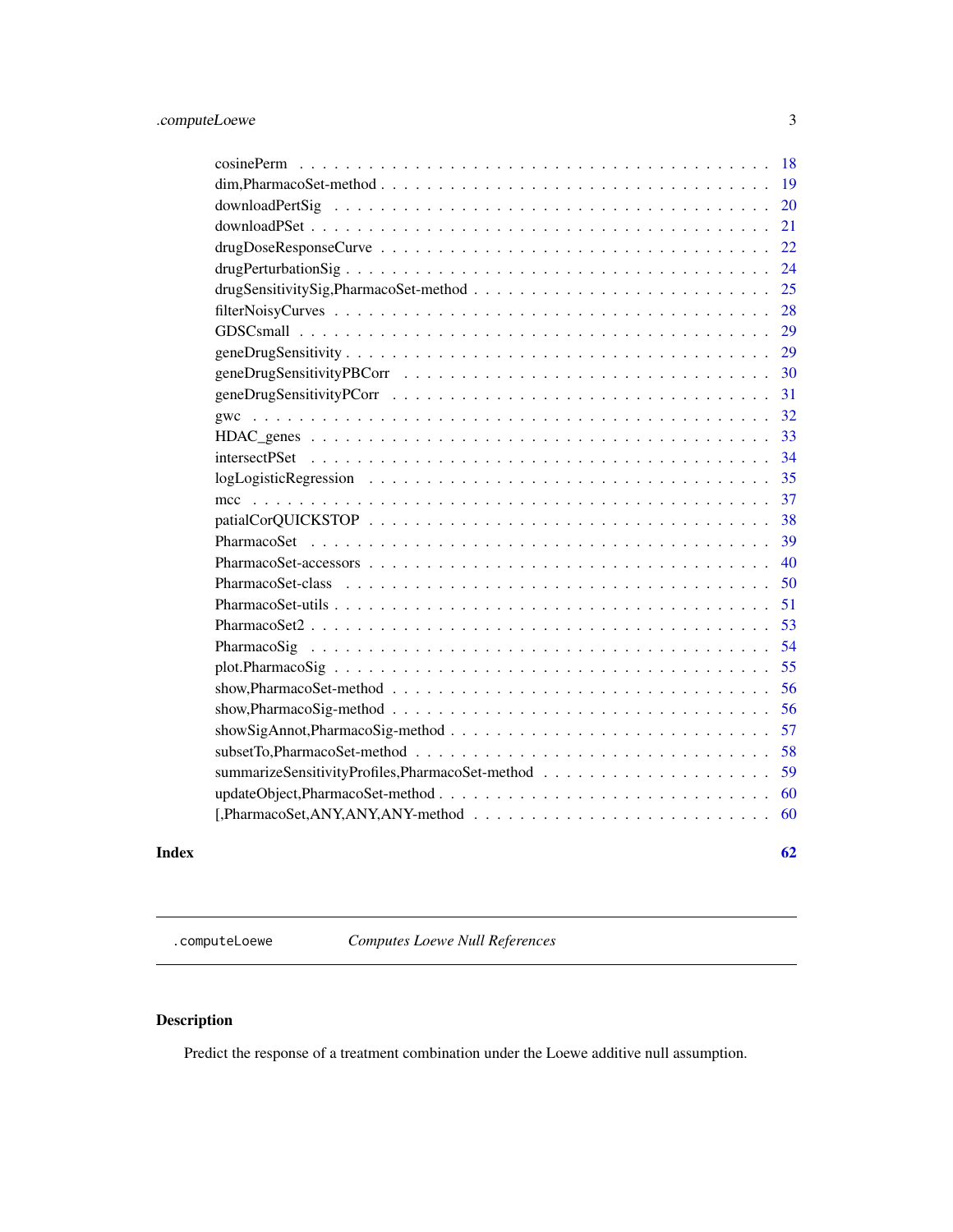#### Usage

```
.computeLoewe(
  viability,
  treatment1dose,
  treatment2dose,
 HS_1,
 HS_2,
 E\_inf\_1,
 E_inf_2,
 EC50_1,
 EC50_2
)
```
#### Arguments

| viability   | numeric is a vector whose entries are the viability values in the range $[0, 1]$ . |
|-------------|------------------------------------------------------------------------------------|
|             | treatment1dose numeric a vector of concentrations for treatment 1                  |
|             | treatment 2 dose numeric a vector of concentrations for treatment 2                |
| $HS_1$      | numeric Hill coefficient of treatment 1                                            |
| $HS_2$      | numeric Hill coefficient of treatment 2                                            |
| $E\_inf\_1$ | numeric the maximum attainable effect of treatment 1.                              |
| $E_{in}f_2$ | numeric the maximum attainable effect of treatment 2.                              |
| EC50_1      | numeric relative EC50 of treatment 1.                                              |
| EC50_2      | numeric relative EC50 of treatment 2.                                              |
|             |                                                                                    |

### Value

numeric expected viability under Loewe additive null assumption.

### Examples

print("TODO::")

.effectToDose *Inverse function of Hill equation*

### Description

For the dose-response Hill equation of a drug defined by  $E(x) = E_{inf} + \frac{1-E_{inf}}{1+(-x-1)}$  $\frac{1 - E_{inf}}{1 + (\frac{x}{EC50})(\frac{1}{HS})}$ , that computes the response in viability from a dose in micromole fir a drug, this function is the inverse function of the Hill curve that computes the dose required from a response:  $f^{-1}(E)$  =  $EC50(\frac{1-E}{E-E_{inf}})^{\frac{1}{HS}}$ 

<span id="page-3-0"></span>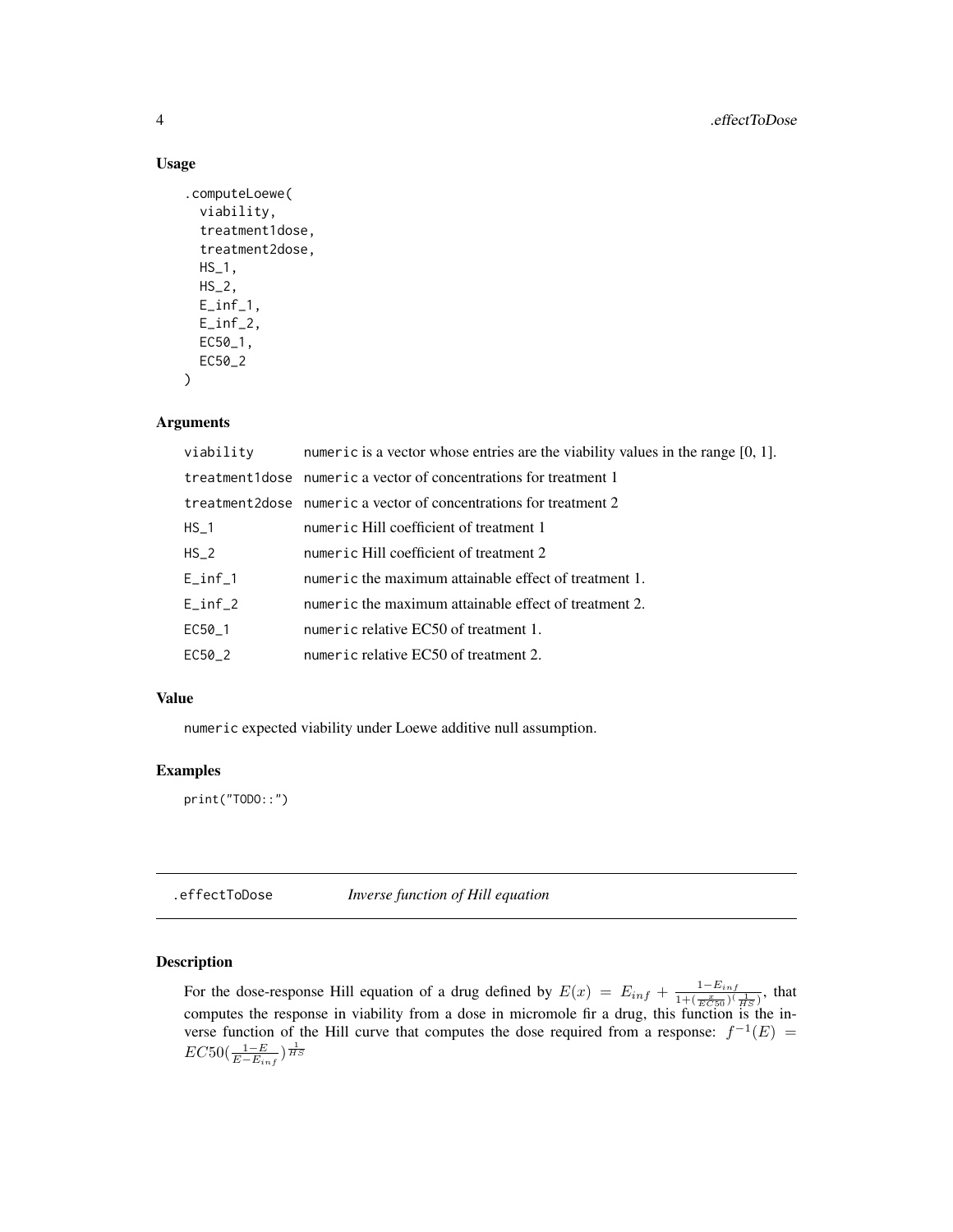#### <span id="page-4-0"></span>. *loewe* 5

### Usage

.effectToDose(viability, EC50, HS, E\_inf)

### Arguments

| viability       | numeric is a vector whose entries are the viability values in the range $[0, 1]$ .                              |
|-----------------|-----------------------------------------------------------------------------------------------------------------|
| EC50            | numeric is a vector of relative EC50 for drug-response equation.                                                |
| <b>HS</b>       | numeric Hill coefficient of the drug-response equation that represents the sig-<br>moidity of the curve.        |
| $E_{\perp}$ inf | numeric the maximum attanable effect of a drug when it is administered with a<br>infinitely high concentration. |

### Value

numeric concentrations in micromoles required to produce viability in the corresponding entries.

### Examples

print("TODO::")

.loewe *Loewe Additive Combination Index (CI)*

### Description

Computes the Loewe additive combination index (CI) from its definition  $CI = \frac{x_1}{x_1}$  $\frac{x_1}{f_1^{-1}(E)} + \frac{x_2}{f_2^{-1}(E)}$  $\overline{f_2^{-1}(E)}$ 

```
.loewe(
  viability,
  treatment1dose,
 HS_1,
 E\_inf\_1,
 EC50_1,
  treatment2dose,
 HS_2,
 E_inf_2,
 EC50_2
\mathcal{L}
```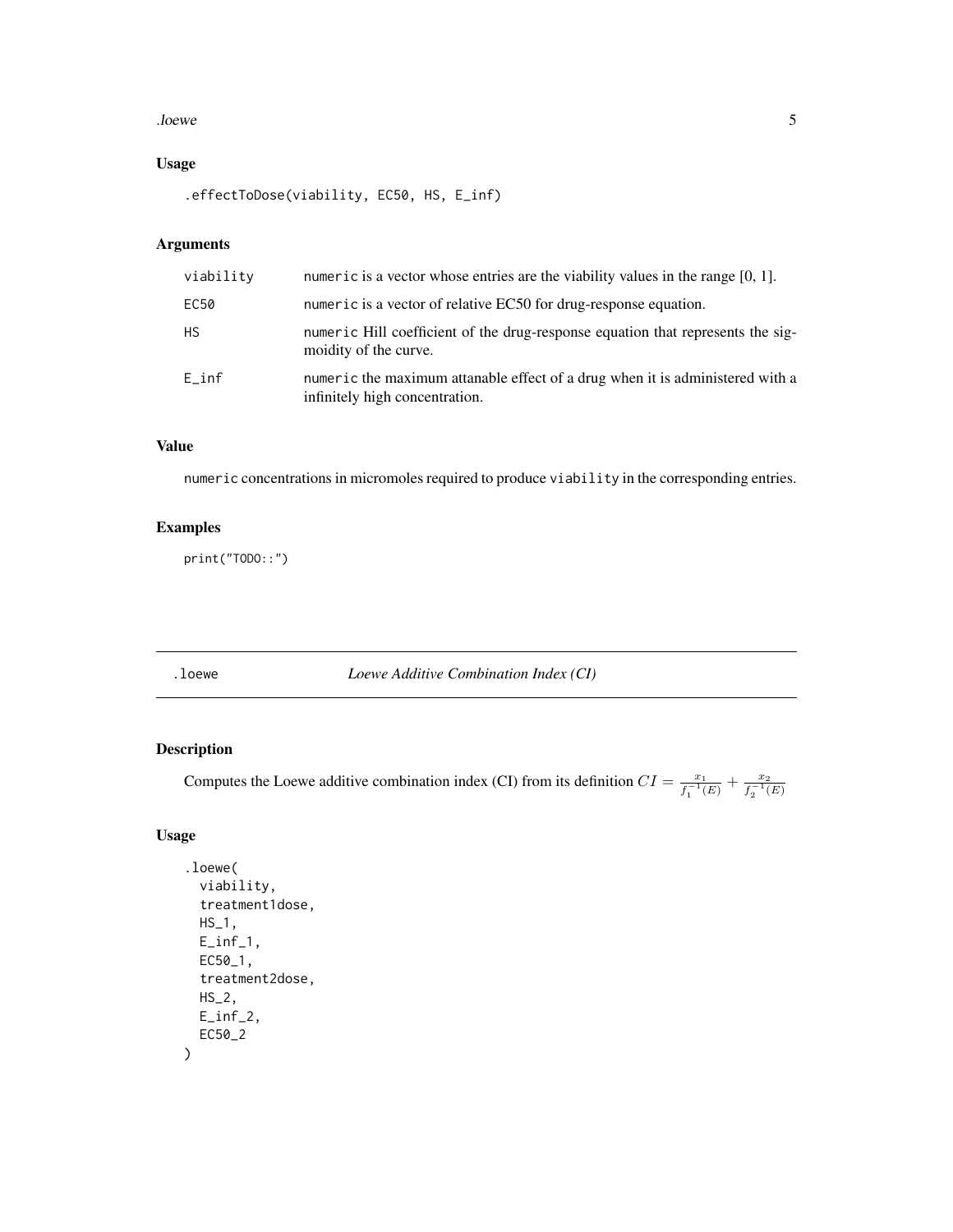<span id="page-5-0"></span>

|             | viability numeric is a vector whose entries are the viability values in the range $[0, 1]$ . |
|-------------|----------------------------------------------------------------------------------------------|
|             | treatment1dose numeric a vector of concentrations for treatment 1                            |
| $HS_1$      | numeric Hill coefficient of treatment 1                                                      |
| $E_{int1}$  | numeric the maximum attainable effect of treatment 1.                                        |
| EC50_1      | numeric relative EC50 of treatment 1.                                                        |
|             | treatment 2 dose numeric a vector of concentrations for treatment 2                          |
| $HS_2$      | numeric Hill coefficient of treatment 2                                                      |
| $E_{in}f_2$ | numeric the maximum attainable effect of treatment 2.                                        |
| EC50_2      | numeric relative EC50 of treatment 2.                                                        |

### Value

CI under Loewe additive definition

### Examples

print("TODO::")

amcc *Adaptive Matthews Correlation Coefficient*

### Description

This function calculates an Adaptive Matthews Correlation Coefficient (AMCC) for two vectors of values of the same length. It assumes the entries in the two vectors are paired. The Adaptive Matthews Correlation Coefficient for two vectors of values is defined as the Maximum Matthews Coefficient over all possible binary splits of the ranks of the two vectors. In this way, it calculates the best possible agreement of a binary classifier on the two vectors of data. If the AMCC is low, then it is impossible to find any binary classification of the two vectors with a high degree of concordance.

#### Usage

```
\text{ance}(x, y, \text{step}.\text{prot} = 0, \text{min}.\text{cat} = 3, \text{nperm} = 1000, \text{nthread} = 1)
```

| x, y      | Two paired vectors of values. Could be replicates of observations for the same<br>experiments for example.                                                                                                                   |
|-----------|------------------------------------------------------------------------------------------------------------------------------------------------------------------------------------------------------------------------------|
| step.prct | Instead of testing all possible splits of the data, it is possible to test steps of a<br>percentage size of the total number of ranks in $x/y$ . If this variable is 0, function<br>defaults to testing all possible splits. |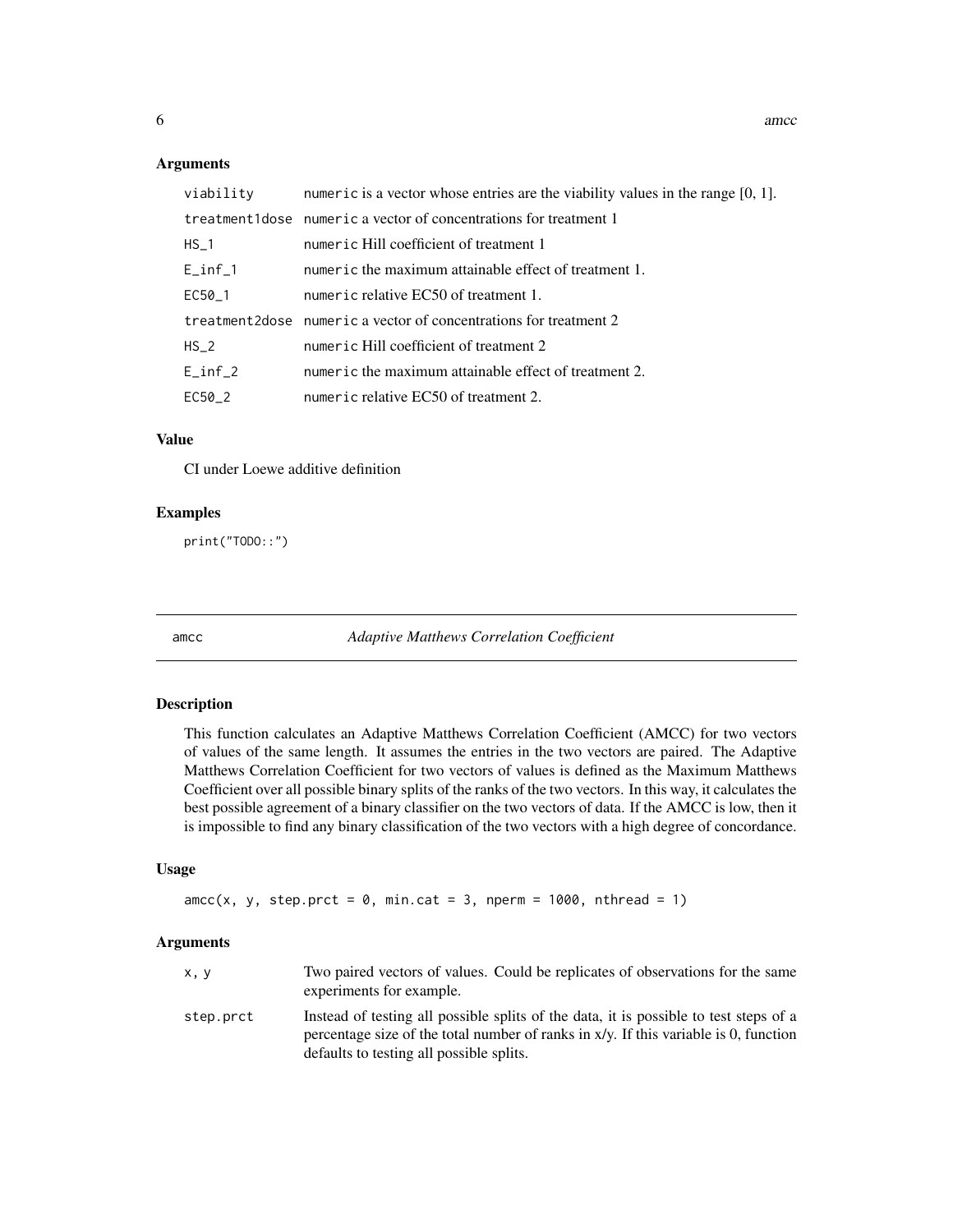### <span id="page-6-0"></span>availablePSets 7

| min.cat | The minimum number of members per category. Classifications with less mem-                                           |
|---------|----------------------------------------------------------------------------------------------------------------------|
|         | bers fitting into both categories will not be considered.                                                            |
| nperm   | The number of perumatation to use for estimating significance. If 0, then no<br>p-value is calculated.               |
| nthread | Number of threads to parallize over. Both the AMCC calculation and the per-<br>mutation testing is done in parallel. |

#### Value

Returns a list with two elements. \$amcc contains the highest 'mcc' value over all the splits, the p value, as well as the rank at which the split was done.

#### Examples

amcc(0.6^(1:5), 0.5^(1:5))

availablePSets *Return a table of PharmacoSets available for download*

### Description

The function fetches a table of all PharmacoSets available for download. The table includes the dataset names, version information for the data in the PSet, the date of last update, the name of the PSet, and references for the data contained within, a DOI for the data, and a direct download link. Download can also be done using the downloadPSet function.

#### Usage

```
availablePSets(canonical = TRUE)
```
#### Arguments

canonical logical(1) Should available PSets show only official PSets, or should user generated PSets be included?

### Details

Much more information on the processing of the data and data provenance can be found at: www.orcestra.ca

#### Value

A data.frame with details about the available PharmacoSet objects

### Examples

```
if (interactive()){
    availablePSets()
}
```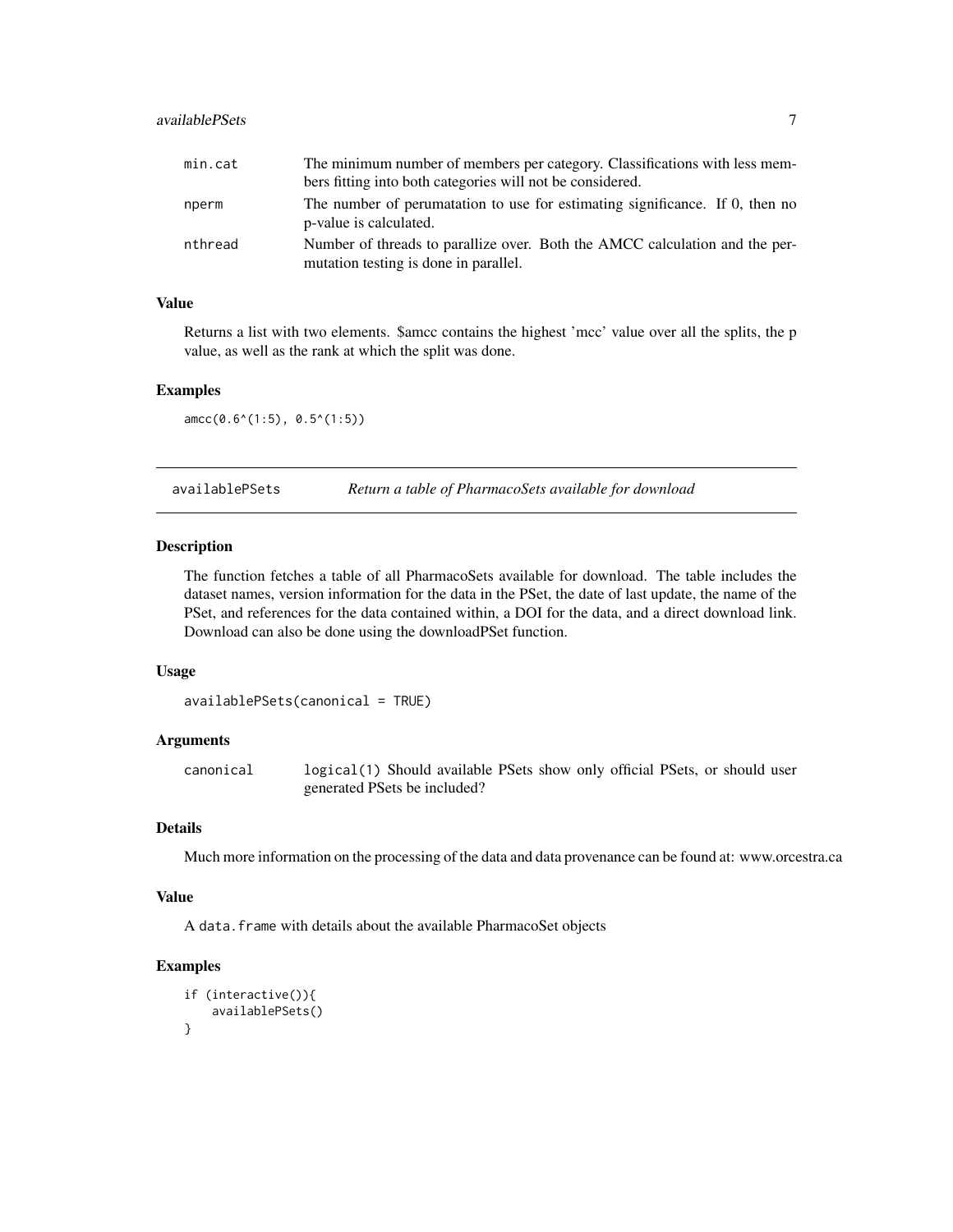<span id="page-7-0"></span>callingWaterfall *Drug sensitivity calling using waterfall plots*

### **Description**

1. Sensitivity calls were made using one of IC50, ActArea or Amax

#### Usage

```
callingWaterfall(
  x,
  type = c("IC50", "AUC", "AMAX"),
  intermediate.fold = c(4, 1.2, 1.2),
  cor.minuinear = 0.95,
  name = "Drug",plot = FALSE
)
```
#### Arguments

| $\mathsf{x}$      | What type of object does this take in?                                                                                                                                                              |  |
|-------------------|-----------------------------------------------------------------------------------------------------------------------------------------------------------------------------------------------------|--|
| type              | ic50: IC50 values in micro molar (positive values) actarea: Activity Area, that<br>is area under the drug activity curve (positive values) amax: Activity at max<br>concentration (positive values) |  |
| intermediate.fold |                                                                                                                                                                                                     |  |
|                   | vector of fold changes used to define the intermediate sensitivities for ic50,<br>actarea and amax respectively                                                                                     |  |
|                   | cor.min.linear numeric The minimum linear correlation to require?                                                                                                                                   |  |
| name              | character The name of the output to use in plot                                                                                                                                                     |  |
| plot              | boolean Whether to plot the results                                                                                                                                                                 |  |
|                   |                                                                                                                                                                                                     |  |

#### Details

- 1. Sort log IC50s (or ActArea or Amax) of the samples to generate a "waterfall distribution"
- 2. Identify cutoff:

3.1 If the waterfall distribution is non-linear (pearson cc to the linear fit  $\leq 0.95$ ), estimate the major inflection point of the log IC50 curve as the point on the curve with the maximal distance to a line drawn between the start and end points of the distribution.

3.2 If the waterfall distribution appears linear (pearson cc to the linear fit  $> 0.95$ ), then use the median IC50 instead.

- 1. Samples within a 4-fold IC50 (or within a 1.2-fold ActArea or 20% Amax difference) difference centered around this inflection point are classified as being "intermediate", samples with lower IC50s (or ActArea/Amax values) than this range are defined as sensitive, and those with IC50s (or ActArea/Amax) higher than this range are called "insensitive".
- 2. Require at least x sensitive and x insensitive samples after applying these criteria  $(x=5$  in our case).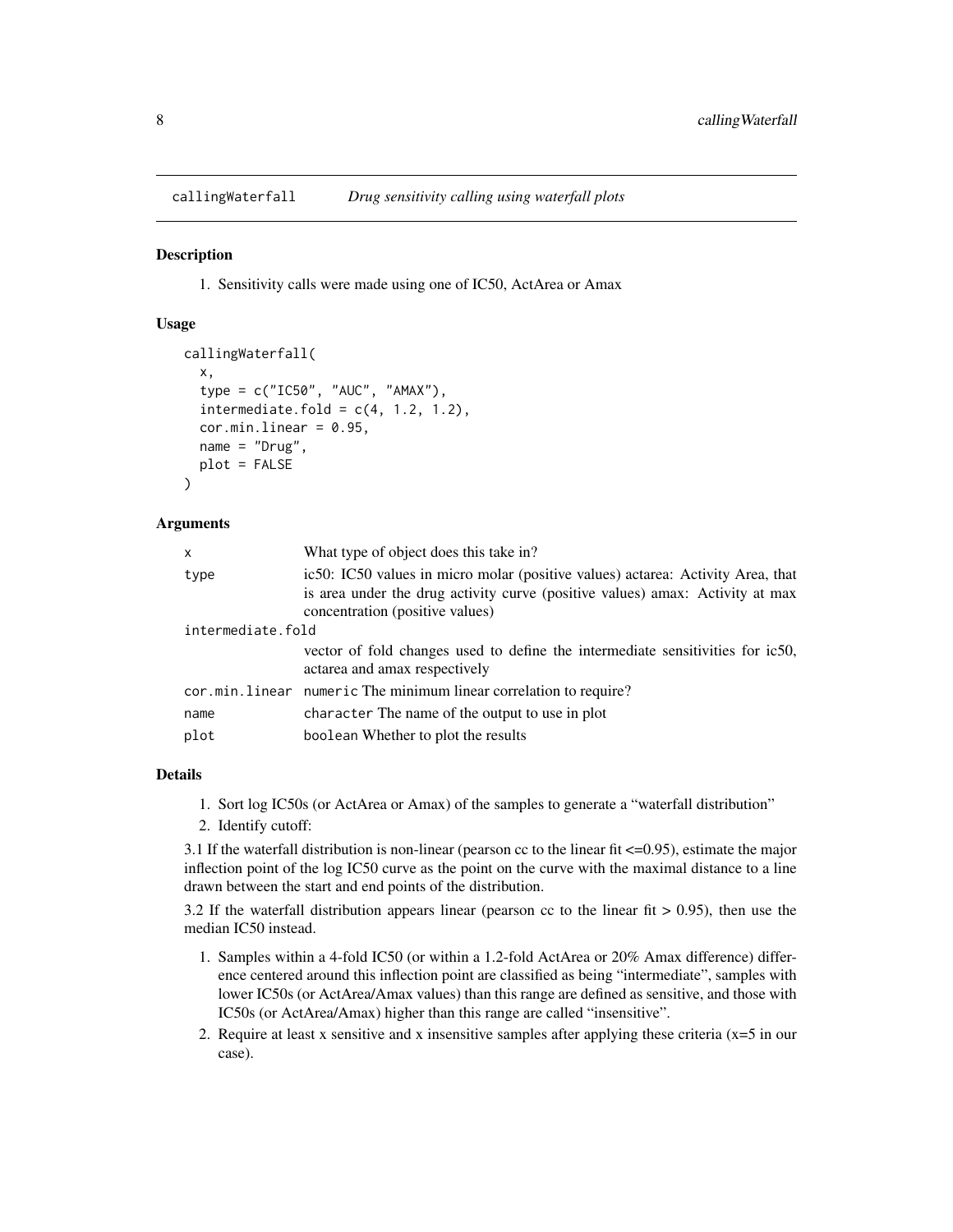#### <span id="page-8-0"></span>CCLEsmall 9

### Value

factor Containing the drug sensitivity status of each sample.

#### Examples

```
# Dummy example
1 + 1
```
CCLEsmall *Cancer Cell Line Encyclopedia (CCLE) Example PharmacoSet*

### Description

A small example version of the CCLE PharmacoSet, used in the documentation examples. All credit for the data goes to the CCLE group at the Broad Institute. This is not a full version of the dataset, most of of the dataset was removed to make runnable example code. For the full dataset, please download using the downloadPSet function.

### Usage

data(CCLEsmall)

### Format

PharmacoSet object

### References

Barretina et al. The Cancer Cell Line Encyclopedia enables predictive modelling of anticancer drug sensitivity. Nature, 2012

checkPsetStructure *A function to verify the structure of a PharmacoSet*

### Description

This function checks the structure of a PharamcoSet, ensuring that the correct annotations are in place and all the required slots are filled so that matching of cells and drugs can be properly done across different types of data and with other studies.

```
checkPsetStructure(object, plotDist = FALSE, result.dir = ".")
```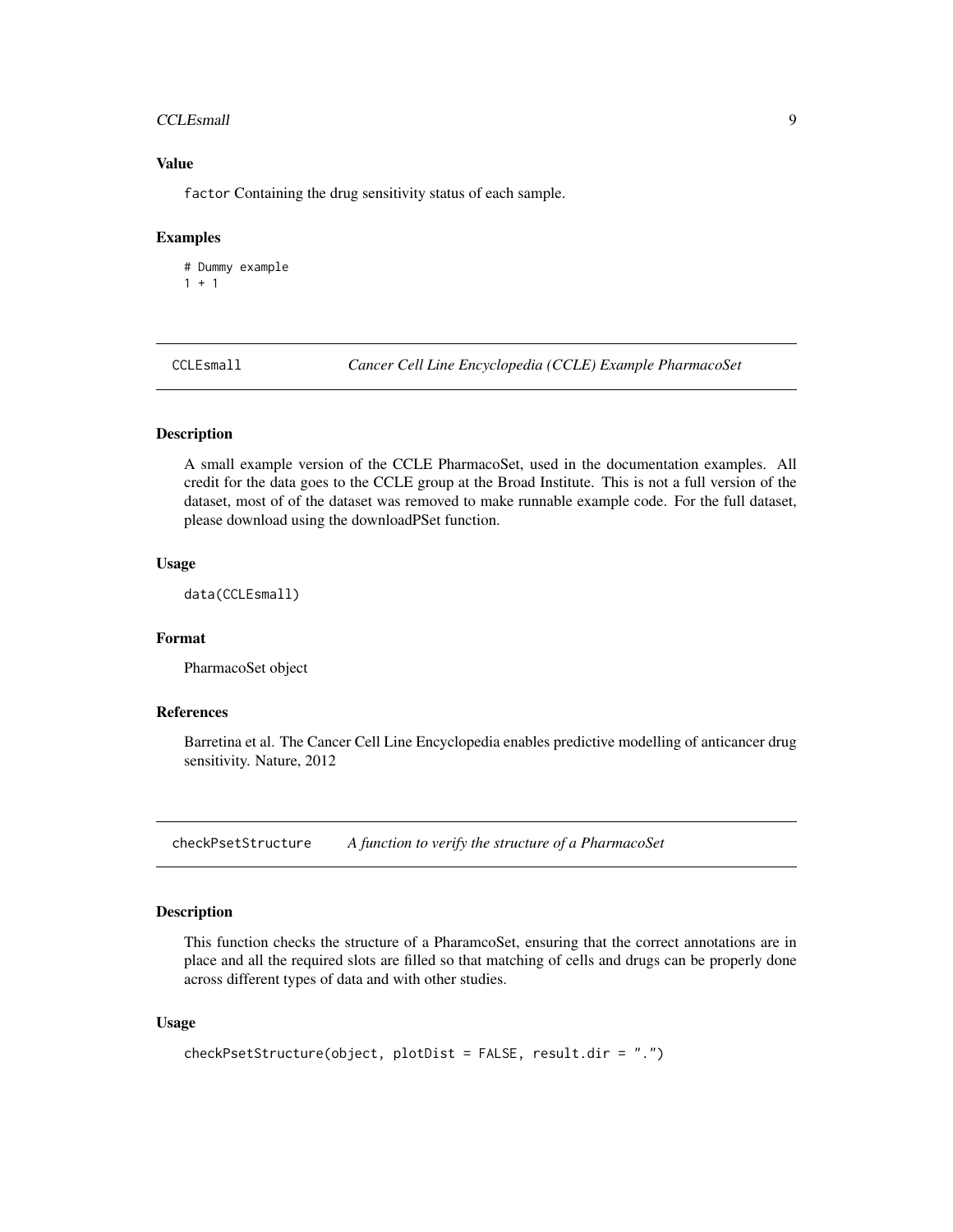<span id="page-9-0"></span>

| object     | A PharmacoSet to be verified                                      |
|------------|-------------------------------------------------------------------|
| plotDist   | Should the function also plot the distribution of molecular data? |
| result.dir | The path to the directory for saving the plots as a string        |

### Value

Prints out messages whenever describing the errors found in the structure of the object object passed in.

#### Examples

```
data(CCLEsmall)
checkPsetStructure(CCLEsmall)
```
CMAPsmall *Connectivity Map Example PharmacoSet*

### Description

A small example version of the Connectivity Map PharmacoSet, used in the documentation examples. All credit for the data goes to the Connectivity Map group at the Broad Institute. This is not a full version of the dataset, most of of the dataset was removed to make runnable example code. For the full dataset, please download using the downloadPSet function.

### Usage

data(CMAPsmall)

#### Format

PharmacoSet object

### References

Lamb et al. The Connectivity Map: using gene-expression signatures to connect small molecules, genes, and disease. Science, 2006.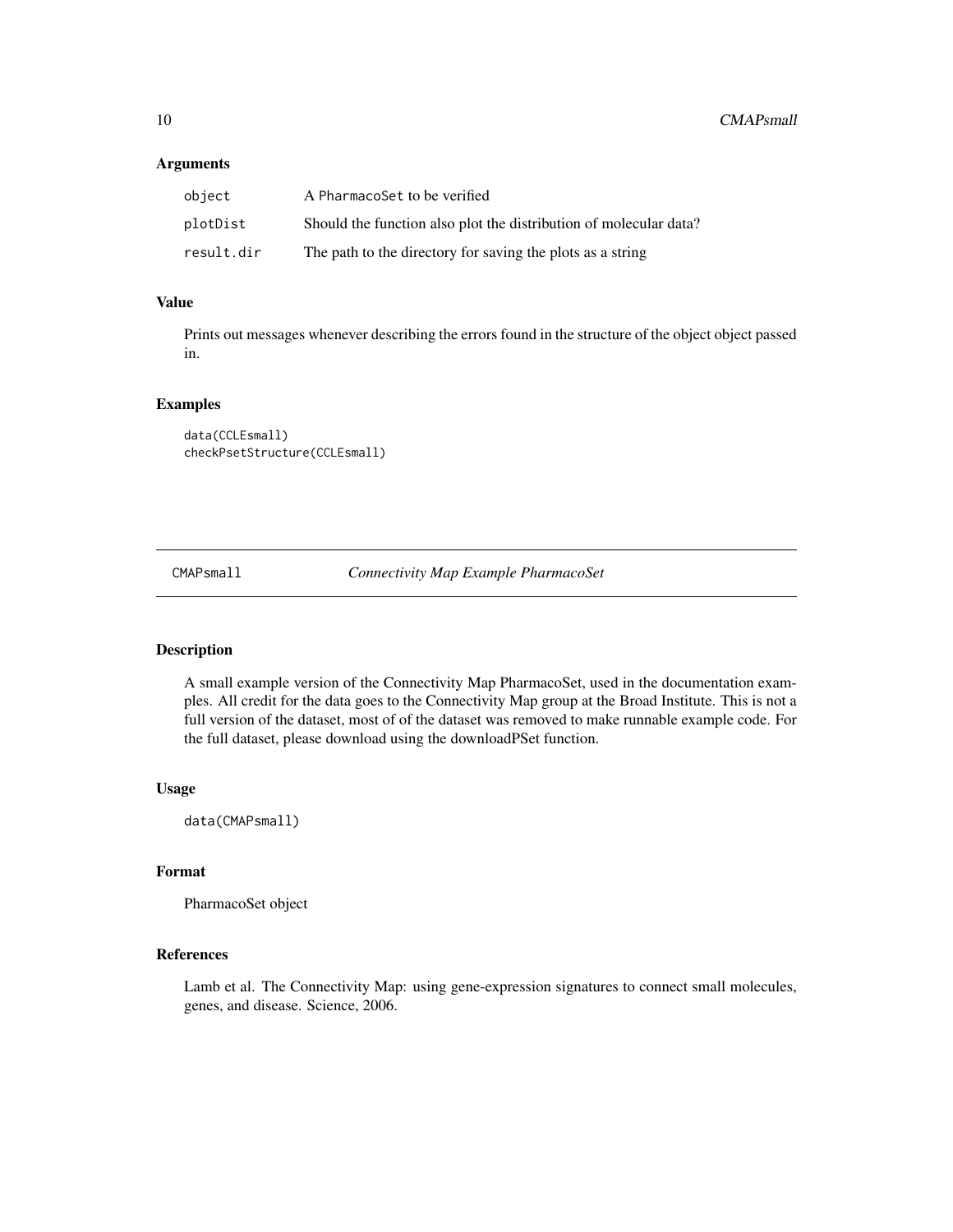<span id="page-10-0"></span>computeABC *Fits dose-response curves to data given by the user and returns the ABC of the fitted curves.*

### Description

Fits dose-response curves to data given by the user and returns the ABC of the fitted curves.

### Usage

```
computeABC(
 conc1,
 conc2,
  viability1,
  viability2,
 Hill_fit1,
 Hill_fit2,
  conc_as_log = FALSE,
  viability_as_pct = TRUE,
  true = TRUE,verbose = TRUE
\mathcal{L}
```

| conc1       | numeric is a vector of drug concentrations.                                                                                                                                                                                                                                                                                                                                      |
|-------------|----------------------------------------------------------------------------------------------------------------------------------------------------------------------------------------------------------------------------------------------------------------------------------------------------------------------------------------------------------------------------------|
| conc2       | numeric is a vector of drug concentrations.                                                                                                                                                                                                                                                                                                                                      |
| viability1  | numeric is a vector whose entries are the viability values observed in the pres-<br>ence of the drug concentrations whose logarithms are in the corresponding en-<br>tries of conc1, expressed as percentages of viability in the absence of any drug.                                                                                                                           |
| viability2  | numeric is a vector whose entries are the viability values observed in the pres-<br>ence of the drug concentrations whose logarithms are in the corresponding en-<br>tries of conc2, expressed as percentages of viability in the absence of any drug.                                                                                                                           |
| Hill_fit1   | list or vector In the order: c("Hill Slope", "E_inf", "EC50"), the parameters<br>of a Hill Slope as returned by logLogisticRegression. If conc_as_log is set then<br>the function assumes logEC50 is passed in, and if viability_as_pct flag is set, it<br>assumes E_inf is passed in as a percent. Otherwise, E_inf is assumed to be a<br>decimal, and EC50 as a concentration. |
| Hill_fit2   | lis or vector In the order: c("Hill Slope", "E_inf", "EC50"), the parameters<br>of a Hill Slope as returned by logLogisticRegression. If conc_as_log is set then<br>the function assumes logEC50 is passed in, and if viability_as_pct flag is set, it<br>assumes E_inf is passed in as a percent. Otherwise, E_inf is assumed to be a<br>decimal, and EC50 as a concentration.  |
| conc_as_log | logical, if true, assumes that $log 10$ -concentration data has been given rather<br>than concentration data.                                                                                                                                                                                                                                                                    |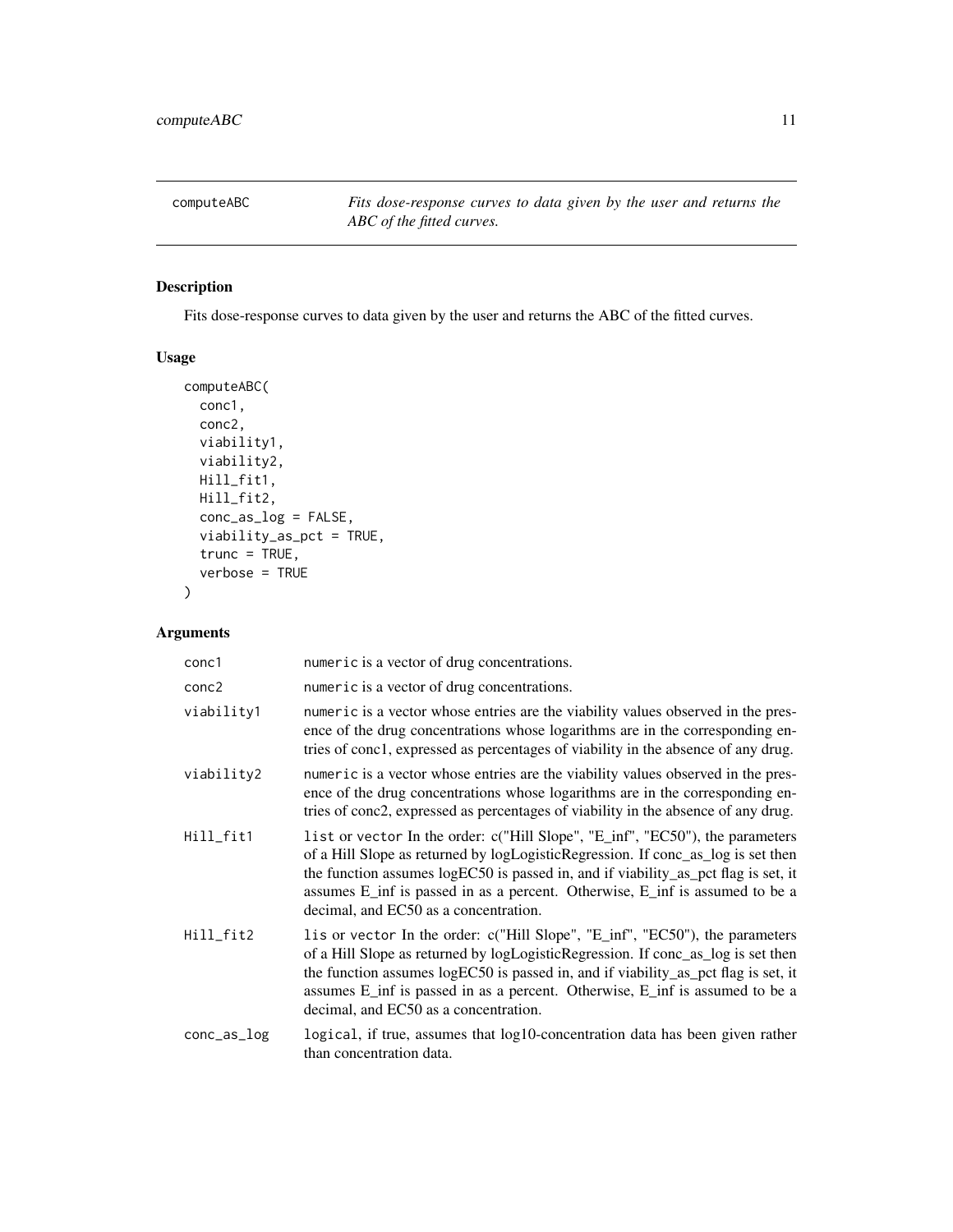<span id="page-11-0"></span>

| viability_as_pct |                                                                                                                                                                                                            |
|------------------|------------------------------------------------------------------------------------------------------------------------------------------------------------------------------------------------------------|
|                  | logical, if false, assumes that viability is given as a decimal rather than a per-<br>centage, and returns ABC as a decimal. Otherwise, viability is interpreted as<br>percent, and AUC is returned 0-100. |
| trunc            | logical, if true, causes viability data to be truncated to lie between 0 and 1<br>before curve-fitting is performed.                                                                                       |
| verbose          | logical, if true, causes warnings thrown by the function to be printed.                                                                                                                                    |

#### Value

The numeric area of the absolute difference between the two hill slopes

#### Author(s)

Mark Freeman

### Examples

```
dose1 <- c(0.0025,0.008,0.025,0.08,0.25,0.8,2.53,8)
viability1 <- c(108.67,111,102.16,100.27,90,87,74,57)
dose2 <- c(0.0025,0.008,0.025,0.08,0.25,0.8,2.53,8)
viability2 <- c(100.94,112.5,86,104.16,75,68,48,29)
computeABC(dose1, dose2, viability1, viability2)
```

| computeAmax | Fits dose-response curves to data given by the user and returns the |
|-------------|---------------------------------------------------------------------|
|             | Amax of the fitted curve. Amax: 100 - viability at maximum concen-  |
|             | <i>tarion (in fitted curve)</i>                                     |

### Description

Fits dose-response curves to data given by the user and returns the Amax of the fitted curve. Amax: 100 - viability at maximum concentarion (in fitted curve)

### Usage

```
computeAmax(concentration, viability, trunc = TRUE, verbose = FALSE)
```

| concentration | numeric is a vector of drug concentrations.                                                                                                                                                                                                                      |
|---------------|------------------------------------------------------------------------------------------------------------------------------------------------------------------------------------------------------------------------------------------------------------------|
| viability     | numeric is a vector whose entries are the viability values observed in the pres-<br>ence of the drug concentrations whose logarithms are in the corresponding en-<br>tries of the log_conc, expressed as percentages of viability in the absence of any<br>drug. |
| trunc         | logical, if true, causes viability data to be truncated to lie between 0 and 1<br>before curve-fitting is performed.                                                                                                                                             |
| verbose       | logical should warnings be printed                                                                                                                                                                                                                               |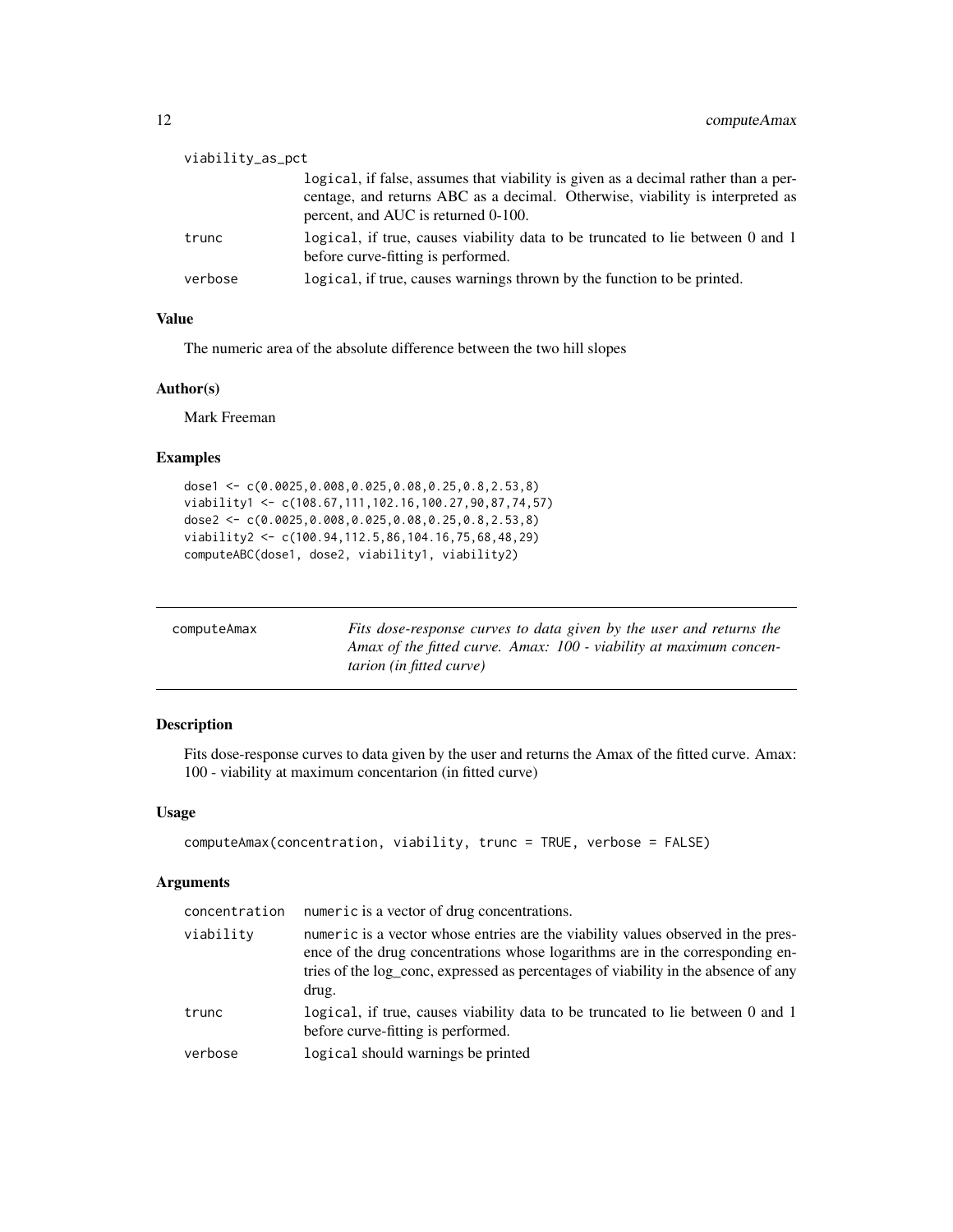### <span id="page-12-0"></span>compute AUC 13

### Value

The numerical Amax

#### Examples

```
dose <- c(0.0025,0.008,0.025,0.08,0.25,0.8,2.53,8)
viability <- c(108.67,111,102.16,100.27,90,87,74,57)
computeAmax(dose, viability)
```
computeAUC *Computes the AUC for a Drug Dose Viability Curve*

#### Description

Returns the AUC (Area Under the drug response Curve) given concentration and viability as input, normalized by the concentration range of the experiment. The area returned is the response (1- Viablility) area, i.e. area under the curve when the response curve is plotted on a log10 concentration scale, with high AUC implying high sensitivity to the drug. The function can calculate both the area under a fitted Hill Curve to the data, and a trapz numeric integral of the actual data provided. Alternatively, the parameters of a Hill Slope returned by logLogisticRegression can be passed in if they already known.

#### Usage

```
computeAUC(
  concentration,
  viability,
 Hill_fit,
  conc_as_log = FALSE,
  viability_as_pct = TRUE,
  true = TRUE,area.type = c("Fitted", "Actual"),
  verbose = TRUE
)
```

| concentration | numeric is a vector of drug concentrations.                                                                                                                                                                                                                                                                                                                                      |
|---------------|----------------------------------------------------------------------------------------------------------------------------------------------------------------------------------------------------------------------------------------------------------------------------------------------------------------------------------------------------------------------------------|
| viability     | numeric is a vector whose entries are the viability values observed in the pres-<br>ence of the drug concentrations whose logarithms are in the corresponding en-<br>tries of conc, where viability 0 indicates that all cells died, and viability 1 indi-<br>cates that the drug had no effect on the cells.                                                                    |
| Hill fit      | list or vector In the order: c("Hill Slope", "E_inf", "EC50"), the parameters<br>of a Hill Slope as returned by logLogisticRegression. If conc_as_log is set then<br>the function assumes logEC50 is passed in, and if viability_as_pct flag is set, it<br>assumes E_inf is passed in as a percent. Otherwise, E_inf is assumed to be a<br>decimal, and EC50 as a concentration. |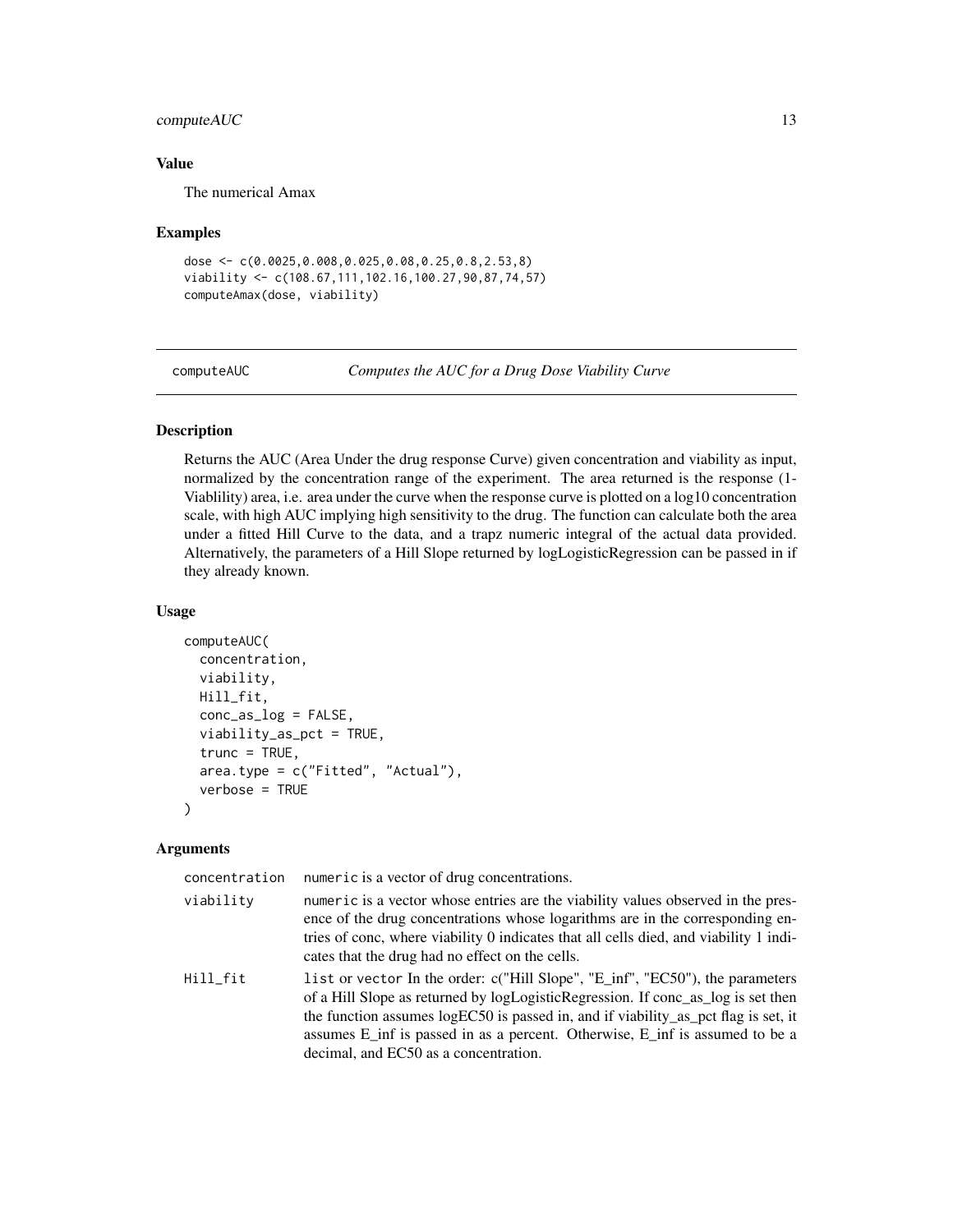<span id="page-13-0"></span>

| conc <sub>as</sub> log | logical, if true, assumes that log10-concentration data has been given rather                                                                                                                              |
|------------------------|------------------------------------------------------------------------------------------------------------------------------------------------------------------------------------------------------------|
|                        | than concentration data.                                                                                                                                                                                   |
| viability_as_pct       |                                                                                                                                                                                                            |
|                        | logical, if false, assumes that viability is given as a decimal rather than a per-<br>centage, and returns AUC as a decimal. Otherwise, viability is interpreted as<br>percent, and AUC is returned 0-100. |
| trunc                  | logical, if true, causes viability data to be truncated to lie between 0 and 1<br>before curve-fitting is performed.                                                                                       |
| area.type              | Should the area be computed using the actual data ("Actual"), or a fitted curve<br>('Fitted")                                                                                                              |
| verbose                | logical, if true, causes warnings thrown by the function to be printed.                                                                                                                                    |

### Value

Numeric AUC value

### Examples

```
dose <- c(0.0025,0.008,0.025,0.08,0.25,0.8,2.53,8)
viability <- c(108.67,111,102.16,100.27,90,87,74,57)
computeAUC(dose, viability)
```
Computes the ICn for any n in 0-100 for a Drug Dose Viability Curve

### Description

Returns the ICn for any given nth percentile when given concentration and viability as input, normalized by the concentration range of the experiment. A Hill Slope is first fit to the data, and the ICn is inferred from the fitted curve. Alternatively, the parameters of a Hill Slope returned by logLogisticRegression can be passed in if they already known.

```
computeIC50(
  concentration,
  viability,
 Hill_fit,
  conc_as_log = FALSE,
  viability_as_pct = TRUE,
  verbose = TRUE,
  trunc = TRUE
)
computeICn(
```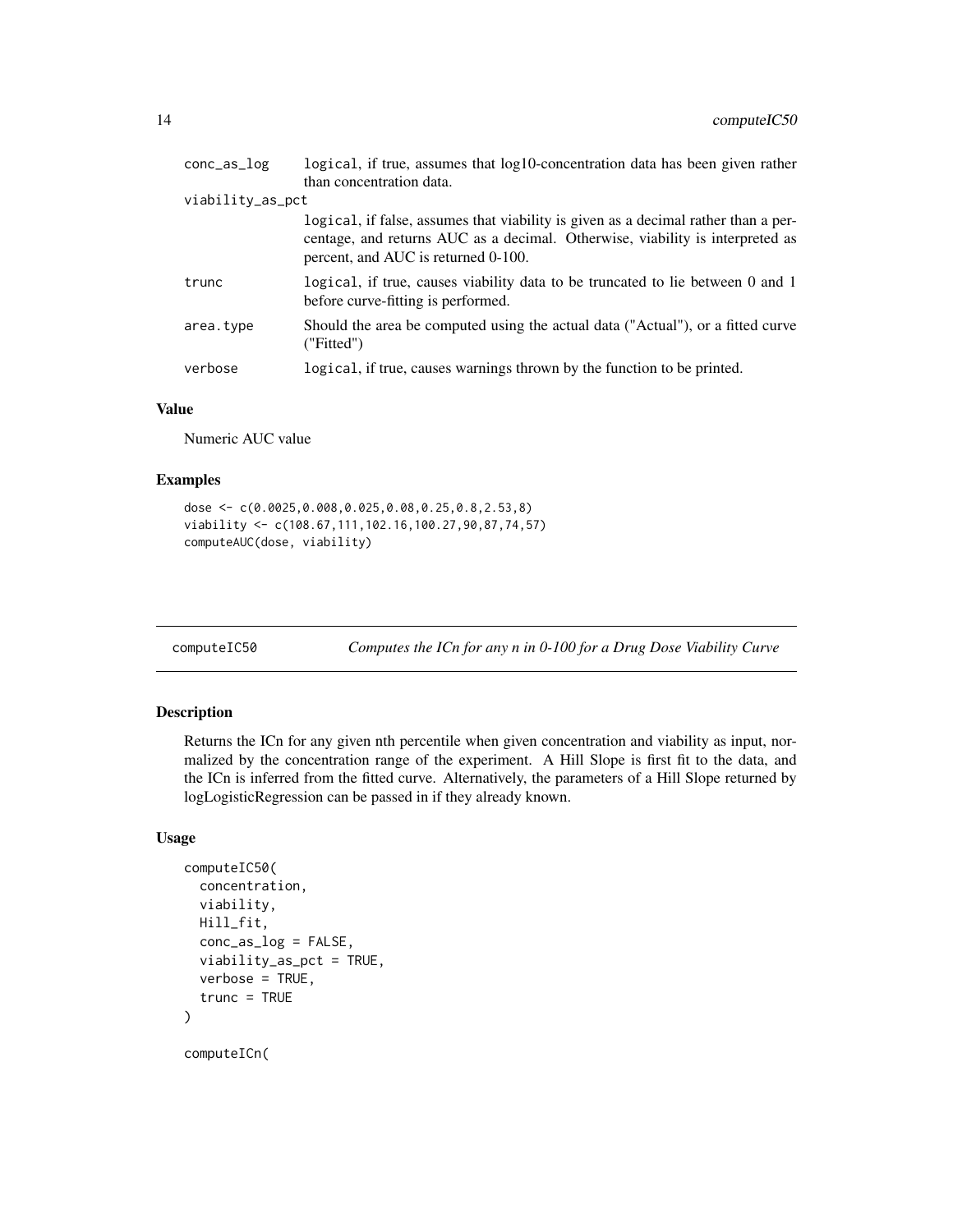### computeIC50 15

```
concentration,
viability,
Hill_fit,
n,
conc_as_log = FALSE,
viability_as_pct = TRUE,
verbose = TRUE,
trunc = TRUE
```
### Arguments

)

| concentration    | numeric is a vector of drug concentrations.                                                                                                                                                                                                                                                                                                                                      |  |
|------------------|----------------------------------------------------------------------------------------------------------------------------------------------------------------------------------------------------------------------------------------------------------------------------------------------------------------------------------------------------------------------------------|--|
| viability        | numeric is a vector whose entries are the viability values observed in the pres-<br>ence of the drug concentrations whose logarithms are in the corresponding en-<br>tries of conc, where viability 0 indicates that all cells died, and viability 1 indi-<br>cates that the drug had no effect on the cells.                                                                    |  |
| Hill_fit         | list or vector In the order: c("Hill Slope", "E_inf", "EC50"), the parameters<br>of a Hill Slope as returned by logLogisticRegression. If conc_as_log is set then<br>the function assumes logEC50 is passed in, and if viability_as_pct flag is set, it<br>assumes E_inf is passed in as a percent. Otherwise, E_inf is assumed to be a<br>decimal, and EC50 as a concentration. |  |
| conc_as_log      | logical, if true, assumes that log10-concentration data has been given rather<br>than concentration data, and that log10(ICn) should be returned instead of ICn.                                                                                                                                                                                                                 |  |
| viability_as_pct |                                                                                                                                                                                                                                                                                                                                                                                  |  |
|                  | logical, if false, assumes that viability is given as a decimal rather than a per-<br>centage, and that E_inf passed in as decimal.                                                                                                                                                                                                                                              |  |
| verbose          | logical, if true, causes warnings thrown by the function to be printed.                                                                                                                                                                                                                                                                                                          |  |
| trunc            | logical, if true, causes viability data to be truncated to lie between 0 and 1<br>before curve-fitting is performed.                                                                                                                                                                                                                                                             |  |
| n                | numeric The percentile concentration to compute. If viability_as_pct set, as-<br>sumed to be percentage, otherwise assumed to be a decimal value.                                                                                                                                                                                                                                |  |

### Value

numeric(1) The ICn of the Hill curve over the specified dose range.

a numeric value for the concentration of the nth precentile viability reduction

### Functions

• computeIC50: Returns the IC50 of a Drug Dose response curve

### Examples

```
dose <- c(0.0025,0.008,0.025,0.08,0.25,0.8,2.53,8)
viability <- c(108.67,111,102.16,100.27,90,87,74,57)
computeIC50(dose, viability)
```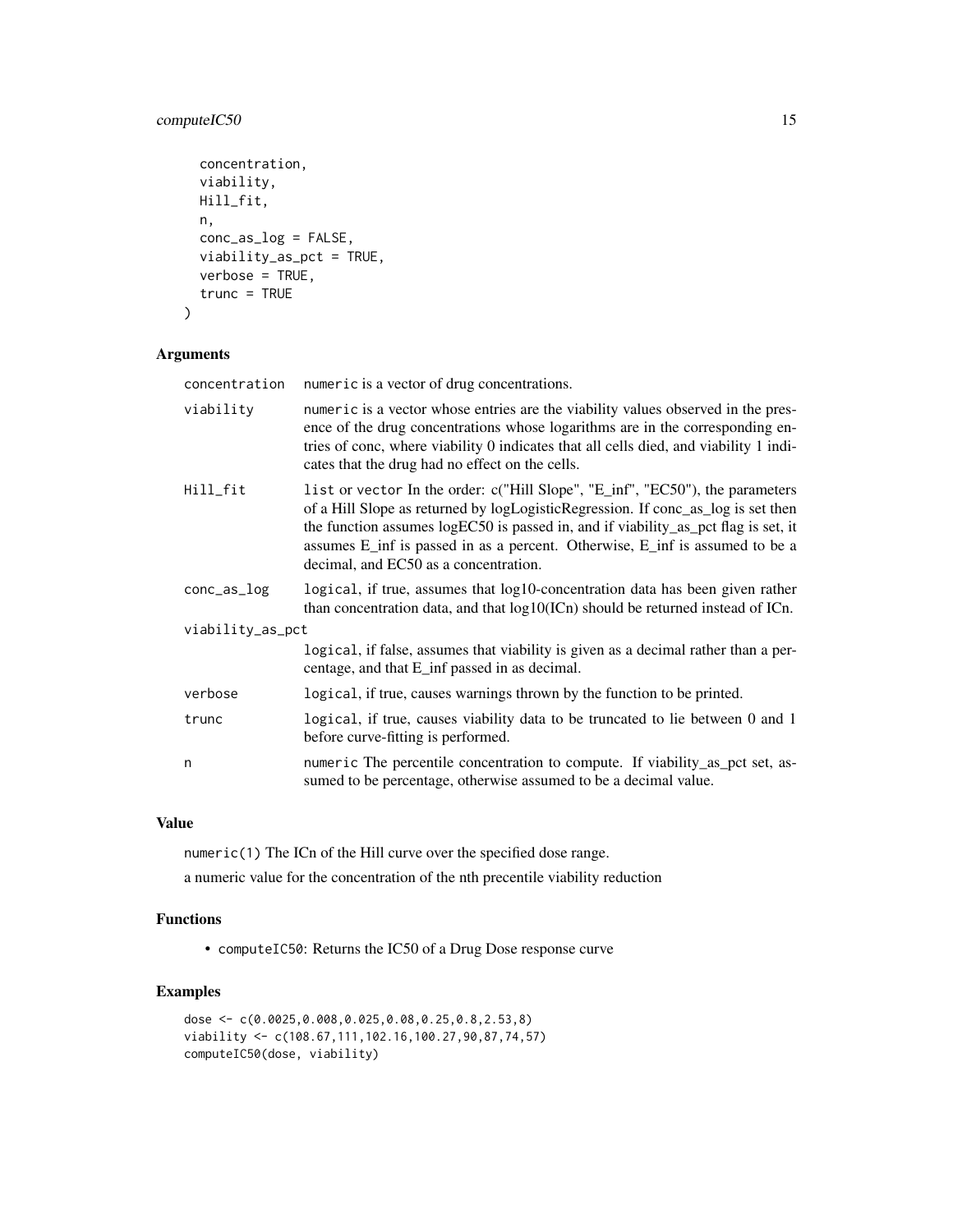```
computeICn(dose, viability, n=10)
```
computeSlope *Return Slope (normalized slope of the drug response curve) for an experiment of a pSet by taking its concentration and viability as input.*

### Description

Return Slope (normalized slope of the drug response curve) for an experiment of a pSet by taking its concentration and viability as input.

### Usage

```
computeSlope(concentration, viability, trunc = TRUE, verbose = TRUE)
```
### Arguments

| concentration | numeric A concentration range that the AUC should be computed for that range.<br>Concentration range by default considered as not logarithmic scaled. Converted<br>to numeric by function if necessary.                                         |
|---------------|-------------------------------------------------------------------------------------------------------------------------------------------------------------------------------------------------------------------------------------------------|
| viability     | numeric Viablities corresponding to the concentration range passed as first pa-<br>rameter. The range of viablity values by definition should be between 0 and 100.<br>But the viabalities greater than 100 and lower than 0 are also accepted. |
| trunc         | logical (1) A flag that identify if the viabality values should be truncated to be<br>in the range of $(0,100)$                                                                                                                                 |
| verbose       | logical (1) If 'TRUE' the function will retrun warnings and other infomrative<br>messages.                                                                                                                                                      |

#### Value

Returns the normalized linear slope of the drug response curve

### Examples

```
dose <- c(0.0025,0.008,0.025,0.08,0.25,0.8,2.53,8)
viability <- c(108.67,111,102.16,100.27,90,87,74,57)
computeSlope(dose, viability)
```
<span id="page-15-0"></span>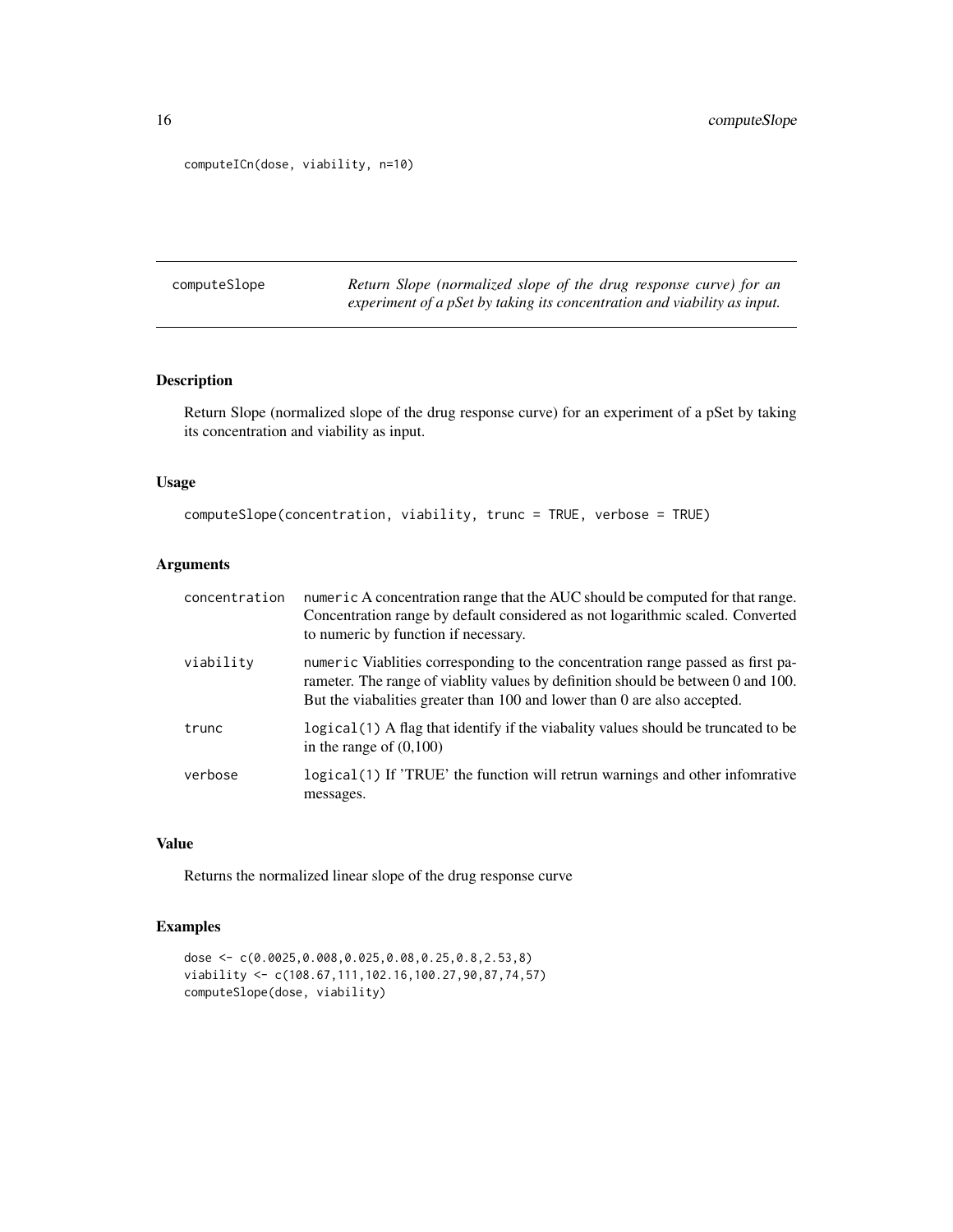<span id="page-16-0"></span>connectivityScore *Function computing connectivity scores between two signatures*

### Description

A function for finding the connectivity between two signatures, using either the GSEA method based on the KS statistic, or the gwc method based on a weighted spearman statistic. The GSEA analysis is implemented in the piano package.

### Usage

```
connectivityScore(
  x,
  y,
  method = c("gsea", "fgsea", "gwc"),
  nperm = 10000,
  nthread = 1,
  gwc.method = c("spearman", "pearson"),
  ...
\mathcal{L}
```
### Arguments

| $\mathsf{x}$ | A matrix with the first gene signature. In the case of GSEA the vector of values<br>per gene for GSEA in which we are looking for an enrichment. In the case of<br>gwc, this should be a matrix, with the per gene responses in the first column,<br>and the significance values in the second.                                                                                      |
|--------------|--------------------------------------------------------------------------------------------------------------------------------------------------------------------------------------------------------------------------------------------------------------------------------------------------------------------------------------------------------------------------------------|
| y            | A matrix with the second signature. In the case of GSEA, this is the vector<br>of up and down regulated genes we are looking for in our signature, with the<br>direction being determined from the sign. In the case of gwc, this should be a<br>matrix of identical size to x, once again with the per gene responses in the first<br>column, and their significance in the second. |
| method       | character string identifying which method to use, out of 'fgsea' and 'gwc'                                                                                                                                                                                                                                                                                                           |
| nperm        | numeric, how many permutations should be done to determine significance<br>through permutation testing? The minimum is 100, default is 1e4.                                                                                                                                                                                                                                          |
| nthread      | numeric, how many cores to run parallel processing on.                                                                                                                                                                                                                                                                                                                               |
| gwc.method   | character, should gwc use a weighted spearman or pearson statistic?                                                                                                                                                                                                                                                                                                                  |
|              | Additional arguments passed down to gsea and gwc functions                                                                                                                                                                                                                                                                                                                           |

### Value

numeric a numeric vector with the score and the p-value associated with it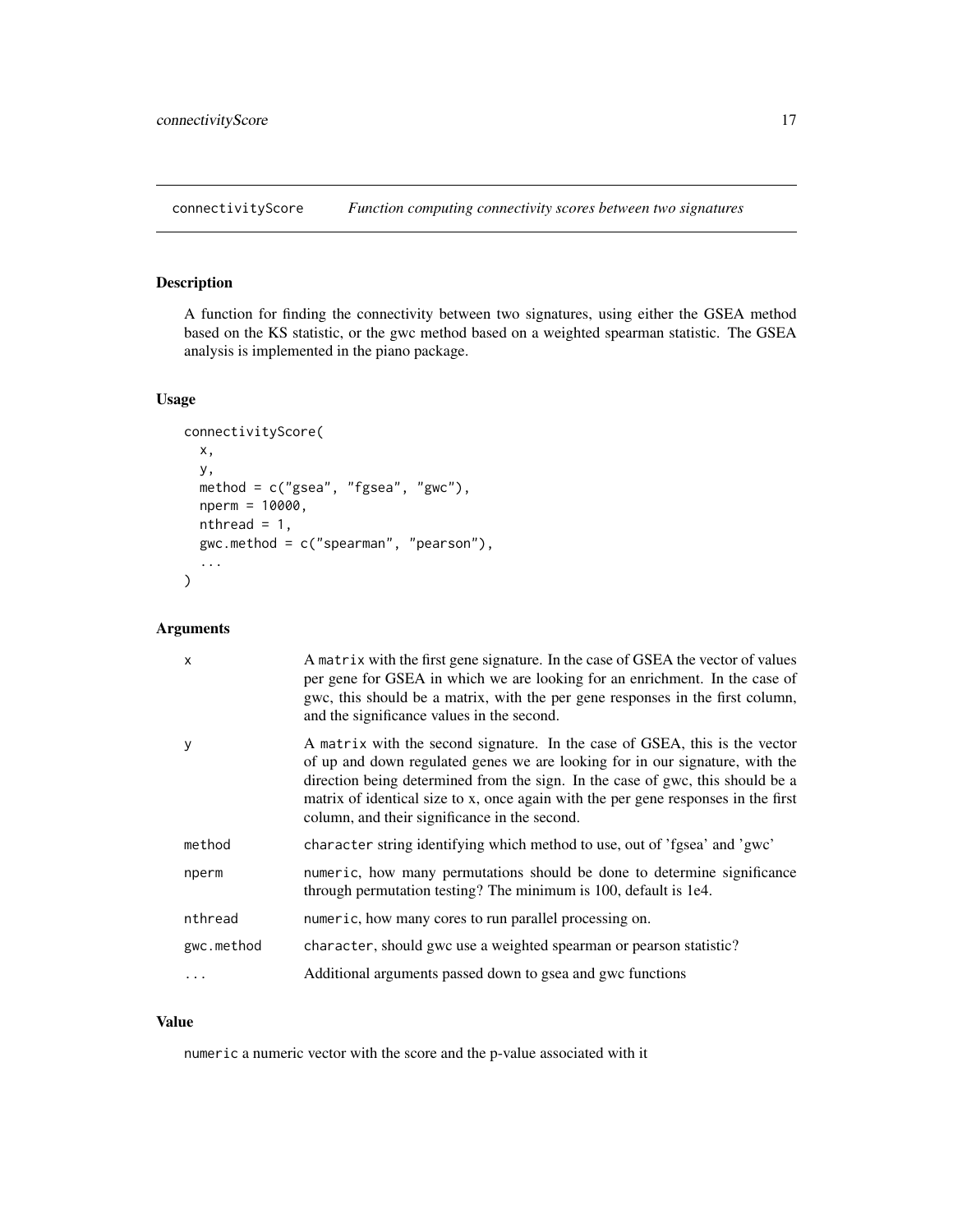#### <span id="page-17-0"></span>References

F. Pozzi, T. Di Matteo, T. Aste, 'Exponential smoothing weighted correlations', The European Physical Journal B, Vol. 85, No 6, 2012. DOI: 10.1140/epjb/e2012-20697-x

Varemo, L., Nielsen, J. and Nookaew, I. (2013) Enriching the gene set analysis of genome-wide data by incorporating directionality of gene expression and combining statistical hypotheses and methods. Nucleic Acids Research. 41 (8), 4378-4391. doi: 10.1093/nar/gkt111

### Examples

```
xValue <- c(1,5,23,4,8,9,2,19,11,12,13)
xSig <- c(0.01, 0.001, .97, 0.01,0.01,0.28,0.7,0.01,0.01,0.01,0.01)
yValue <- c(1,5,10,4,8,19,22,19,11,12,13)
ySig <- c(0.01, 0.001, .97,0.01, 0.01,0.78,0.9,0.01,0.01,0.01,0.01)
xx <- cbind(xValue, xSig)
yy <- cbind(yValue, ySig)
rownames(xx) <- rownames(yy) <- c('1','2','3','4','5','6','7','8','9','10','11')
data.cor <- connectivityScore(xx,yy,method='gwc', gwc.method='spearman', nperm=300)
```
cosinePerm *Cosine Permuations*

### Description

Computes the cosine similarity and significance using permutation test. This function uses random numbers, to ensure reproducibility please call set. seed() before running the function.

#### Usage

```
cosinePerm(
  x,
  y,
  nperm = 1000,
  alternative = c("two.sided", "less", "greater"),
  include.perm = FALSE,
  nthread = 1
```
#### Arguments

)

| x           | factor is the factors for the first variable                                                                                                                                                                                                                                    |
|-------------|---------------------------------------------------------------------------------------------------------------------------------------------------------------------------------------------------------------------------------------------------------------------------------|
| v           | factor is the factors for the second variable                                                                                                                                                                                                                                   |
| nperm       | integer is the number of permutations to compute the null distribution of MCC<br>estimates                                                                                                                                                                                      |
| alternative | string indicates the alternative hypothesis and must be one of "two.sided",<br>"greater" or "less". You can specify just the initial letter. "greater" corresponds<br>to positive association, "less" to negative association. Options are 'two.sided',<br>'less', or 'greater' |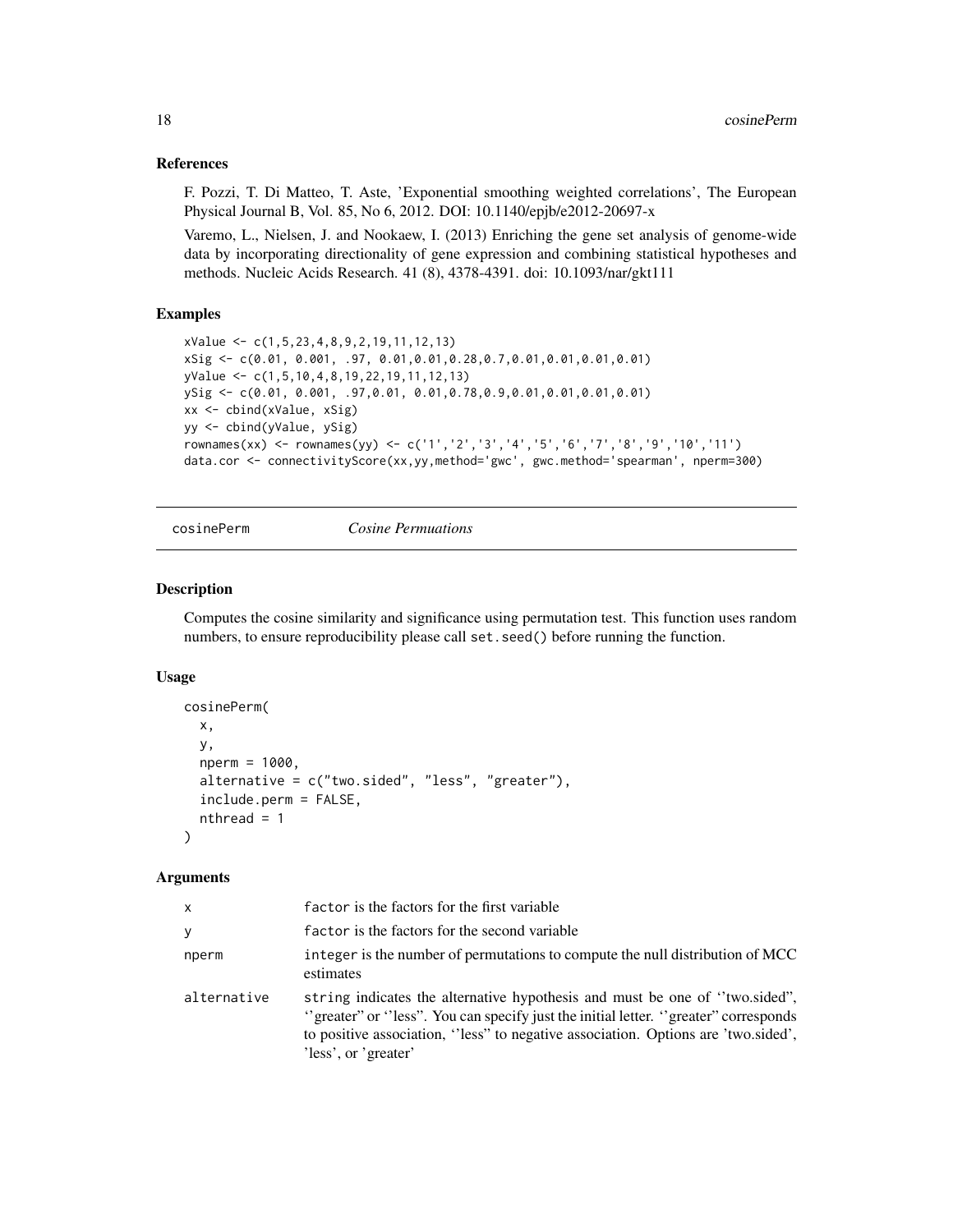<span id="page-18-0"></span>

| include.perm | boolean indicates whether the estimates for the null distribution should be re-<br>turned. Default set to 'FALSE' |
|--------------|-------------------------------------------------------------------------------------------------------------------|
| nthread      | integer is the number of threads to be used to perform the permutations in<br>parallel                            |

### Value

A list estimate of the cosine similarity, p-value and estimates after random permutations (null distribution) in include.perm is set to 'TRUE'

### Examples

```
x <- factor(c(1,2,1,2,1))
y <- factor(c(2,2,1,1,1))
cosinePerm(x, y)
```
dim,PharmacoSet-method

*Get the dimensions of a PharmacoSet*

### Description

Get the dimensions of a PharmacoSet

### Usage

## S4 method for signature 'PharmacoSet' dim(x)

### Arguments

x PharmacoSet

### Value

A named vector with the number of Cells and Drugs in the PharmacoSet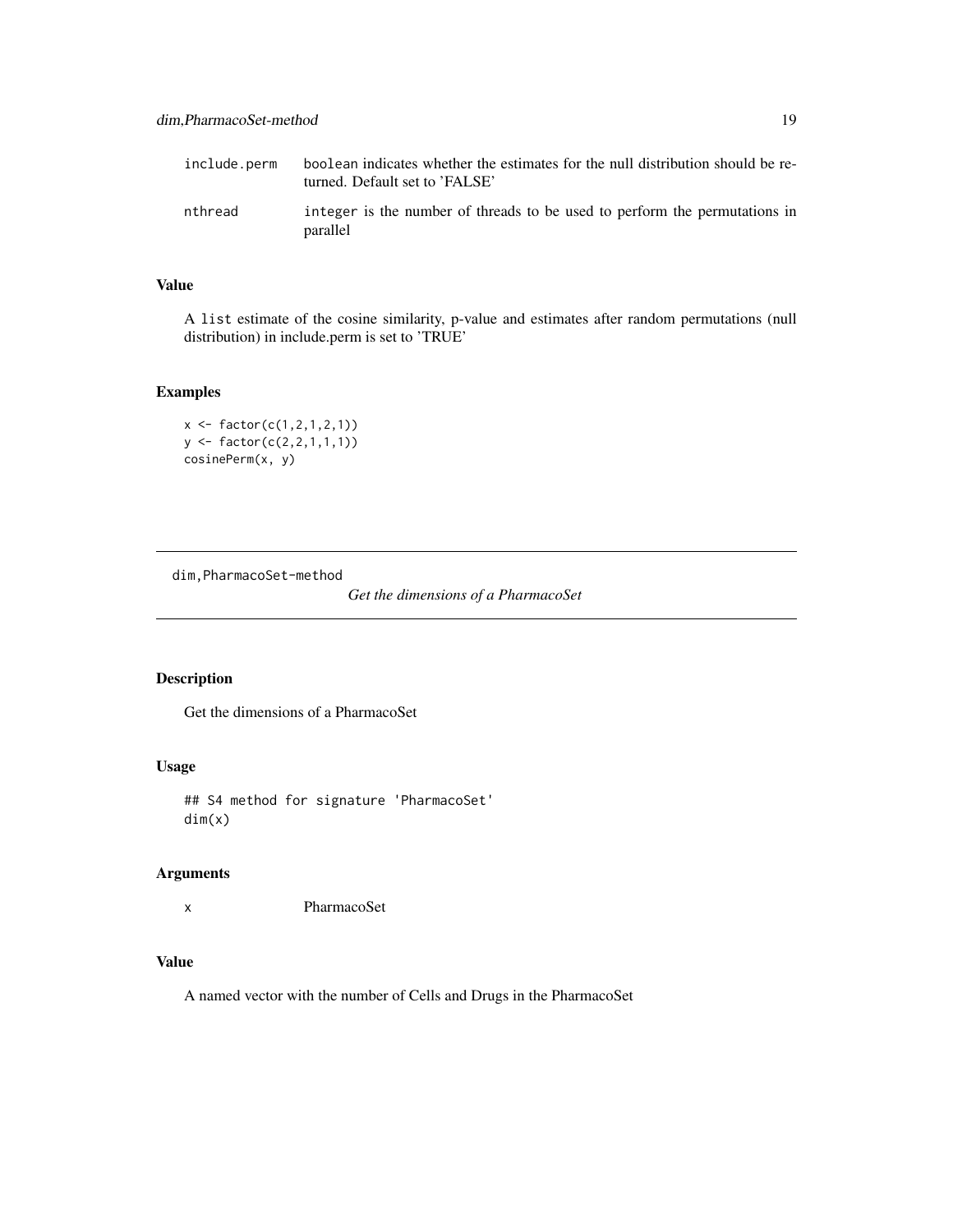<span id="page-19-0"></span>

### Description

This function allows you to download an array of drug perturbation signatures, as would be computed by the drugPerturbationSig function, for the available perturbation PharmacoSets. This function allows the user to skip these very lengthy calculation steps for the datasets available, and start their analysis from the already computed signatures

#### Usage

```
downloadPertSig(
 name,
  saveDir = file.path(".", "PSets", "Sigs"),
  fileName,
  verbose = TRUE,
  ...,
 myfn
\mathcal{L}
```
#### Arguments

| name       | A character (1) string, the name of the PharmacoSet for which to download<br>signatures. The name should match the names returned in the PSet Name column<br>of availablePSets(canonical=FALSE). |
|------------|--------------------------------------------------------------------------------------------------------------------------------------------------------------------------------------------------|
| saveDir    | A character (1) string with the folder path where the PharmacoSet should be<br>saved. Defaults to "./PSets/Sigs/". Will create directory if it does not exist.                                   |
| fileName   | character (1) What to name the downloaded file. Defaults to 'name_signature.RData'<br>when excluded.                                                                                             |
| verbose    | logical(1) Should downloader show detailed messages?                                                                                                                                             |
| $\ddots$ . | pairlist Force subsequent arguments to be named.                                                                                                                                                 |
| myfn       | character(1) A deprecated version of fileName. Still works for now, but will<br>be deprecated in future releases.                                                                                |

### Value

An array type object contaning the signatures

#### Examples

```
## Not run:
   if (interactive()) downloadPertSig("CMAP_2016")
## End(Not run)
```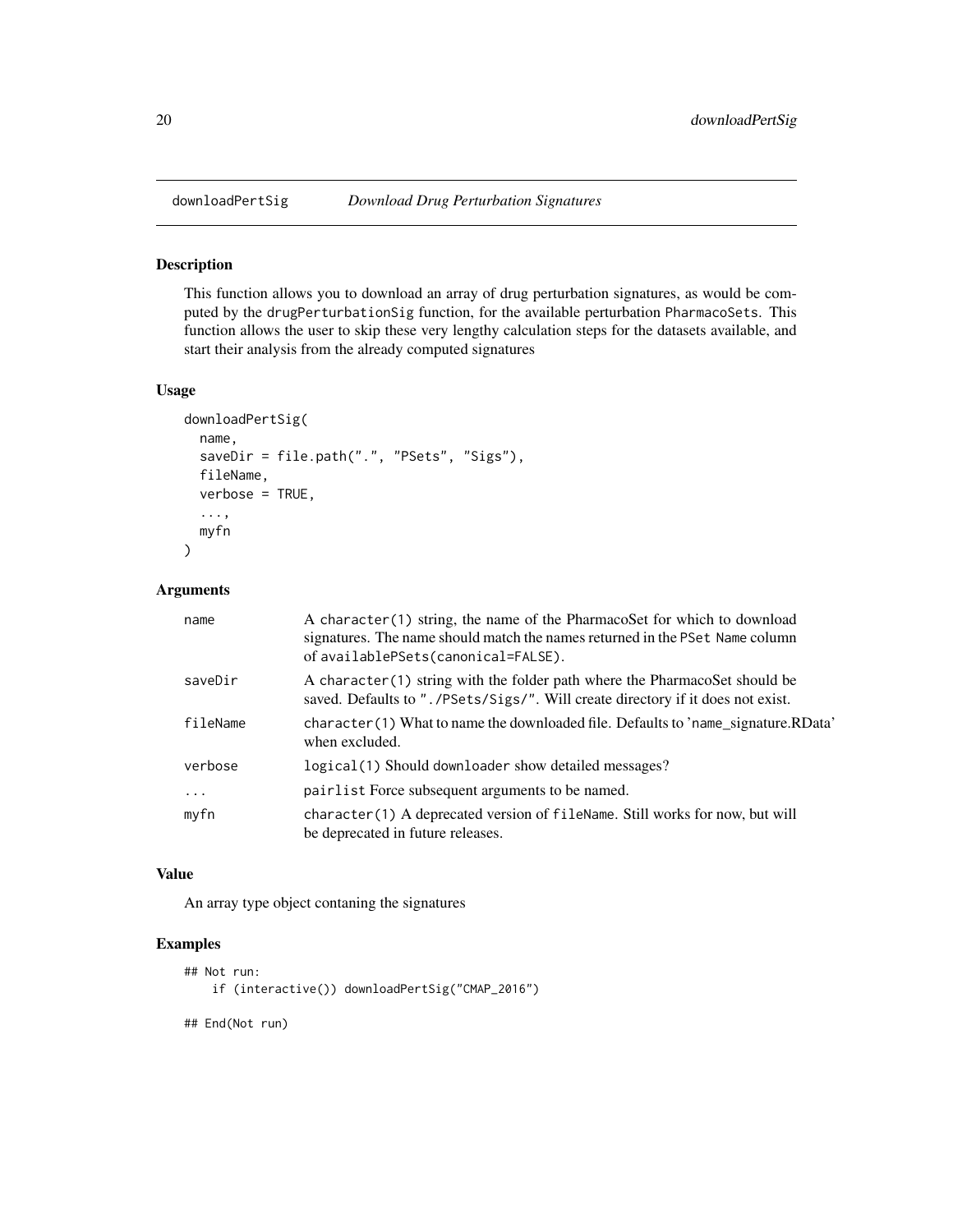<span id="page-20-0"></span>

### Description

This function allows you to download a PharmacoSet object for use with this package. The PharmacoSets have been extensively curated and organised within a PharacoSet class, enabling use with all the analysis tools provided in PharmacoGx. User availablePSets to discover which PSets are available.

#### Usage

```
downloadPSet(
 name,
  saveDir = tempdir(),
 pSetFileName = NULL,
 verbose = TRUE,
  timeout = 600)
```
### Arguments

| name         | Character string, the name of the PhamracoSet to download. Note that this is<br>not the dataset name, but the PSet name - dataset names are not guaranteed to<br>be unique. |
|--------------|-----------------------------------------------------------------------------------------------------------------------------------------------------------------------------|
| saveDir      | Character string with the folder path where the PharmacoSet should be saved.<br>Defaults to $tempdir()$ . Will create directory if it does not exist.                       |
| pSetFileName | character string, the file name to save the dataset under                                                                                                                   |
| verbose      | bool Should status messages be printed during download. Defaults to TRUE.                                                                                                   |
| timeout      | numeric Parameter that lets you extend R's default time out for downloading<br>large files. Defaults for this function to 600.                                              |

### Value

A PSet object with the dataset

### Warning

BREAKING CHANGES - this function now defaults to tempdir() as the download path! You must specify a saveDir or manually save the PSet if you want your download to persist past your current R session.'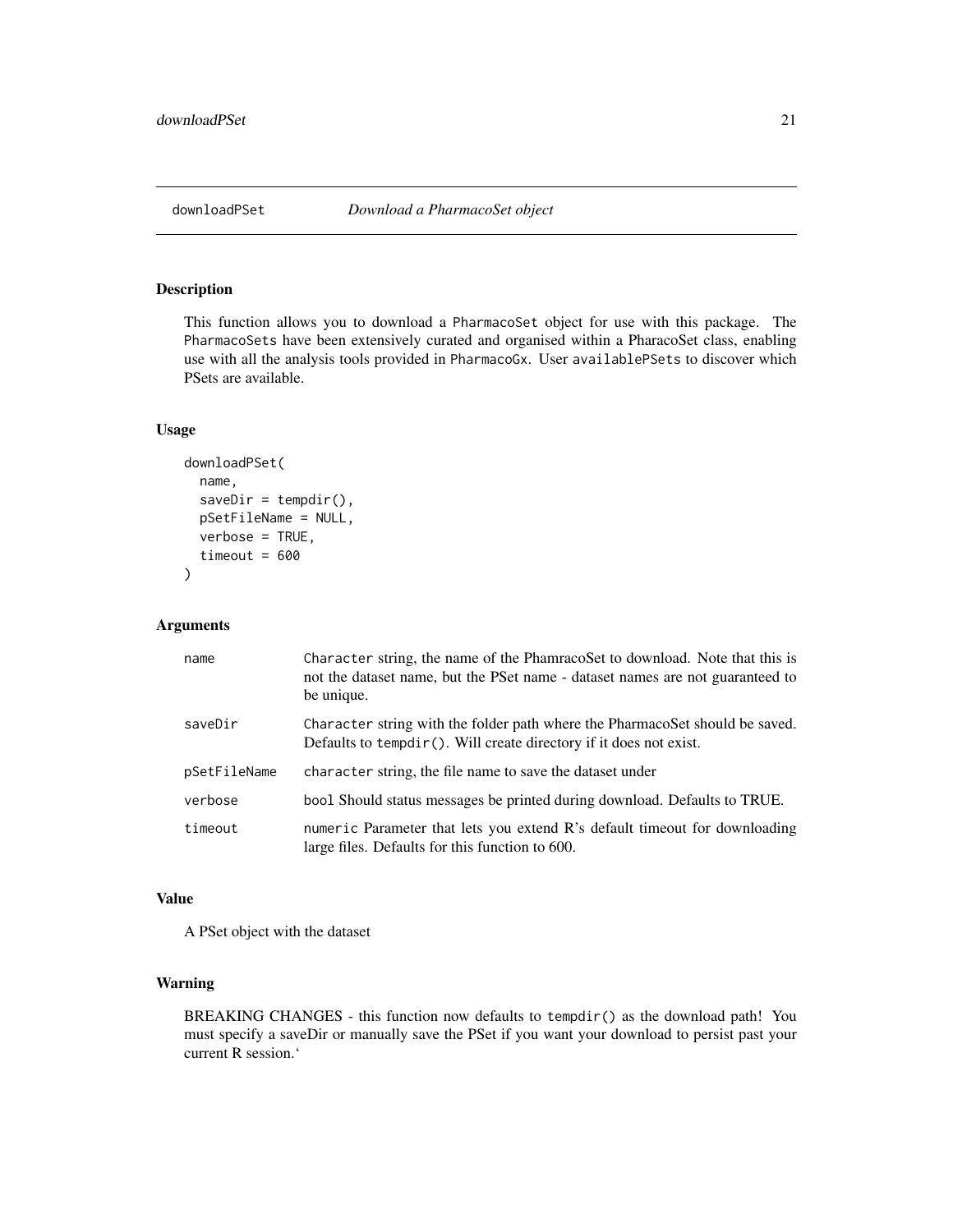#### Examples

```
## Not run:
    if (interactive()) downloadPSet("CTRPv2_2015")
```
## End(Not run)

drugDoseResponseCurve *Plot drug response curve of a given drug and a given cell for a list of pSets (objects of the PharmacoSet class).*

#### Description

Given a list of PharmacoSets, the function will plot the drug\_response curve, for a given drug/cell pair. The y axis of the plot is the viability percentage and x axis is the log transformed concentrations. If more than one pSet is provided, a light gray area would show the common concentration range between pSets. User can ask for type of sensitivity measurment to be shown in the plot legend. The user can also provide a list of their own concentrations and viability values, as in the examples below, and it will be treated as experiments equivalent to values coming from a pset. The names of the concentration list determine the legend labels.

```
drugDoseResponseCurve(
  drug,
  cellline,
  pSets = list(),concentrations = list(),viabilities = list(),
  conc_as_log = FALSE,
  viability_as_pct = TRUE,
  trunc = TRUE,
  legends.label = c("ic50_published", "gi50_published", "auc_published",
    "auc_recomputed", "ic50_recomputed"),
  vlim = c(0, 100),
 xlim,
 mycol,
  title,
  plot.type = c("Fitted", "Actual", "Both"),
  summarize.replicates = TRUE,
  1wd = 0.5,
  cex = 0.7,
  cex.main = 0.9,
  legend.loc = "topright",
  verbose = TRUE
)
```
<span id="page-21-0"></span>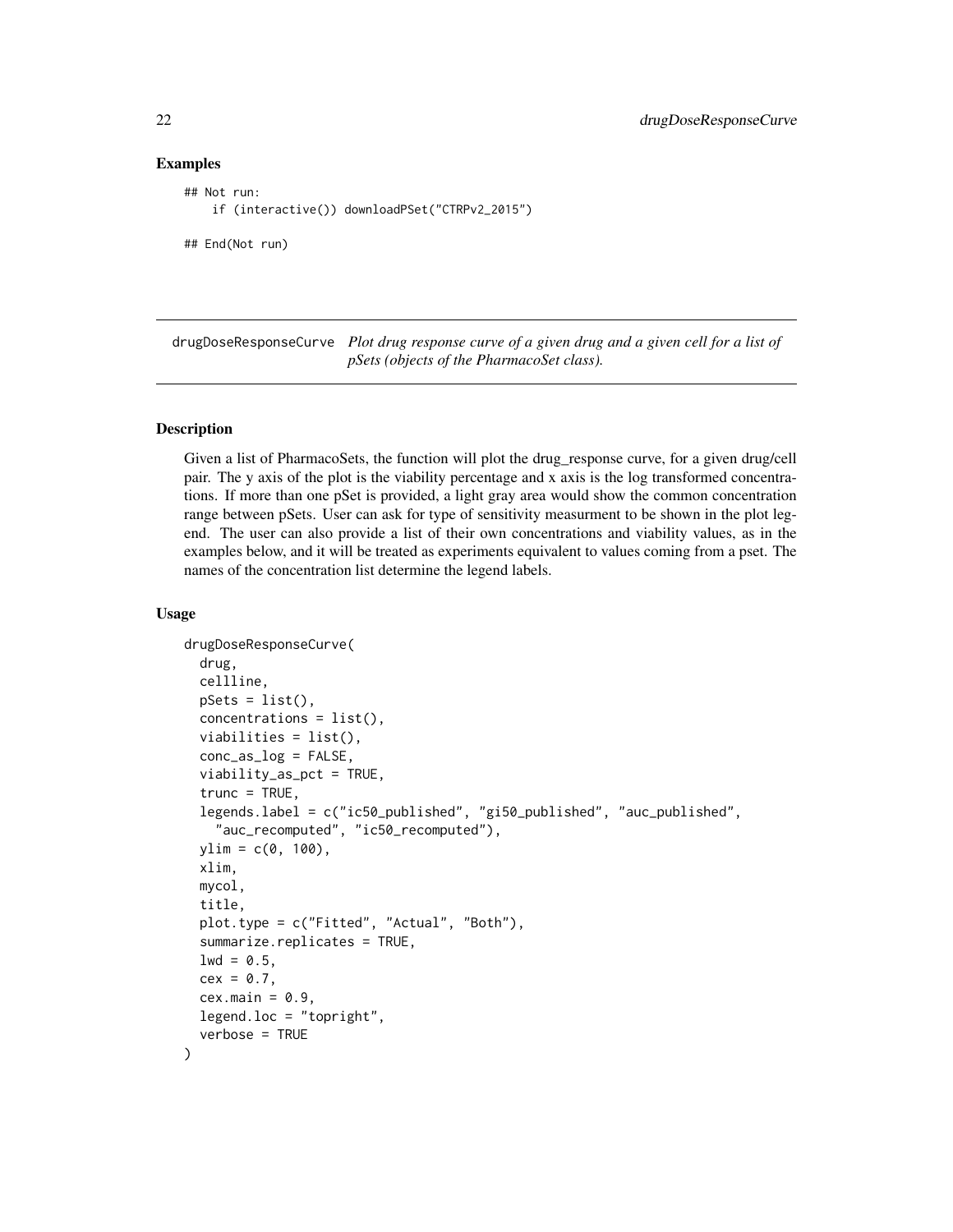| drug                        | character(1) A drug name for which the drug response curve should be plot-<br>ted. If the plot is desirable for more than one pharmaco set, A unique drug id<br>should be provided.                                                                                                                                                                                                                                      |
|-----------------------------|--------------------------------------------------------------------------------------------------------------------------------------------------------------------------------------------------------------------------------------------------------------------------------------------------------------------------------------------------------------------------------------------------------------------------|
| cellline                    | character(1) A cell line name for which the drug response curve should be<br>plotted. If the plot is desirable for more than one pharmaco set, A unique cell id<br>should be provided.                                                                                                                                                                                                                                   |
| pSets                       | list a list of PharmacoSet objects, for which the function should plot the curves.                                                                                                                                                                                                                                                                                                                                       |
| concentrations, viabilities |                                                                                                                                                                                                                                                                                                                                                                                                                          |
|                             | list A list of concentrations and viabilities to plot, the function assumes that<br>concentrations[[i]] is plotted against viabilities[[i]]. The names of<br>the concentration list are used to create the legend labels                                                                                                                                                                                                 |
| conc_as_log                 | logical, if true, assumes that log10-concentration data has been given rather<br>than concentration data, and that log10(ICn) should be returned instead of ICn.<br>Applies only to the concentrations parameter.                                                                                                                                                                                                        |
| viability_as_pct            |                                                                                                                                                                                                                                                                                                                                                                                                                          |
|                             | logical, if false, assumes that viability is given as a decimal rather than a per-<br>centage, and that E_inf passed in as decimal. Applies only to the viabilities<br>parameter.                                                                                                                                                                                                                                        |
| trunc                       | logical(1) Should the viability values be truncated to lie in [0-100] before<br>doing the fitting                                                                                                                                                                                                                                                                                                                        |
| legends.label               | numeric A vector of sensitivity measurment types which could be any combina-<br>tion of ic50_published, auc_published, auc_recomputed and auc_recomputed_star.<br>A legend will be displayed on the top right of the plot which each line of the leg-<br>end is the values of requested sensitivity measerments for one of the requested<br>pSets. If this parameter is missed no legend would be provided for the plot. |
| ylim                        | numeric A vector of two numerical values to be used as ylim of the plot. If this<br>parameter would be missed $c(0,100)$ would be used as the ylim of the plot.                                                                                                                                                                                                                                                          |
| xlim                        | numeric A vector of two numerical values to be used as xlim of the plot. If<br>this parameter would be missed the minimum and maximum comncentrations<br>between all the pSets would be used as plot xlim.                                                                                                                                                                                                               |
| mycol                       | numeric A vector with the same lenght of the pSets parameter which will de-<br>termine the color of the curve for the pharmaco sets. If this parameter is missed<br>default colors from Rcolorbrewer package will be used as curves color.                                                                                                                                                                               |
| title                       | character The title of the graph. If no title is provided, then it defaults to<br>'Drug':'Cell Line'.                                                                                                                                                                                                                                                                                                                    |
| plot.type                   | character Plot type which can be the actual one ("Actual") or the one fitted by<br>logl logistic regression ("Fitted") or both of them ("Both"). If this parameter is<br>missed by default actual curve is plotted.                                                                                                                                                                                                      |
| summarize.replicates        |                                                                                                                                                                                                                                                                                                                                                                                                                          |
|                             | character If this parameter is set to true replicates are summarized and repli-<br>cates are plotted individually otherwise                                                                                                                                                                                                                                                                                              |
| lwd                         | numeric The line width to plot with                                                                                                                                                                                                                                                                                                                                                                                      |
| cex                         | numeric The cex parameter passed to plot                                                                                                                                                                                                                                                                                                                                                                                 |
|                             |                                                                                                                                                                                                                                                                                                                                                                                                                          |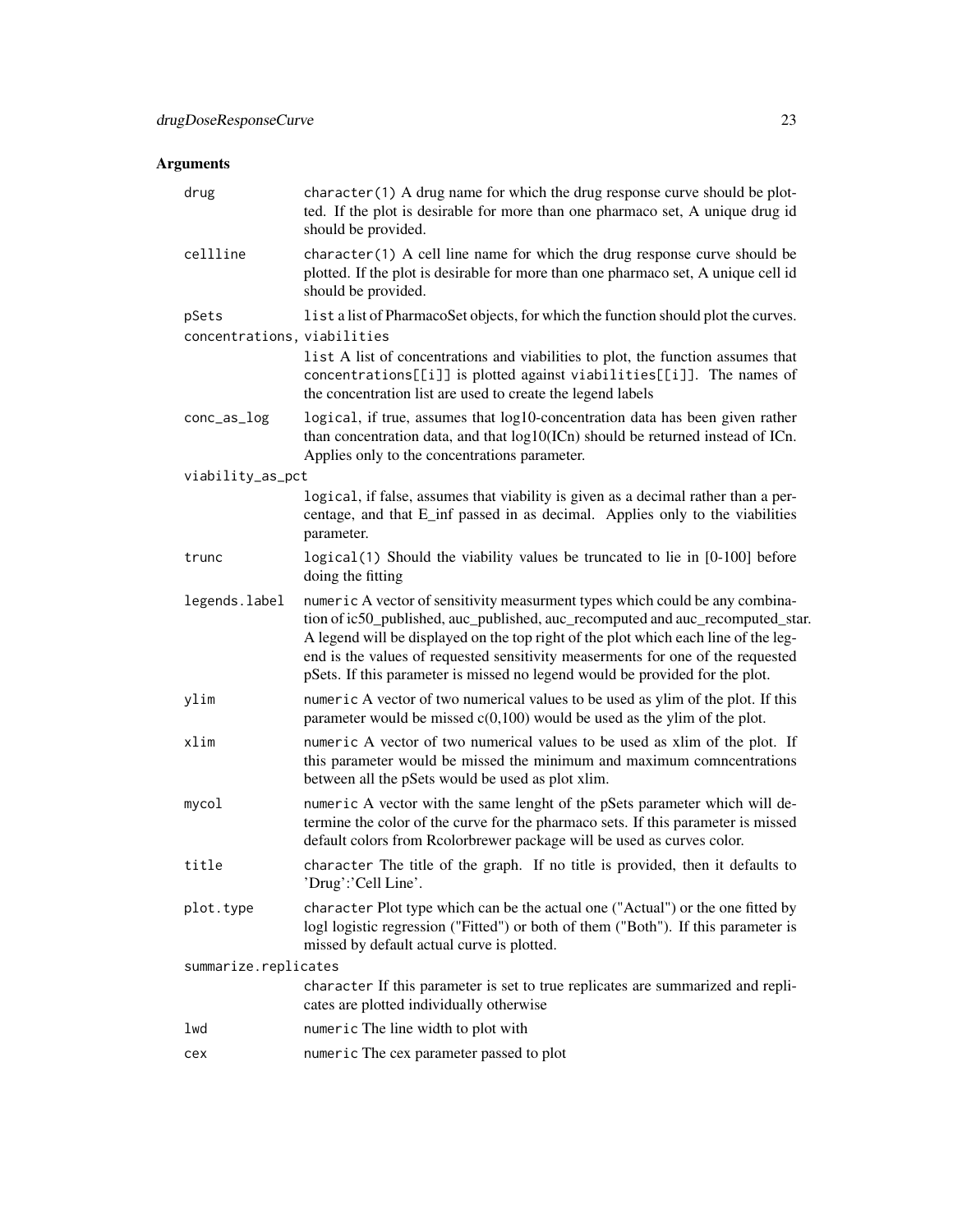<span id="page-23-0"></span>

| cex.main   | numeric The cex.main parameter passed to plot, controls the size of the titles |
|------------|--------------------------------------------------------------------------------|
| legend.loc | And argument passable to xy, coords for the position to place the legend.      |
| verbose    | logical (1) Should warning messages about the data passed in be printed?       |

#### Value

Plots to the active graphics device and returns an invisible NULL.

#### Examples

```
if (interactive()) {
# Manually enter the plot parameters
drugDoseResponseCurve(concentrations=list("Experiment 1"=c(.008, .04, .2, 1)),
viabilities=list(c(100,50,30,1)), plot.type="Both")
# Generate a plot from one or more PSets
data(GDSCsmall)
drugDoseResponseCurve(drug="Doxorubicin", cellline="22RV", pSets=GDSCsmall)
}
```

| drugPerturbationSig | Creates a signature representing gene expression (or other molecular     |
|---------------------|--------------------------------------------------------------------------|
|                     | profile) change induced by administrating a drug, for use in drug effect |
|                     | <i>analysis.</i>                                                         |

### Description

Given a Pharmacoset of the perturbation experiment type, and a list of drugs, the function will compute a signature for the effect of drug concentration on the molecular profile of a cell. The algorithm uses a regression model which corrects for experimental batch effects, cell specific differences, and duration of experiment to isolate the effect of the concentration of the drug applied. The function returns the estimated coefficient for concentration, the t-stat, the p-value and the false discovery rate associated with that coefficient, in a 3 dimensional array, with genes in the first direction, drugs in the second, and the selected return values in the third.

```
drugPerturbationSig(
  pSet,
  mDataType,
  drugs,
  cells,
  features,
  nthread = 1,
  returnValues = c("estimate", "tstat", "pvalue", "fdr"),
  verbose = FALSE
)
```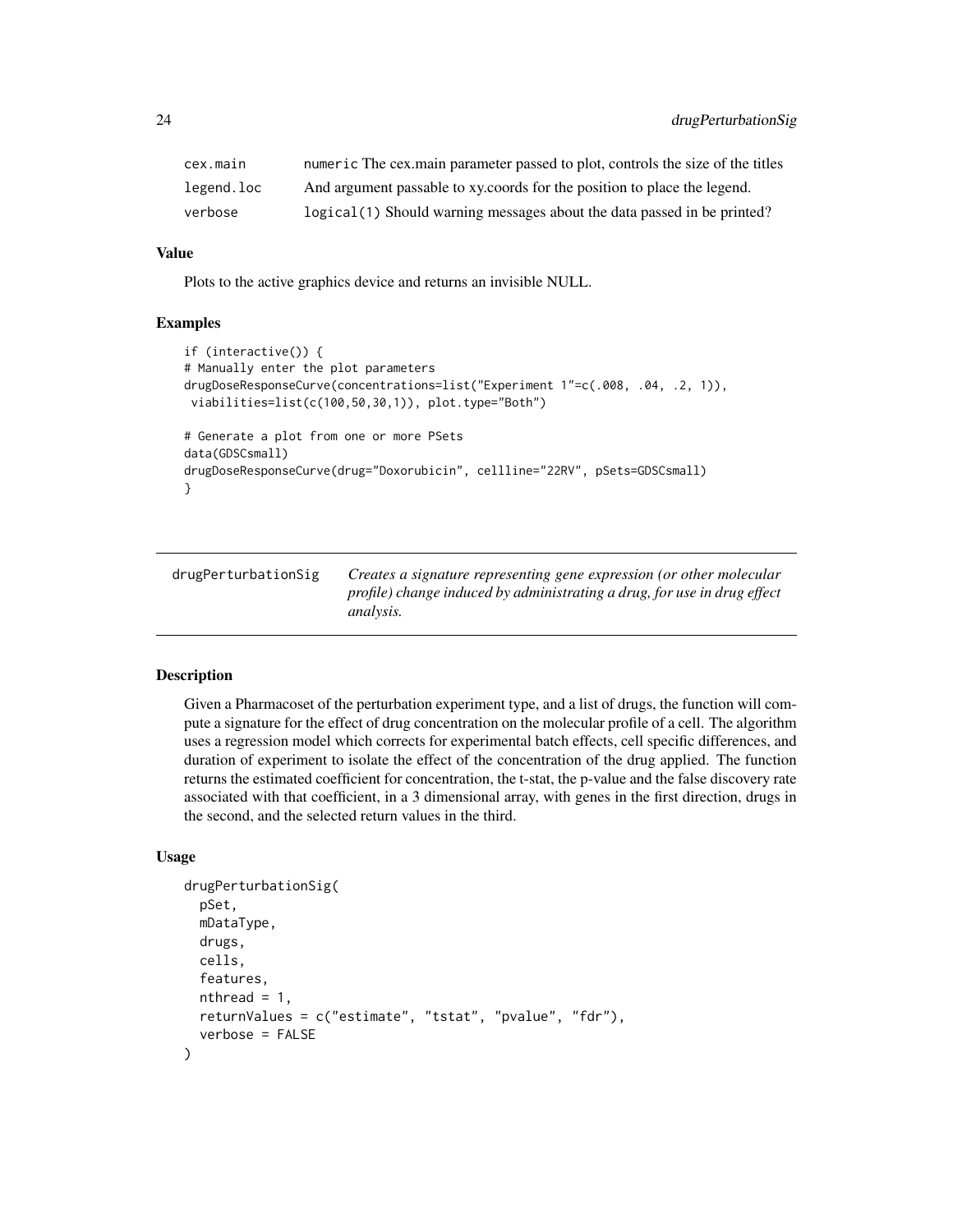<span id="page-24-0"></span>

| pSet         | PharmacoSet a PharmacoSet of the perturbation experiment type                                                                                      |
|--------------|----------------------------------------------------------------------------------------------------------------------------------------------------|
| mDataType    | character which one of the molecular data types to use in the analysis, out of<br>dna, rna, rnaseq, snp, cnv                                       |
| drugs        | character a vector of drug names for which to compute the signatures. Should<br>match the names used in the PharmacoSet.                           |
| cells        | character a vector of cell names to use in computing the signatures. Should<br>match the names used in the PharmacoSet.                            |
| features     | character a vector of features for which to compute the signatures. Should<br>match the names used in correspondant molecular data in PharmacoSet. |
| nthread      | numeric if multiple cores are available, how many cores should the computation<br>be parallelized over?                                            |
| returnValues | character Which of estimate, t-stat, p-value and fdr should the function return<br>for each gene drug pair?                                        |
| verbose      | logical (1) Should diagnostive messages be printed? (default false)                                                                                |

### Value

list a 3D array with genes in the first dimension, drugs in the second, and return values in the third.

### Examples

```
data(CMAPsmall)
drug.perturbation <- drugPerturbationSig(CMAPsmall, mDataType="rna", nthread=1)
print(drug.perturbation)
```
#### drugSensitivitySig,PharmacoSet-method

*Creates a signature representing the association between gene expression (or other molecular profile) and drug dose response, for use in drug sensitivity analysis.*

### Description

Given a Pharmacoset of the sensitivity experiment type, and a list of drugs, the function will compute a signature for the effect gene expression on the molecular profile of a cell. The function returns the estimated coefficient, the t-stat, the p-value and the false discovery rate associated with that coefficient, in a 3 dimensional array, with genes in the first direction, drugs in the second, and the selected return values in the third.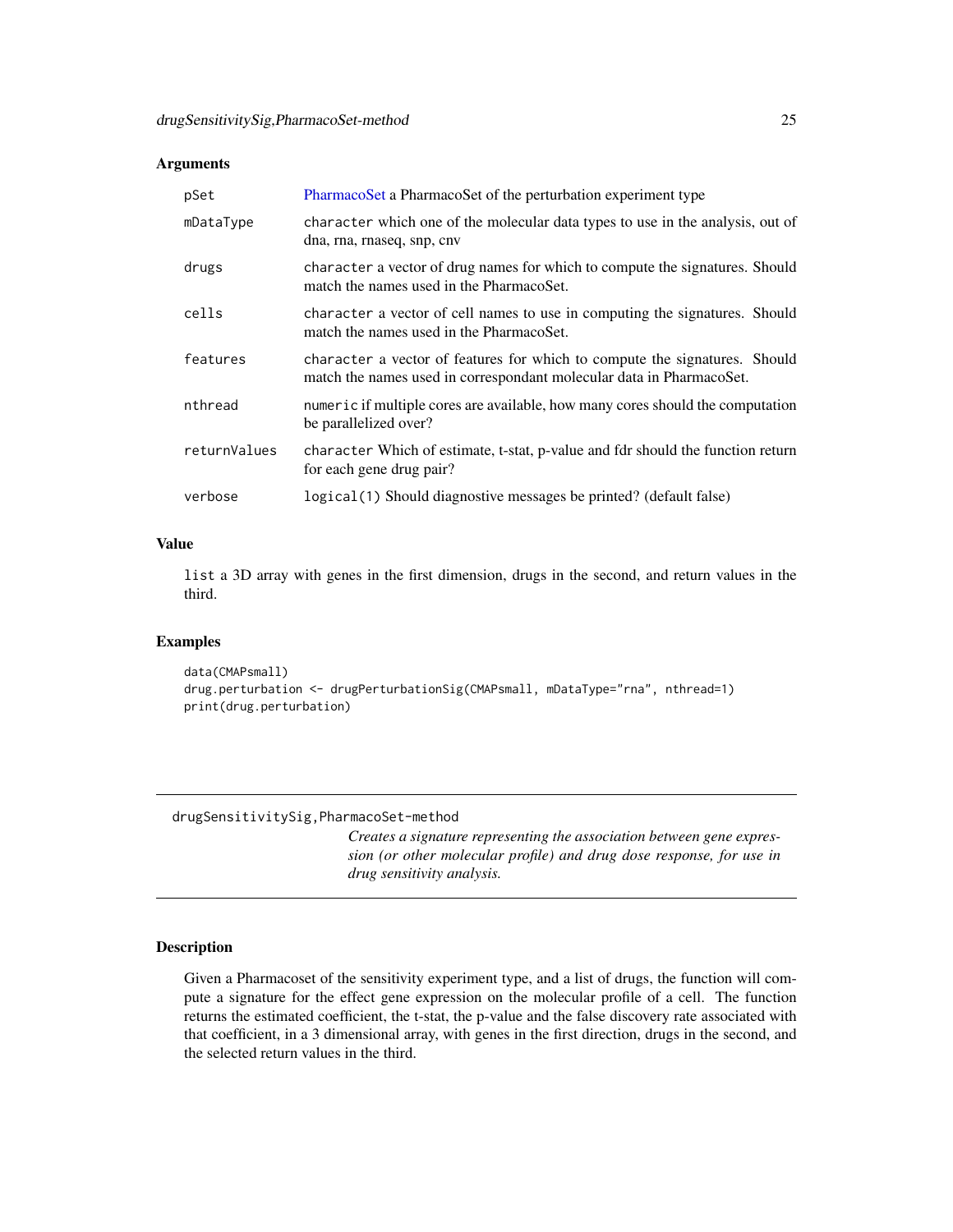### Usage

```
## S4 method for signature 'PharmacoSet'
drugSensitivitySig(
 object,
 mDataType,
 drugs,
 features,
 cells,
 tissues,
  sensitivity.measure = "auc_recomputed",
 molecular.summary.stat = c("mean", "median", "first", "last", "or", "and"),
 sensitivity.summary.stat = c("mean", "median", "first", "last"),
  returnValues = c("estimate", "pvalue", "fdr"),
  sensitivity.cutoff,
  standardize = c("SD", "rescale", "none"),
 molecular.cutoff = NA,
 molecular.cutoff.direction = c("less", "greater"),
 nthread = 1,
 parallel.on = c("drug", "gene"),
 modeling.method = c("anova", "pearson"),
 inference.method = c("analytic", "resampling"),
 verbose = TRUE,
  ...
\mathcal{L}
```

| object                 | PharmacoSet a PharmacoSet of the perturbation experiment type                                                                                                                                        |  |
|------------------------|------------------------------------------------------------------------------------------------------------------------------------------------------------------------------------------------------|--|
| mDataType              | character which one of the molecular data types to use in the analysis, out of<br>dna, rna, rnaseq, snp, cnv                                                                                         |  |
| drugs                  | character a vector of drug names for which to compute the signatures. Should<br>match the names used in the PharmacoSet.                                                                             |  |
| features               | character a vector of features for which to compute the signatures. Should<br>match the names used in correspondant molecular data in PharmacoSet.                                                   |  |
| cells                  | character allows choosing exactly which cell lines to include for the signature<br>fitting. Should be a subset of sampleNames(pSet)                                                                  |  |
| tissues                | character a vector of which tissue types to include in the signature fitting.<br>Should be a subset of sampleInfo(pSet)\$tissueid                                                                    |  |
| sensitivity.measure    |                                                                                                                                                                                                      |  |
|                        | character which measure of the drug dose sensitivity should the function use<br>for its computations? Use the sensitivityMeasures function to find out what<br>measures are available for each PSet. |  |
| molecular.summary.stat |                                                                                                                                                                                                      |  |
|                        | character What summary statistic should be used to summarize duplicates for<br>cell line molecular profile measurements?                                                                             |  |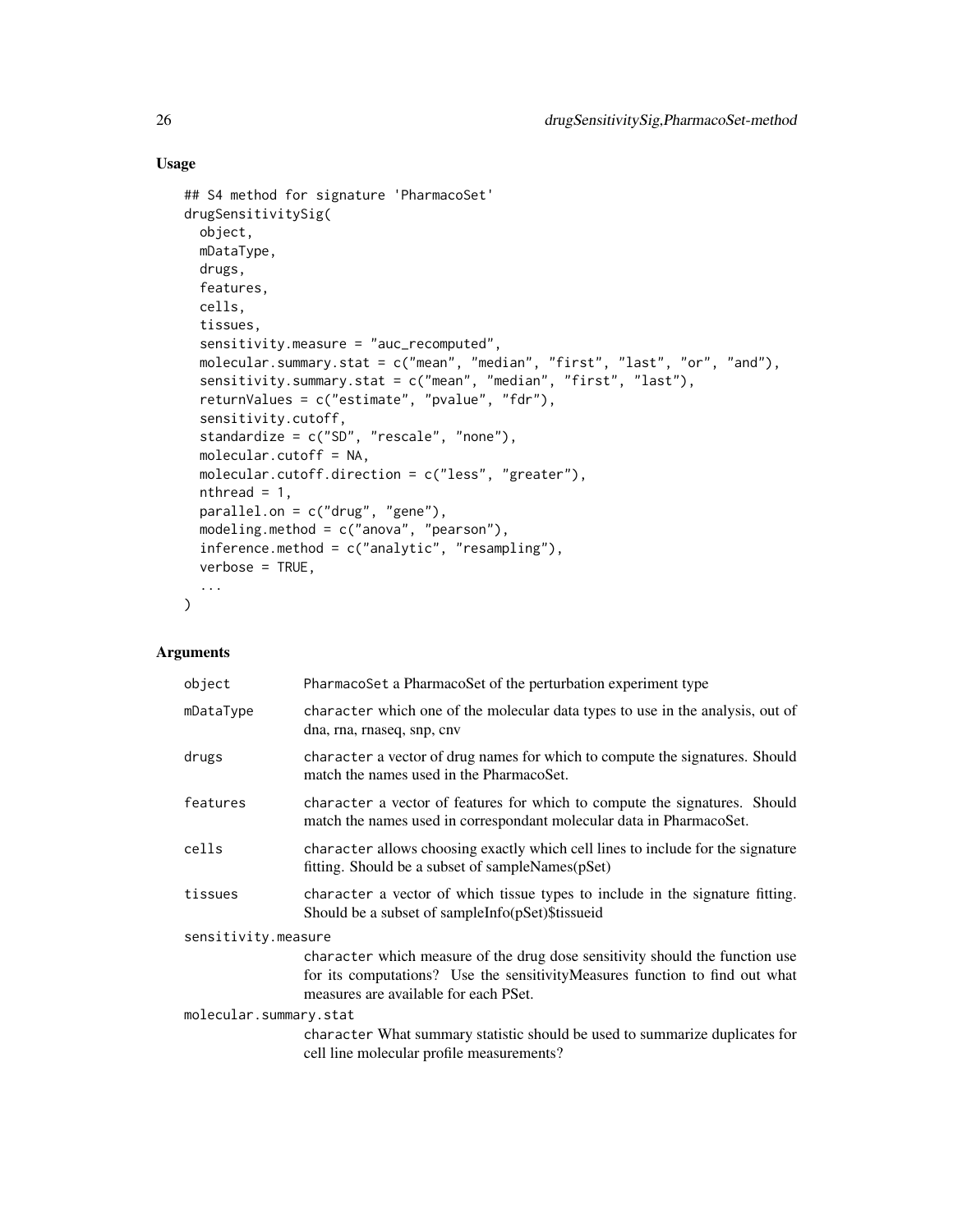| sensitivity.summary.stat   |                                                                                                                                                                                                                                                                                                                                                                                                                                                                                                                                              |  |  |
|----------------------------|----------------------------------------------------------------------------------------------------------------------------------------------------------------------------------------------------------------------------------------------------------------------------------------------------------------------------------------------------------------------------------------------------------------------------------------------------------------------------------------------------------------------------------------------|--|--|
|                            | character What summary statistic should be used to summarize duplicates for<br>cell line sensitivity measurements?                                                                                                                                                                                                                                                                                                                                                                                                                           |  |  |
| returnValues               | character Which of estimate, t-stat, p-value and fdr should the function return<br>for each gene drug pair?                                                                                                                                                                                                                                                                                                                                                                                                                                  |  |  |
| sensitivity.cutoff         |                                                                                                                                                                                                                                                                                                                                                                                                                                                                                                                                              |  |  |
|                            | numeric Allows the user to binarize the sensitivity data using this threshold.                                                                                                                                                                                                                                                                                                                                                                                                                                                               |  |  |
| standardize                | character One of "SD", "rescale", or "none", for the form of standardization<br>of the data to use. If "SD", the the data is scaled so that $SD = 1$ . If rescale, then<br>the data is scaled so that the $95\%$ interquantile range lies in [0,1]. If none no<br>rescaling is done.                                                                                                                                                                                                                                                         |  |  |
| molecular.cutoff           |                                                                                                                                                                                                                                                                                                                                                                                                                                                                                                                                              |  |  |
|                            | Allows the user to binarize the sensitivity data using this threshold.                                                                                                                                                                                                                                                                                                                                                                                                                                                                       |  |  |
| molecular.cutoff.direction |                                                                                                                                                                                                                                                                                                                                                                                                                                                                                                                                              |  |  |
|                            | character One of "less" or "greater", allows to set direction of binarization.                                                                                                                                                                                                                                                                                                                                                                                                                                                               |  |  |
| nthread                    | numeric if multiple cores are available, how many cores should the computation<br>be parallelized over?                                                                                                                                                                                                                                                                                                                                                                                                                                      |  |  |
| parallel.on                | One of "gene" or "drug", chooses which level to parallelize computation (by<br>gene, or by drug).                                                                                                                                                                                                                                                                                                                                                                                                                                            |  |  |
| modeling.method            |                                                                                                                                                                                                                                                                                                                                                                                                                                                                                                                                              |  |  |
|                            | One of "anova" or "pearson". If "anova", nested linear models (including and ex-<br>cluding the molecular feature) adjusted for are fit after the data is standardized,<br>and ANOVA is used to estimate significance. If "pearson", partial correlation<br>adjusted for tissue of origin are fit to the data, and a Pearson t-test (or permuta-<br>tion) test are used. Note that the difference is in whether standardization is done<br>across the whole dataset (anova) or within each tissue (pearson), as well as the<br>test applied. |  |  |
|                            | inference.method                                                                                                                                                                                                                                                                                                                                                                                                                                                                                                                             |  |  |
|                            | Should "analytic" or "resampling" (permutation testing + bootstrap) inference<br>be used to estimate significance. For permutation testing, QUICK-STOP is used<br>to adaptively stop permutations. Resampling is currently only implemented for<br>"pearson" modelling method.                                                                                                                                                                                                                                                               |  |  |
| verbose                    | logical 'TRUE' if the warnings and other informative message shoud be dis-<br>played                                                                                                                                                                                                                                                                                                                                                                                                                                                         |  |  |
| $\cdots$                   | additional arguments not currently fully supported by the function                                                                                                                                                                                                                                                                                                                                                                                                                                                                           |  |  |

### Value

array a 3D array with genes in the first dimension, drugs in the second, and return values in the third.

### Examples

```
data(GDSCsmall)
drug.sensitivity <- drugSensitivitySig(GDSCsmall,
 mDataType = "rna",
```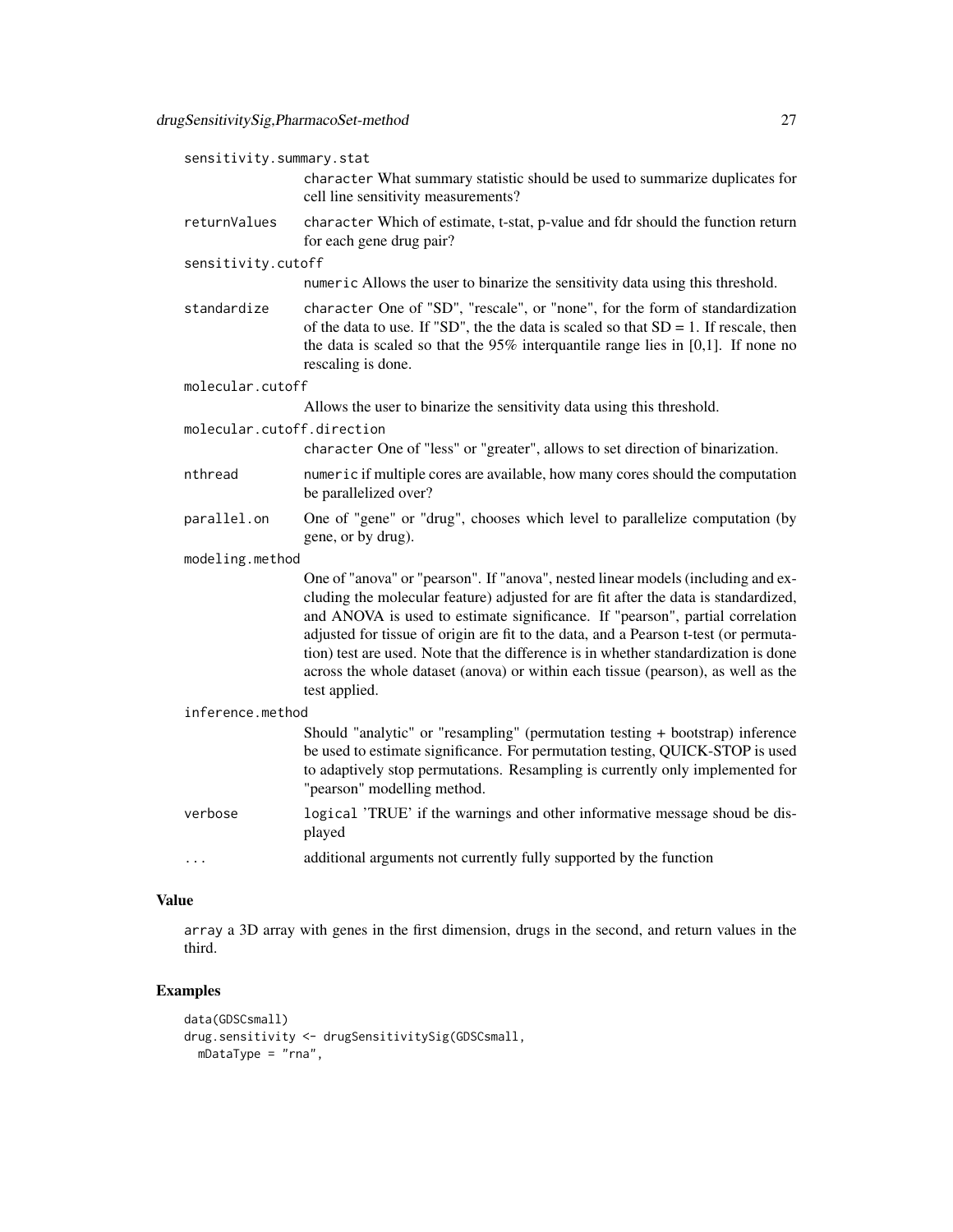```
nthread = 1, features = fNames(GDSCsmall, "rna")[1]
\mathcal{L}print(drug.sensitivity)
```
filterNoisyCurves *Viability measurements in dose-reponse curves must remain stable or decrease monotonically reflecting response to the drug being tested. filterNoisyCurves flags dose-response curves that strongly violate these assumptions.*

### Description

Viability measurements in dose-reponse curves must remain stable or decrease monotonically reflecting response to the drug being tested. filterNoisyCurves flags dose-response curves that strongly violate these assumptions.

### Usage

```
filterNoisyCurves(
  pSet,
  epsilon = 25,
 positive.cutoff.percent = 0.8,
 mean.viablity = 200,
  nthread = 1
)
```
#### Arguments

| pSet                    | PharmacoSet a PharmacoSet object                                                                                                                                                           |
|-------------------------|--------------------------------------------------------------------------------------------------------------------------------------------------------------------------------------------|
| epsilon                 | numeric a value indicates assumed threshold for the distance between to con-<br>secutive viability values on the drug-response curve in the analysis, out of dna,<br>rna, rnaseq, snp, cnv |
| positive.cutoff.percent | numeric This value indicates that function may violate epsilon rule for how<br>many points on drug-response curve                                                                          |
| mean.viablity           | numeric average expected viability value                                                                                                                                                   |
| nthread                 | numeric if multiple cores are available, how many cores should the computation<br>be parallelized over?                                                                                    |

### Value

a list with two elements 'noisy' containing the rownames of the noisy curves, and 'ok' containing the rownames of the non-noisy curves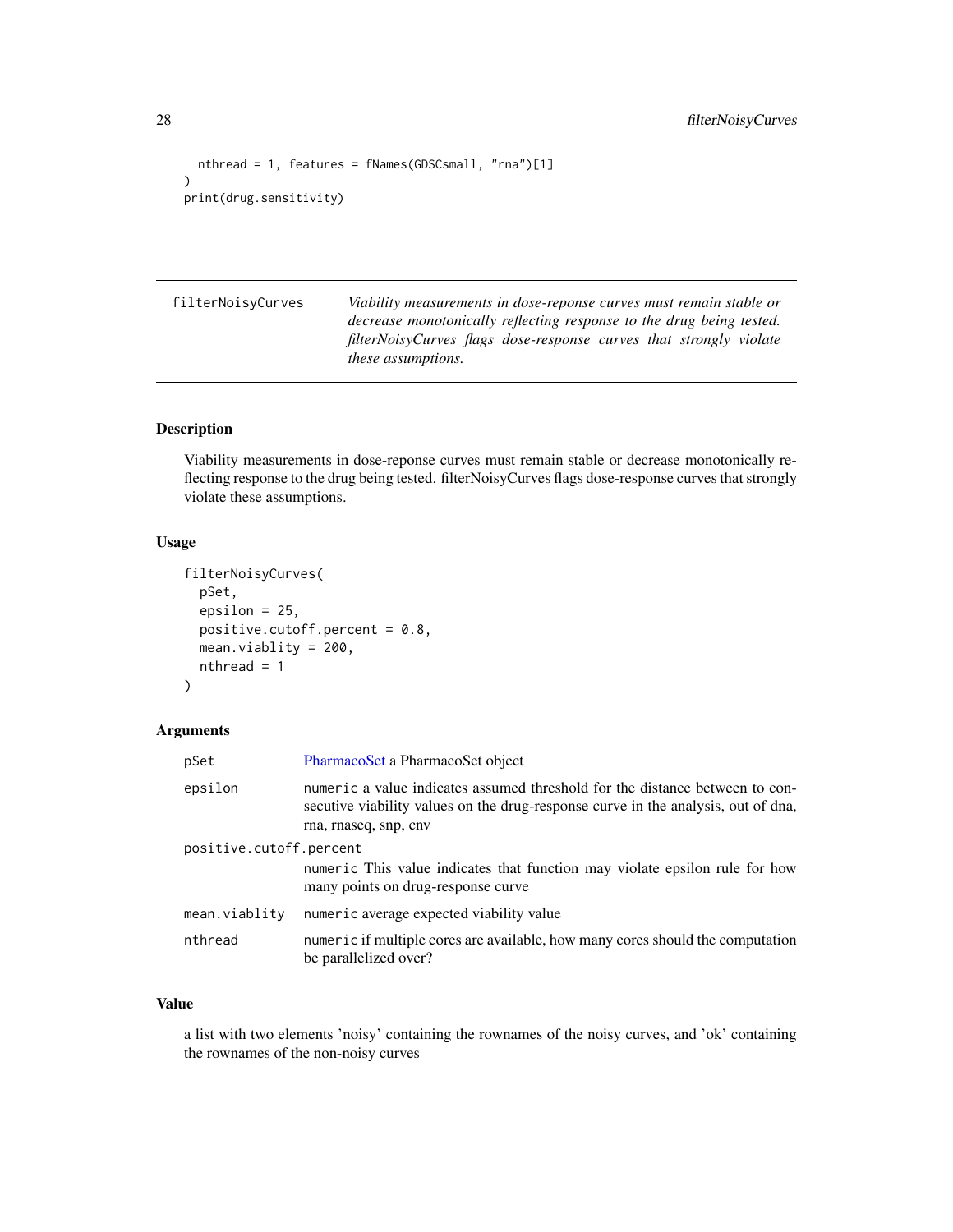#### <span id="page-28-0"></span>GDSCsmall 29

#### Examples

```
data(GDSCsmall)
filterNoisyCurves(GDSCsmall)
```
GDSCsmall *Genomics of Drug Sensitivity in Cancer Example PharmacoSet*

### Description

A small example version of the Genomics of Drug Sensitivity in Cancer Project PharmacoSet, used in the documentation examples. All credit for the data goes to the Genomics of Drug Sensitivity in Cancer Project group at the Sanger.This is not a full version of the dataset, most of of the dataset was removed to make runnable example code. For the full dataset, please download using the downloadPSet function.

#### Usage

data(GDSCsmall)

#### Format

PharmacoSet object

### References

Garnett et al. Systematic identification of genomic markers of drug sensitivity in cancer cells. Nature, 2012.

geneDrugSensitivity *Calcualte The Gene Drug Sensitivity*

#### Description

TODO:: Write a description!

```
geneDrugSensitivity(
  x,
  type,
 batch,
  drugpheno,
  interaction.typexgene = FALSE,
 model = FALSE,standardize = c("SD", "rescale", "none"),
  verbose = FALSE
)
```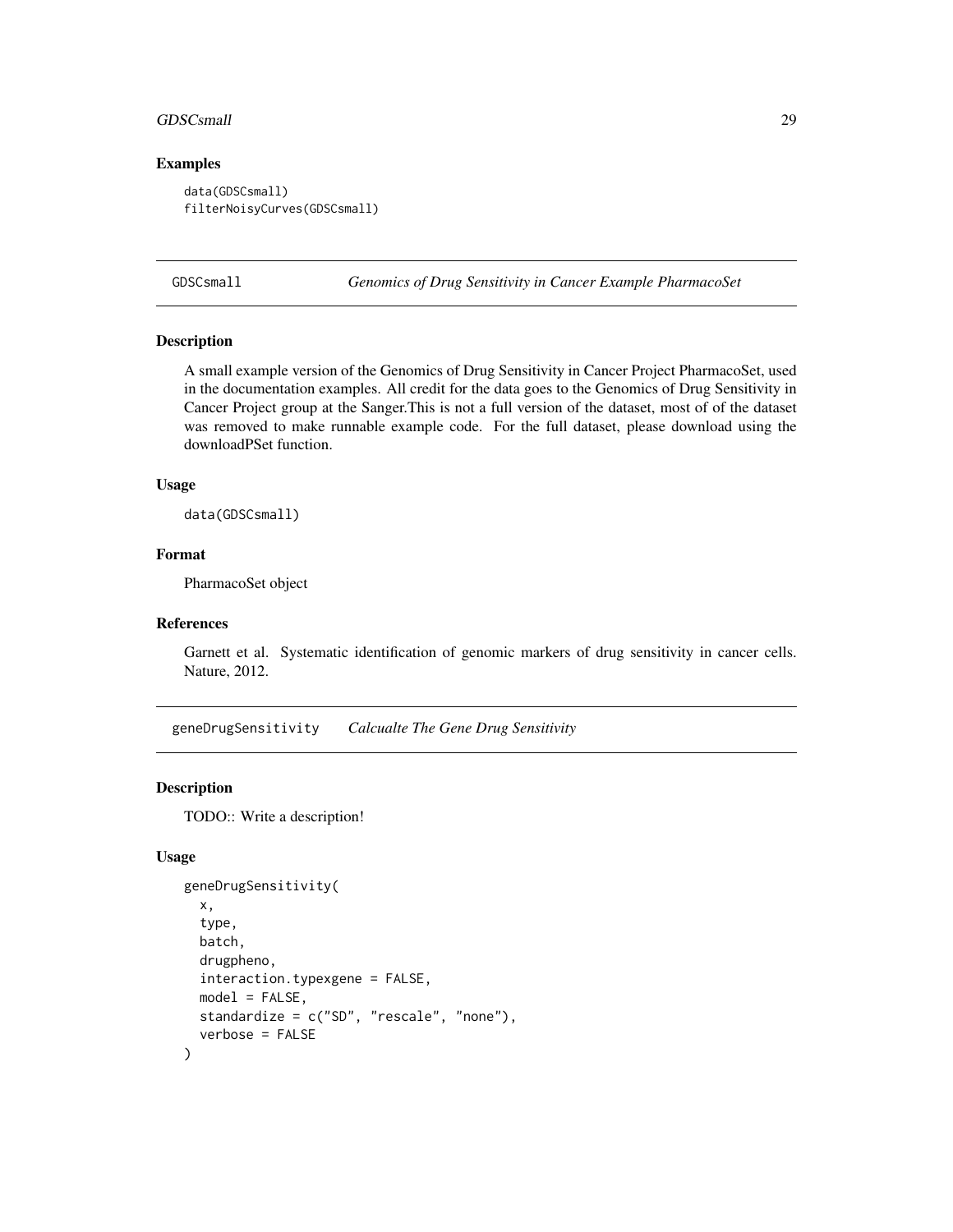| x                     | A numeric vector of gene expression values                                                                   |  |
|-----------------------|--------------------------------------------------------------------------------------------------------------|--|
| type                  | A vector of factors specifying the cell lines or type types                                                  |  |
| batch                 | A vector of factors specifying the batch                                                                     |  |
| drugpheno             | A numeric vector of drug sensitivity values (e.g., IC50 or AUC)                                              |  |
| interaction.typexgene |                                                                                                              |  |
|                       | boolean Should interaction between gene expression and cell/type type be com-<br>puted? Default set to FALSE |  |
| model                 | boolean Should the full linear model be returned? Default set to FALSE                                       |  |
| standardize           | character One of 'SD', 'rescale' or 'none'                                                                   |  |
| verbose               | boolean Should the function display messages?                                                                |  |

### Value

A vector reporting the effect size (estimate of the coefficient of drug concentration), standard error (se), sample size (n), t statistic, and F statistics and its corresponding p-value.

### Examples

print("TODO::")

geneDrugSensitivityPBCorr

*Calculate The Gene Drug Sensitivity*

### Description

This version of the function uses a partial correlation instead of standardized linear models, for discrete predictive features Requires at least 3 observations per group.

```
geneDrugSensitivityPBCorr(
  x,
  type,
  batch,
  drugpheno,
  test = c("resampling", "analytic"),
  req_alpha = 0.05,
 nBoot = 1000,
  conf. level = 0.95,
 max_perm = getOption("PharmacoGx_Max_Perm", ceiling(1/req_alpha * 100)),
  verbose = FALSE
\mathcal{E}
```
<span id="page-29-0"></span>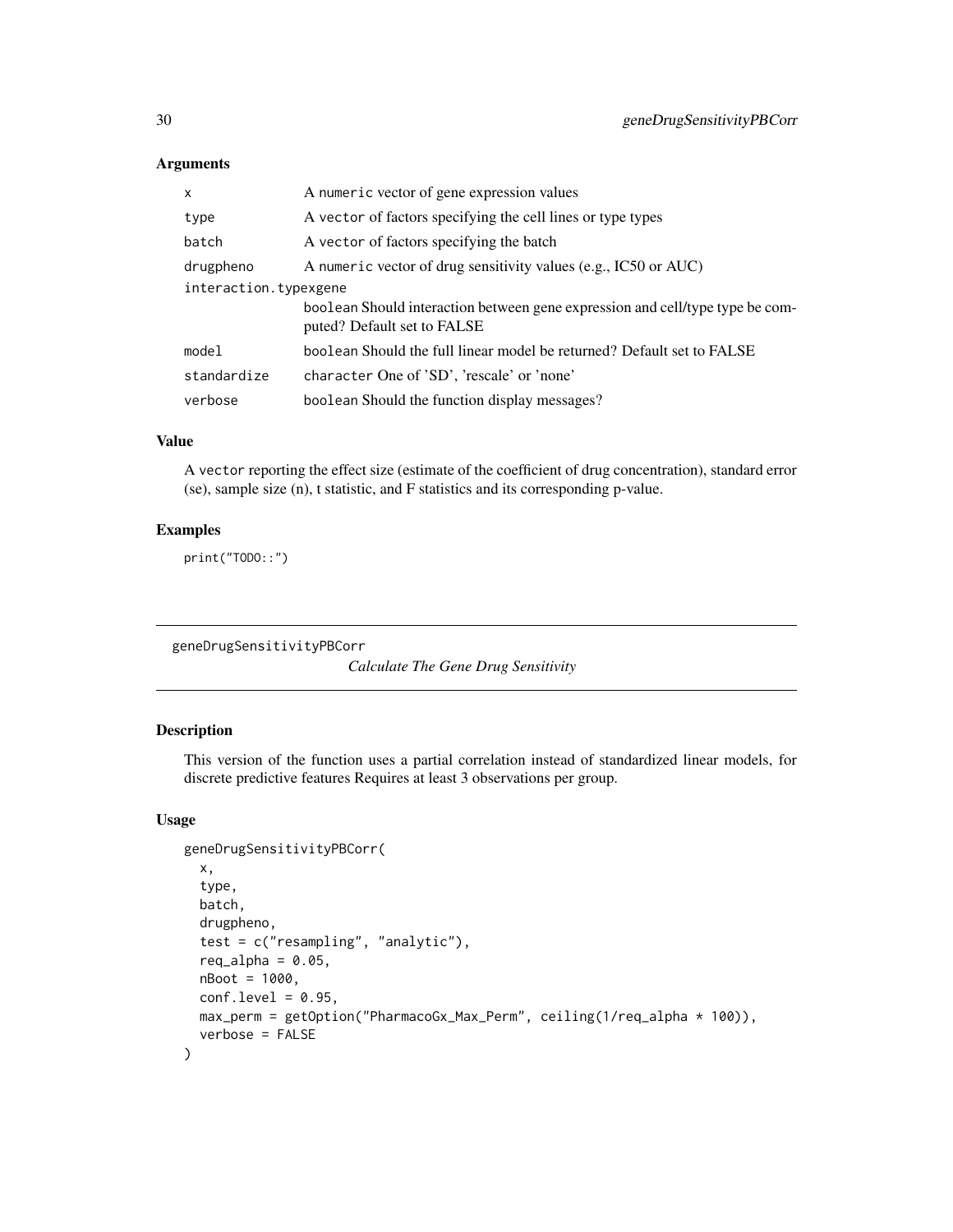<span id="page-30-0"></span>

| $\mathsf{x}$ | A numeric vector of gene expression values                                                                                                                                                                                               |
|--------------|------------------------------------------------------------------------------------------------------------------------------------------------------------------------------------------------------------------------------------------|
| type         | A vector of factors specifying the cell lines or type types                                                                                                                                                                              |
| batch        | A vector of factors specifying the batch                                                                                                                                                                                                 |
| drugpheno    | A numeric vector of drug sensitivity values (e.g., IC50 or AUC)                                                                                                                                                                          |
| test         | A character string indicating whether resampling or analytic based tests should<br>be used                                                                                                                                               |
| req_alpha    | numeric, number of permutations for p value calculation                                                                                                                                                                                  |
| nBoot        | numeric, number of bootstrap resamplings for confidence interval estimation                                                                                                                                                              |
| conf.level   | numeric, between 0 and 1. Size of the confidence interval required                                                                                                                                                                       |
| max_perm     | numeric the maximum number of permutations that QUICKSTOP can do be-<br>fore giving up and returning NA. Can be set globally by setting the option "Phar-<br>$macoGx_Max_Perm$ , or left at the default of ceiling $(1/req_a1pha*100)$ . |
| verbose      | boolean Should the function display messages?                                                                                                                                                                                            |

### Value

A vector reporting the effect size (estimateof the coefficient of drug concentration), standard error (se), sample size (n), t statistic, and F statistics and its corresponding p-value.

### Examples

print("TODO::")

geneDrugSensitivityPCorr

*Calculate The Gene Drug Sensitivity*

### Description

This version of the function uses a partial correlation instead of standardized linear models.

```
geneDrugSensitivityPCorr(
  x,
  type,
 batch,
  drugpheno,
  test = c("resampling", "analytic"),
  req_alpha = 0.05,
 nBoot = 1000,
 conf. level = 0.95,
 max_perm = getOption("PharmacoGx_Max_Perm", ceiling(1/req_alpha * 100)),
  verbose = FALSE
\mathcal{E}
```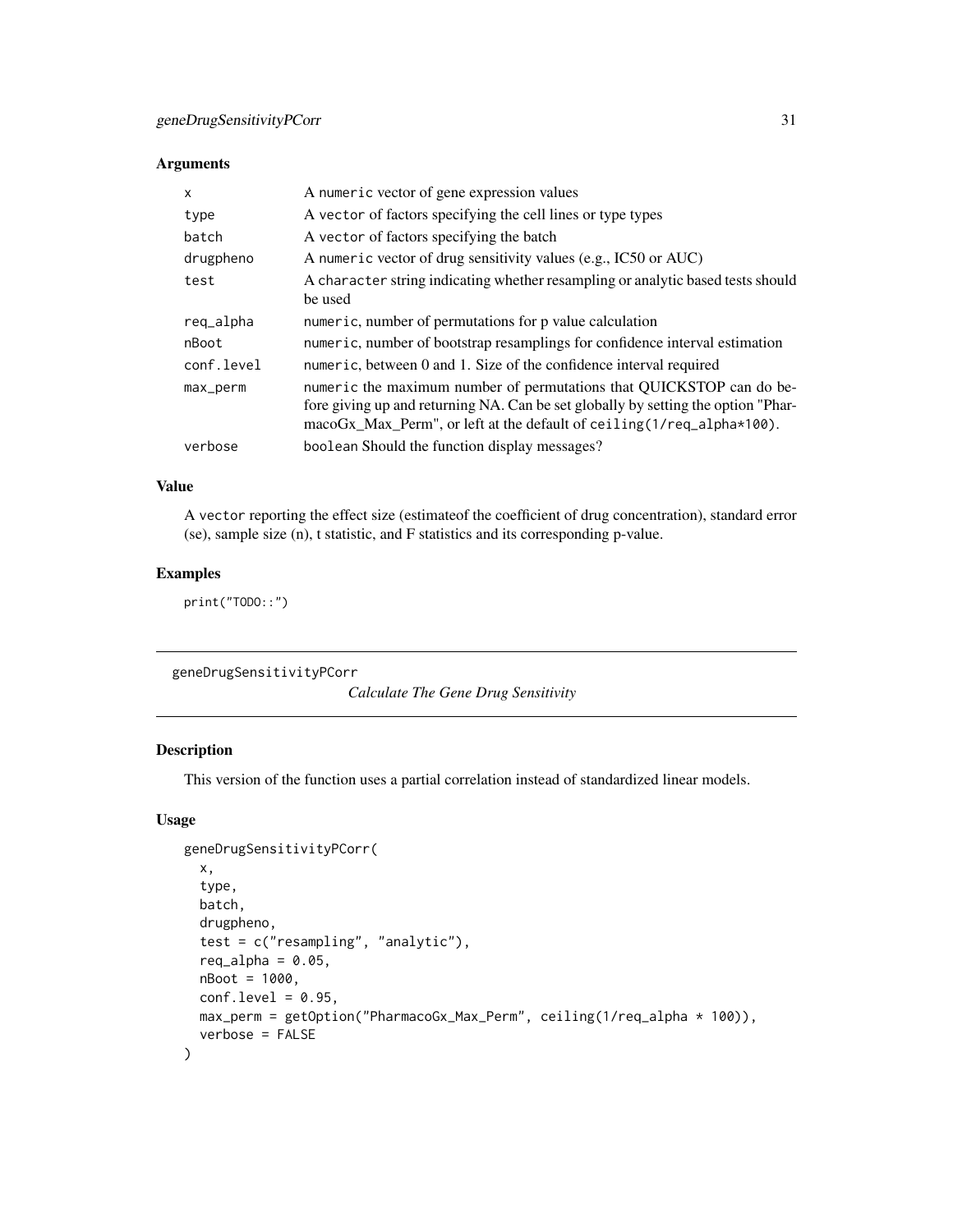<span id="page-31-0"></span>

| $\mathsf{x}$ | A numeric vector of gene expression values                                                                                                                                                                                               |
|--------------|------------------------------------------------------------------------------------------------------------------------------------------------------------------------------------------------------------------------------------------|
| type         | A vector of factors specifying the cell lines or type types                                                                                                                                                                              |
| batch        | A vector of factors specifying the batch                                                                                                                                                                                                 |
| drugpheno    | A numeric vector of drug sensitivity values (e.g., IC50 or AUC)                                                                                                                                                                          |
| test         | A character string indicating whether resampling or analytic based tests should<br>be used                                                                                                                                               |
| req_alpha    | numeric, number of permutations for p value calculation                                                                                                                                                                                  |
| nBoot        | numeric, number of bootstrap resamplings for confidence interval estimation                                                                                                                                                              |
| conf.level   | numeric, between 0 and 1. Size of the confidence interval required                                                                                                                                                                       |
| max_perm     | numeric the maximum number of permutations that QUICKSTOP can do be-<br>fore giving up and returning NA. Can be set globally by setting the option "Phar-<br>$macoGx_Max_Perm$ , or left at the default of ceiling $(1/req_a1pha*100)$ . |
| verbose      | boolean Should the function display messages?                                                                                                                                                                                            |

### Value

A vector reporting the effect size (estimateof the coefficient of drug concentration), standard error (se), sample size (n), t statistic, and F statistics and its corresponding p-value.

### Examples

print("TODO::")

gwc *GWC Score*

### Description

Calculate the gwc score between two vectors, using either a weighted spearman or pearson correlation

```
gwc(
  x1,
  p1,
  x2,
  p2,
  method.cor = c("pearson", "spearman"),
  nperm = 10000,
  truncate.p = 1e-16,
  ...
\mathcal{L}
```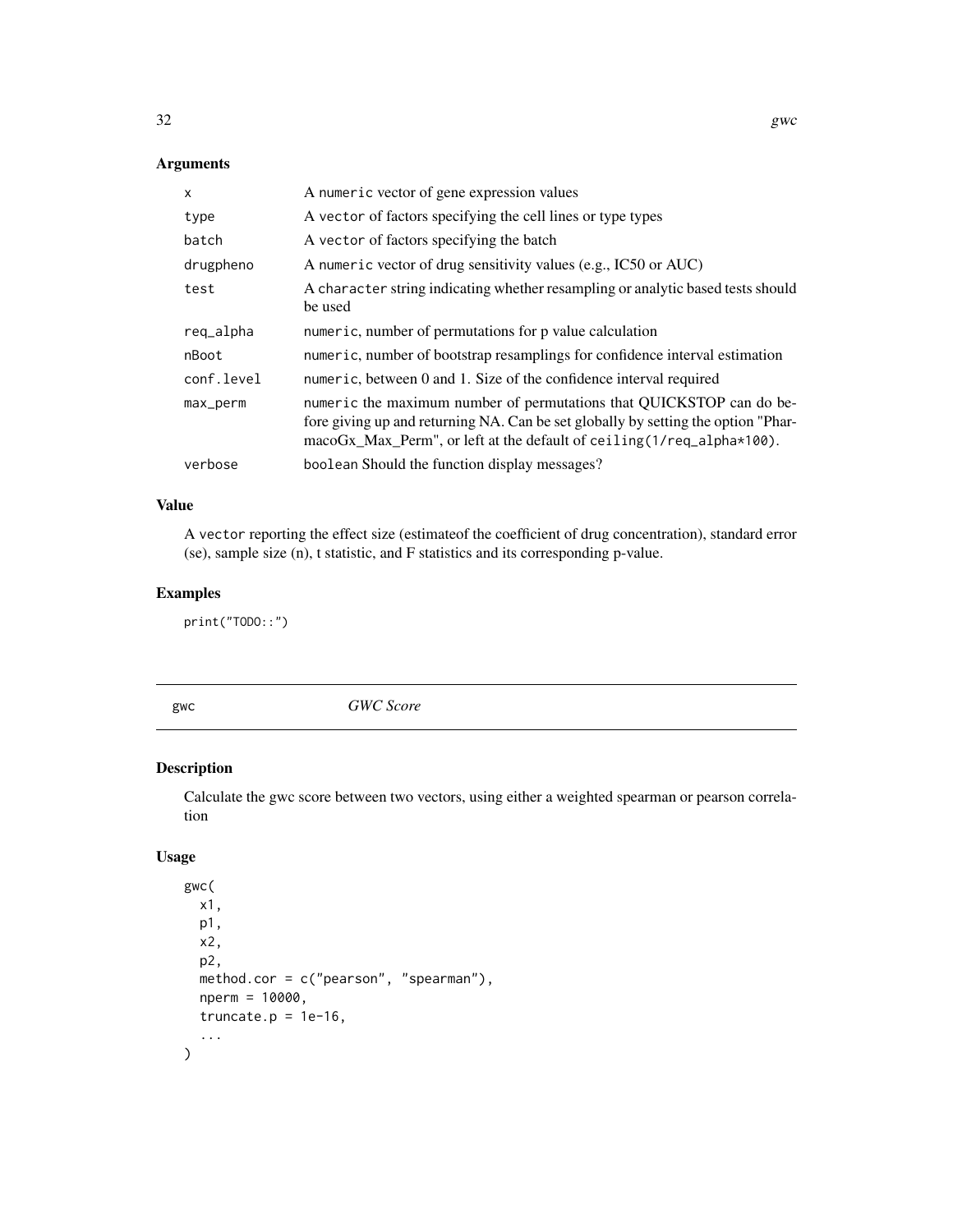### <span id="page-32-0"></span>HDAC\_genes 33

### Arguments

| x1             | numeric vector of effect sizes (e.g., fold change or t statistics) for the first ex-<br>periment |
|----------------|--------------------------------------------------------------------------------------------------|
| p1             | numeric vector of p-values for each corresponding effect size for the first ex-<br>periment      |
| x2             | numeric effect size (e.g., fold change or t statitsics) for the second experiment                |
| p <sub>2</sub> | numeric vector of p-values for each corresponding effect size for the second<br>experiment       |
| method.cor     | character string identifying if a pearson or spearman correlation should be<br>used              |
| nperm          | numeric how many permutations should be done to determine                                        |
| truncate.p     | numeric Truncation value for extremely low p-values                                              |
| $\cdots$       | Other passed down to internal functions                                                          |

#### Value

numeric a vector of two values, the correlation and associated p-value.

### Examples

```
data(CCLEsmall)
x <- molecularProfiles(CCLEsmall,"rna")[,1]
y <- molecularProfiles(CCLEsmall,"rna")[,2]
x_p \leftarrow rep(0.05, times = length(x))y_p \leftarrow rep(0.05, times = length(y))names(x_p) <- names(x)names(y_p) <- names(y)gwc(x,x_p,y,y_p, nperm=100)
```
HDAC\_genes *HDAC Gene Signature*

### Description

A gene signature for HDAC inhibitors, as detailed by Glaser et al. The signature is mapped from the probe to gene level using probeGeneMapping

#### Usage

data(HDAC\_genes)

### Format

a 13x2 data.frame with gene identifiers in the first column and direction change in the second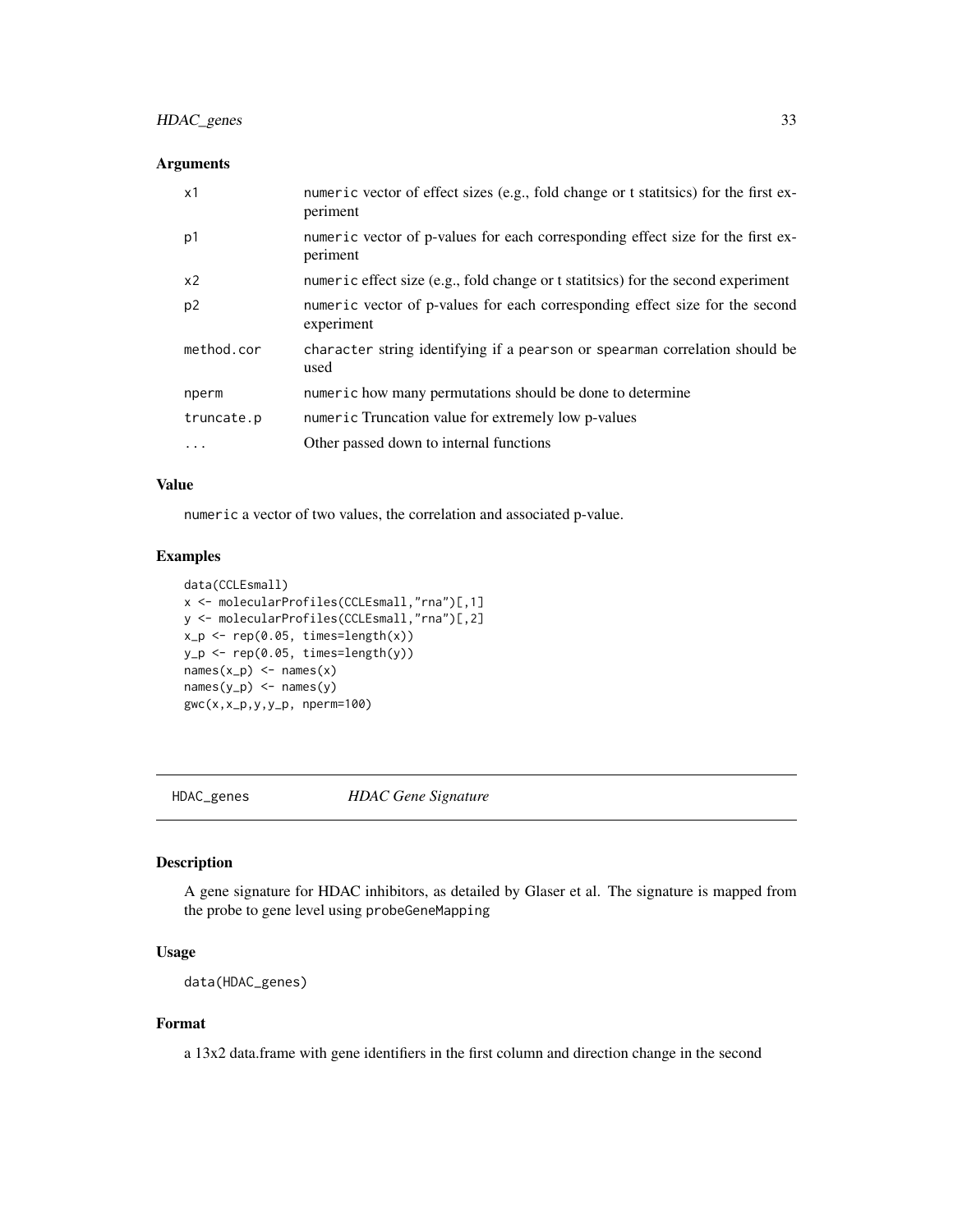#### <span id="page-33-0"></span>References

Glaser et al. Gene expression profiling of multiple histone deacetylase (HDAC) inhibitors: defining a common gene set produced by HDAC inhibition in T24 and MDA carcinoma cell lines. Molecular cancer therapeutics, 2003.

intersectPSet *Intersects objects of the PharmacoSet class, subsetting them to the common drugs and/or cell lines as selected by the user.*

### Description

Given a list of PharmacoSets, the function will find the common drugs, and/or cell lines, and return PharmacoSets that contain data only pertaining to the common drugs, and/or cell lines. The mapping between dataset drug and cell names is done using annotations found in the PharmacoSet object's internal curation slot

#### Usage

```
intersectPSet(
  pSets,
  intersectOn = c("drugs", "cell.lines", "concentrations"),
  cells,
  drugs,
  strictIntersect = FALSE,
  verbose = TRUE,
  nthread = 1
)
```
#### Arguments

| pSets           | list a list of PharmacoSet objects, of which the function should find the inter-<br>section                                                                                 |  |
|-----------------|-----------------------------------------------------------------------------------------------------------------------------------------------------------------------------|--|
| intersectOn     | character which identifiers to intersect on, drugs, cell lines, or concentrations                                                                                           |  |
| cells           | a charactervector of common cell lines between pSets. In case user is intersted<br>on getting intersection on certain cell lines, they can provide their list of cell lines |  |
| drugs           | a character vector of common drugs between pSets. In case user is intersted<br>on getting intersection on certain drugs, they can provide their list of drugs.              |  |
| strictIntersect |                                                                                                                                                                             |  |
|                 | boolean Should the intersection keep only the drugs and cell lines that have<br>been tested on together?                                                                    |  |
| verbose         | boolean Should the function announce its key steps?                                                                                                                         |  |
| nthread         | numeric The number of cores to use to run intersection on concentrations                                                                                                    |  |

### Value

A list of pSets, contatining only the intersection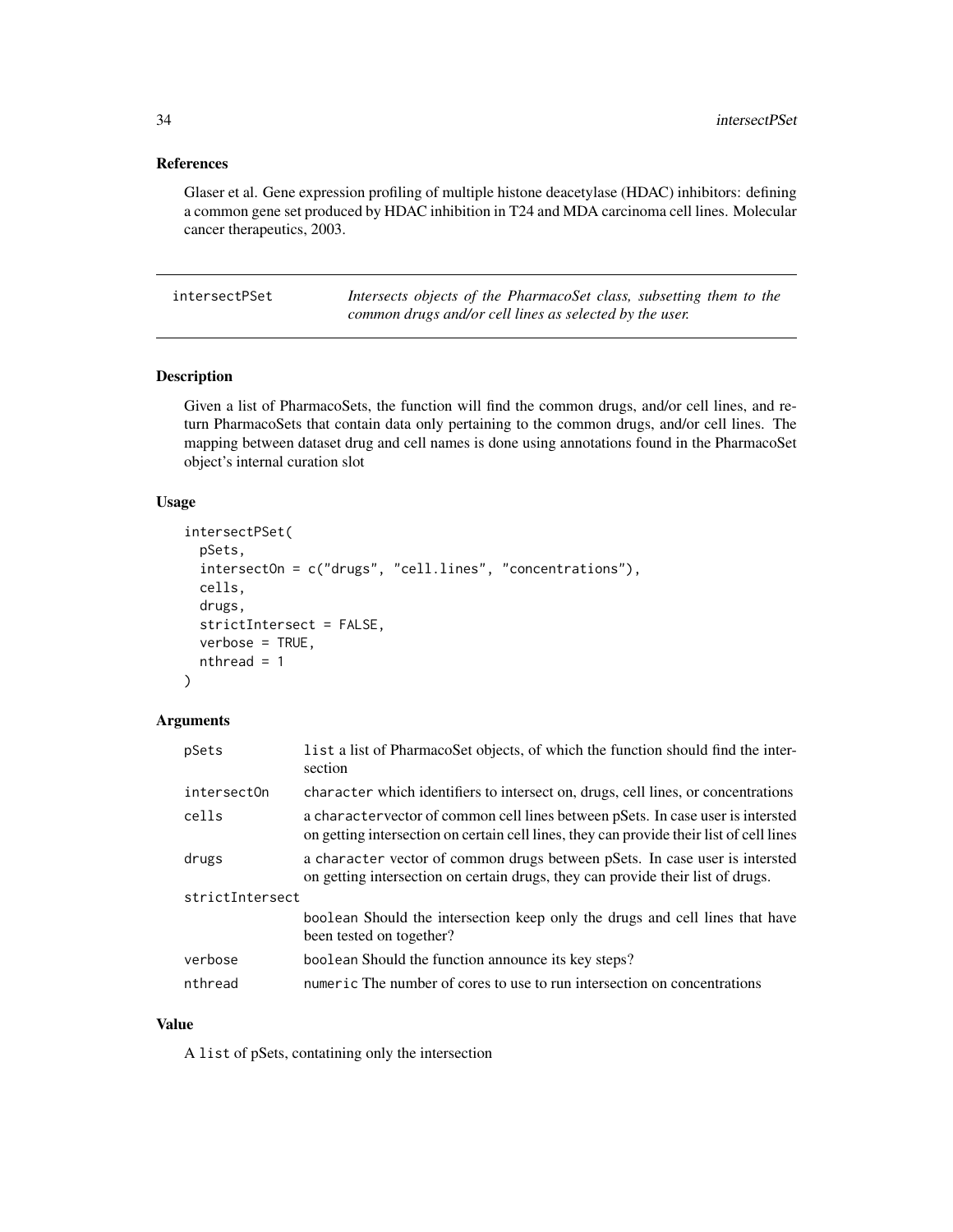#### <span id="page-34-0"></span>logLogisticRegression 35

#### Examples

```
data(GDSCsmall)
data(CCLEsmall)
common <- intersectPSet(list('GDSC'=GDSCsmall,'CCLE'=CCLEsmall),
                        intersectOn = c("drugs", "cell.lines"))
common$CGP
common$CCLE
```
logLogisticRegression *Fits curves of the form E = E\_inf + (1 - E\_inf)/(1 + (c/EC50)^HS) to dose-response data points (c, E) given by the user and returns a vector containing estimates for HS, E\_inf, and EC50.*

### **Description**

By default, logLogisticRegression uses an L-BFGS algorithm to generate the fit. However, if this fails to converge to solution, logLogisticRegression samples lattice points throughout the parameter space. It then uses the lattice point with minimal least-squares residual as an initial guess for the optimal parameters, passes this guess to drm, and re-attempts the optimization. If this still fails, logLogisticRegression uses the PatternSearch algorithm to fit a log-logistic curve to the data.

### Usage

```
logLogisticRegression(
  conc,
  viability,
  density = c(2, 10, 5),
  step = 0.5/density,
  precision = 1e-04,
  lower_bound = c(0, 0, -6),
  upper_bounds = c(4, 1, 6),
  scale = 0.07.
  family = c("normal", "Cauchy"),
  median_n = 1,
  conc_as_log = FALSE,
  viability_as_pct = TRUE,
  trunc = TRUE,
  verbose = TRUE
)
```
### Arguments

conc numeric is a vector of drug concentrations. viability numeric is a vector whose entries are the viability values observed in the presence of the drug concentrations whose logarithms are in the corresponding entries of the log\_conc, where viability 0 indicates that all cells died, and viability 1 indicates that the drug had no effect on the cells.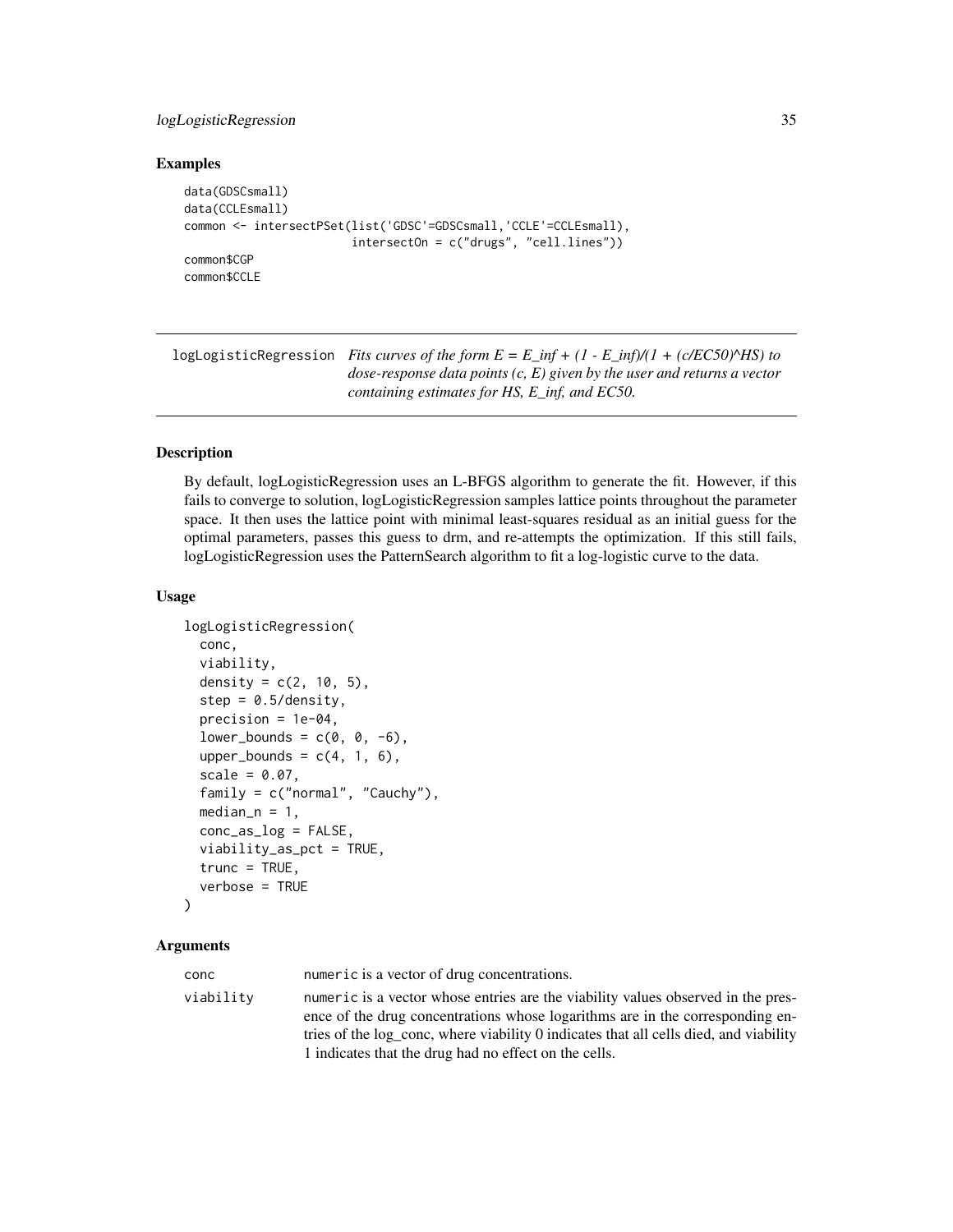| density          | numeric is a vector of length 3 whose components are the numbers of lattice<br>points per unit length along the HS-, E_inf-, and base-10 logarithm of the EC50-<br>dimensions of the parameter space, respectively.                                                                                                                                                                                                                                                                   |  |
|------------------|---------------------------------------------------------------------------------------------------------------------------------------------------------------------------------------------------------------------------------------------------------------------------------------------------------------------------------------------------------------------------------------------------------------------------------------------------------------------------------------|--|
| step             | numeric is a vector of length 3 whose entries are the initial step sizes in the<br>HS, E_inf, and base-10 logarithm of the EC50 dimensions, respectively, for the<br>PatternSearch algorithm.                                                                                                                                                                                                                                                                                         |  |
| precision        | is a positive real number such that when the ratio of current step size to initial<br>step size falls below it, the PatternSearch algorithm terminates. A smaller value<br>will cause LogisticPatternSearch to take longer to complete optimization, but<br>will produce a more accurate estimate for the fitted parameters.                                                                                                                                                          |  |
| lower_bounds     | numeric is a vector of length 3 whose entries are the lower bounds on the HS,<br>E_inf, and base-10 logarithm of the EC50 parameters, respectively.                                                                                                                                                                                                                                                                                                                                   |  |
| upper_bounds     | numeric is a vector of length 3 whose entries are the upper bounds on the HS,<br>E_inf, and base-10 logarithm of the EC50 parameters, respectively.                                                                                                                                                                                                                                                                                                                                   |  |
| scale            | is a positive real number specifying the shape parameter of the Cauchy distribu-<br>tion.                                                                                                                                                                                                                                                                                                                                                                                             |  |
| family           | character, if "cauchy", uses MLE under an assumption of Cauchy-distributed<br>errors instead of sum-of-squared-residuals as the objective function for assessing<br>goodness-of-fit of dose-response curves to the data. Otherwise, if "normal", uses<br>MLE with a gaussian assumption of errors                                                                                                                                                                                     |  |
| median_n         | If the viability points being fit were medians of measurements, they are expected<br>to follow a median of family distribution, which is in general quite different<br>from the case of one measurement. Median_n is the number of measurements<br>the median was taken of. If the measurements are means of values, then both the<br>Normal and the Cauchy distributions are stable, so means of Cauchy or Normal<br>distributed variables are still Cauchy and normal respectively. |  |
| conc_as_log      | logical, if true, assumes that log10-concentration data has been given rather<br>than concentration data, and that log10(EC50) should be returned instead of<br>EC50.                                                                                                                                                                                                                                                                                                                 |  |
| viability_as_pct |                                                                                                                                                                                                                                                                                                                                                                                                                                                                                       |  |
|                  | logical, if false, assumes that viability is given as a decimal rather than a per-<br>centage, and that E_inf should be returned as a decimal rather than a percentage.                                                                                                                                                                                                                                                                                                               |  |
| trunc            | logical, if true, causes viability data to be truncated to lie between 0 and 1<br>before curve-fitting is performed.                                                                                                                                                                                                                                                                                                                                                                  |  |
| verbose          | logical, if true, causes warnings thrown by the function to be printed.                                                                                                                                                                                                                                                                                                                                                                                                               |  |
|                  |                                                                                                                                                                                                                                                                                                                                                                                                                                                                                       |  |

### Value

A list containing estimates for HS, E\_inf, and EC50. It is annotated with the attribute Rsquared, which is the R^2 of the fit. Note that this is calculated using the values actually used for the fit, after truncation and any transform applied. With truncation, this will be different from the R^2 compared to the variance of the raw data. This also means that if all points were truncated down or up, there is no variance in the data, and the  $R^2$  may be NaN.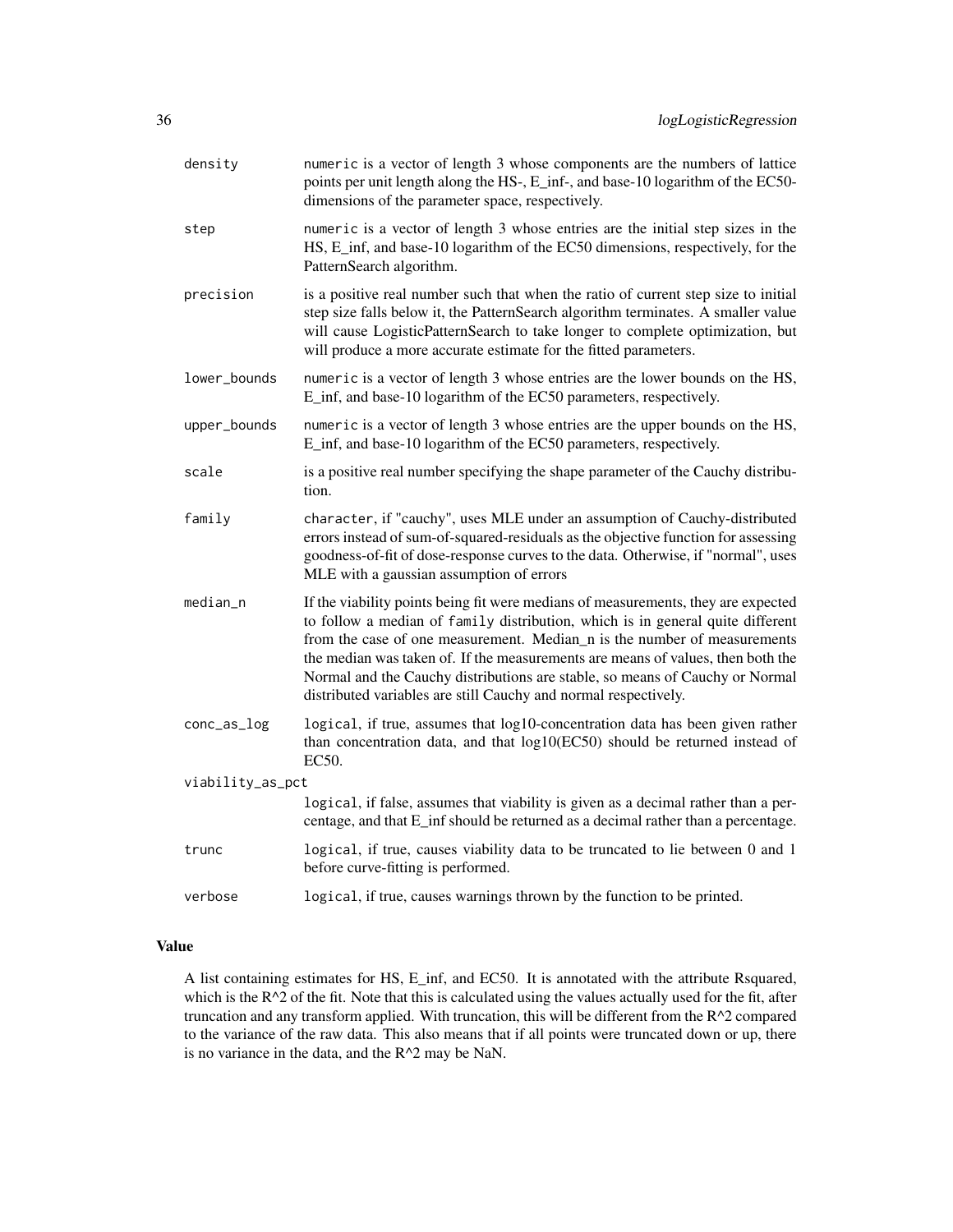#### <span id="page-36-0"></span> $\text{mcc}$  37

#### Examples

```
dose <- c(0.0025,0.008,0.025,0.08,0.25,0.8,2.53,8)
viability <- c(108.67,111,102.16,100.27,90,87,74,57)
computeAUC(dose, viability)
```
mcc *Compute a Mathews Correlation Coefficient*

#### Description

The function computes a Matthews correlation coefficient for two factors provided to the function. It assumes each factor is a factor of class labels, and the enteries are paired in order of the vectors.

### Usage

 $mcc(x, y, nperm = 1000, nthread = 1)$ 

#### Arguments

| x, y    | factor of the same length with the same number of levels                                              |
|---------|-------------------------------------------------------------------------------------------------------|
| nperm   | numeric number of permutations for significance estimation. If 0, no permuta-<br>tion testing is done |
| nthread | numeric can parallelize permutation texting using BiocParallels bplapply                              |

### Details

Please note: we recommend you call set.seed() before using this function to ensure the reproducibility of your results. Write down the seed number or save it in a script if you intend to use the results in a publication.

### Value

A list with the MCC as the \$estimate, and p value as \$p.value

#### Examples

```
x \leftarrow factor(c(1,2,1,2,3,1))
y \leftarrow factor(c(2,1,1,1,2,2))mcc(x,y)
```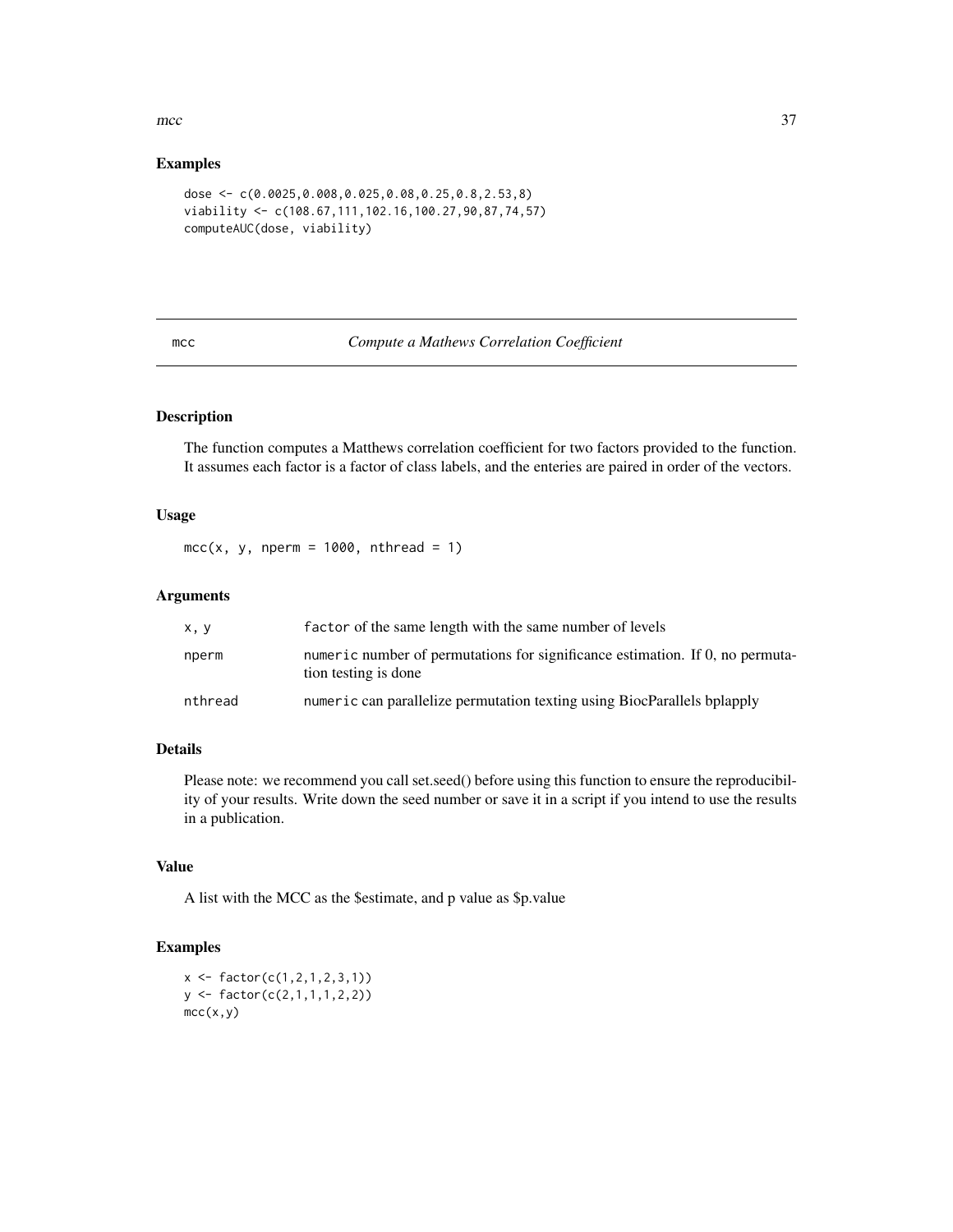<span id="page-37-0"></span>patialCorQUICKSTOP *QUICKSTOP significance testing for partial correlation*

### Description

This function will test whether the observed partial correlation is significant at a level of req\_alpha, doing up to MaxIter permutations. Currently, it supports only grouping by discrete categories when calculating a partial correlation. Currenlty, only does two sided tests.

### Usage

```
patialCorQUICKSTOP(
 pin_x,
 pin_y,
 pobsCor,
 pGroupFactor,
  pGroupSize,
  pnumGroup,
  pMaxIter,
 pn,
  preq_alpha,
 ptolerance_par,
  plog_decision_boundary,
 pseed
\mathcal{L}
```

| pin_x                  | one of the two vectors to correlate.                                                                                                                                                                                                              |  |
|------------------------|---------------------------------------------------------------------------------------------------------------------------------------------------------------------------------------------------------------------------------------------------|--|
| pin_y                  | the other vector to calculate                                                                                                                                                                                                                     |  |
| pobsCor                | the observed (partial) correlation between these varaiables                                                                                                                                                                                       |  |
| pGroupFactor           | an integer vector labeling group membership, to correct for in the partial corre-<br>lation. NEEDS TO BE ZERO BASED!                                                                                                                              |  |
| pGroupSize             | an integer vector of size length(unique(pGroupFactor)), counting the number of<br>members of each group (basically table(pGroupFactor)) as integer vector                                                                                         |  |
| pnumGroup              | how many groups are there (len(pGroupSize))                                                                                                                                                                                                       |  |
| pMaxIter               | maximum number of iterations to do, as a REAL NUMBER                                                                                                                                                                                              |  |
| pn                     | length of x and y, as a REAL NUMBER                                                                                                                                                                                                               |  |
| preq_alpha             | the required alpha for significance                                                                                                                                                                                                               |  |
|                        | ptolerance_par the tolerance region for quickstop. Suggested to be 1/100th of req_alpha'                                                                                                                                                          |  |
| plog_decision_boundary |                                                                                                                                                                                                                                                   |  |
|                        | log (base e) of 1/probability of incorrectly calling significance, as per quickstop<br>paper (used to determine the log-odds)                                                                                                                     |  |
| pseed                  | A numeric vector of length 2, used to seed the internal xoroshiro128+1.0 ran-<br>dom number generator. Note that currently, these values get modified per call,<br>so pass in a copy if you wish to keep a seed for running same simulation twice |  |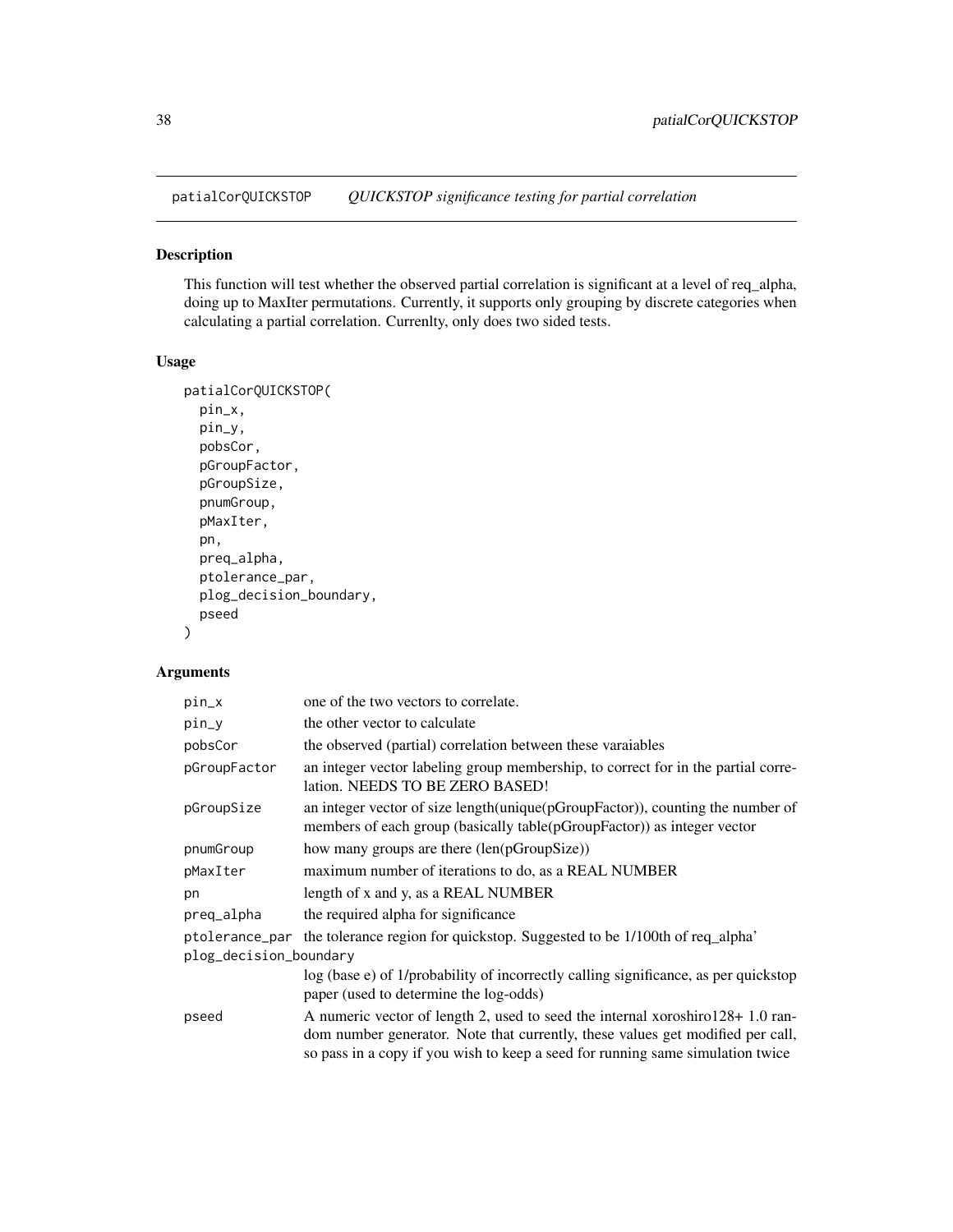#### <span id="page-38-0"></span>PharmacoSet 39

#### Value

a double vector of length 4, entry 1 is either 0, 1 (for TRUE/FALSE) or NA\_REAL\_ for significance determination NA\_REAL\_ is returned when the MaxIter were reached before a decision is made. Usually, this occurs when the real p value is close to, or falls within the tolerance region of (req\_alpha, req\_alpha+tolerance\_par). Entry 2 is the current p value estimate. entry 3 is the total number of iterations performed. Entry 4 is the number of time a permuted value was larger in absolute value than the observed cor.

<span id="page-38-1"></span>

PharmacoSet *PharmacoSet constructor*

### Description

A constructor that simplifies the process of creating PharmacoSets, as well as creates empty objects for data not provided to the constructor. Only objects returned by this constructor are expected to work with the PharmacoSet methods. For a much more detailed instruction on creating PharmacoSets, please see the "CreatingPharmacoSet" vignette.

#### Usage

```
PharmacoSet(
  name,
 molecularProfiles = list(),
  sample = data.frame(),treatment = data.frame(),
  sensitivityInfo = data.frame(),
  sensitivityRaw = array(dim = c(0, 0, 0)),
  sensitivityProfiles = matrix(),
  sensitivityN = matrix(nrow = 0, ncol = 0),
  perturbationN = array(NA, dim = c(0, 0, 0)),curationTreatment = data.frame(),curationSample = data.frame(),
  curationTissue = data.frame(),datasetType = c("sensitivity", "perturbation", "both"),
  verify = TRUE,...
)
```

| name              | A character string detailing the name of the dataset                                                                                                                                                                |
|-------------------|---------------------------------------------------------------------------------------------------------------------------------------------------------------------------------------------------------------------|
| molecularProfiles |                                                                                                                                                                                                                     |
|                   | A list of Summarized Experiment objects containing molecular profiles for<br>each molecular data type.                                                                                                              |
| sample            | A data. Frame containing the annotations for all the sample profiled in the data<br>set, across all data types. Must contain the mandatory sample id column which<br>uniquely identifies each sample in the object. |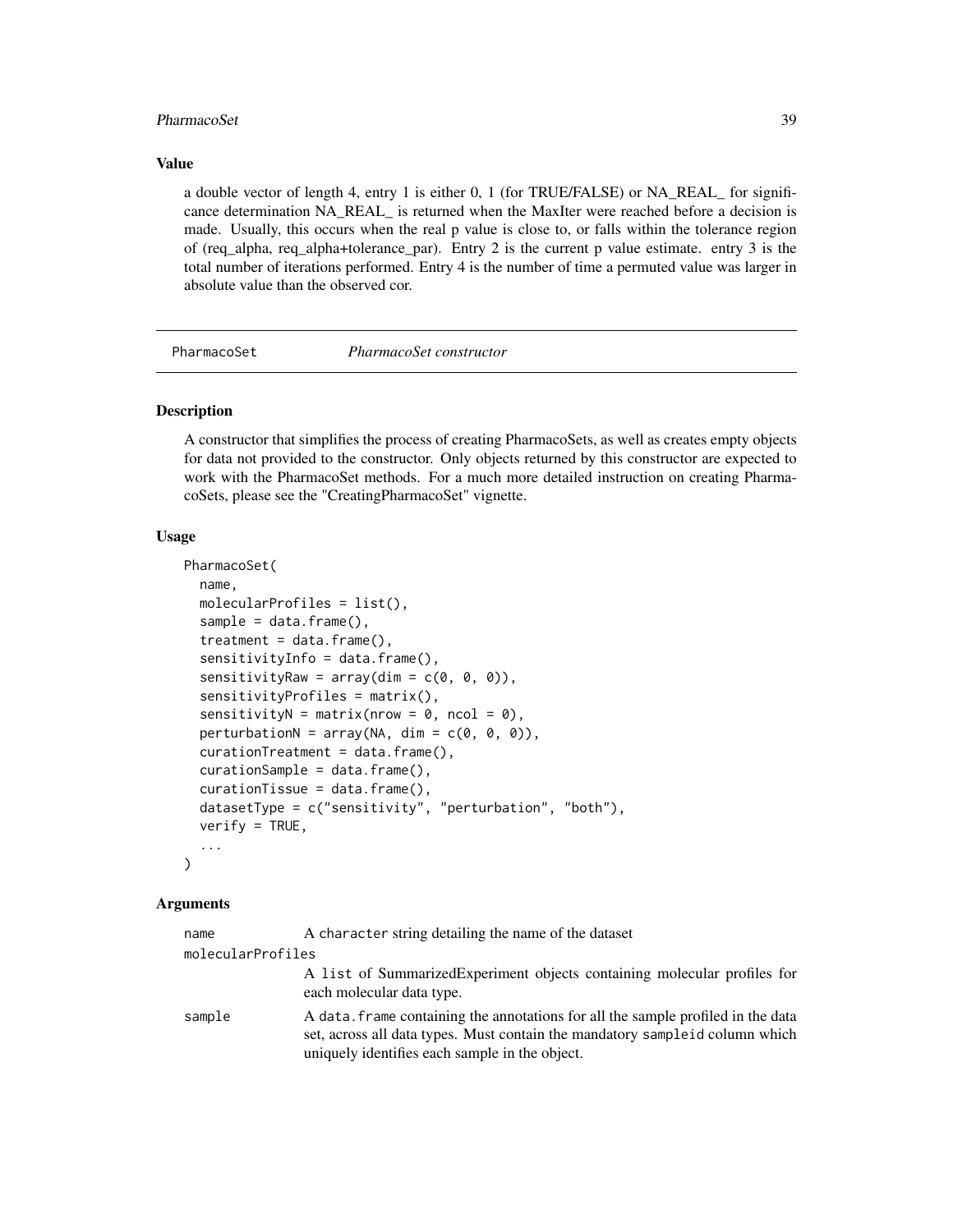<span id="page-39-0"></span>

| treatment                   | A data. frame containing annotations for all treatments profiled in the dataset.<br>Must contain the mandatory treatmentid column which uniquely identifies<br>each treatment in the object.                                                                                                  |  |
|-----------------------------|-----------------------------------------------------------------------------------------------------------------------------------------------------------------------------------------------------------------------------------------------------------------------------------------------|--|
| sensitivityInfo             |                                                                                                                                                                                                                                                                                               |  |
|                             | A data. frame containing the information for the sensitivity experiments. Must<br>contain a 'sampleid' column with unique identifiers to each sample, matching<br>the sample object and a 'treatmentid' columns with unique indenifiers for each<br>treatment, matching the treatment object. |  |
|                             | sensitivityRaw A 3 Dimensional array contaning the raw drug dose response data for the sen-<br>sitivity experiments                                                                                                                                                                           |  |
| sensitivityProfiles         |                                                                                                                                                                                                                                                                                               |  |
|                             | data. frame containing drug sensitivity profile statistics such as IC50 and AUC                                                                                                                                                                                                               |  |
| sensitivityN, perturbationN |                                                                                                                                                                                                                                                                                               |  |
|                             | A data. frame summarizing the available sensitivity/perturbation data                                                                                                                                                                                                                         |  |
|                             | curationSample, curationTissue, curationTreatment                                                                                                                                                                                                                                             |  |
|                             | A data. frame mapping the names for samples, tissues and treatments used in<br>the data set to universal identifiers used between different CoreSet objects                                                                                                                                   |  |
| datasetType                 | A character(1) string of 'sensitivity', 'preturbation', or 'both' detailing what<br>type of data can be found in the CoreSet, for proper processing of the data                                                                                                                               |  |
| verify                      | logical(1)Should the function verify the CoreSet and print out any errors it<br>finds after construction?                                                                                                                                                                                     |  |
| .                           | Catch and parse any renamed constructor arguments.                                                                                                                                                                                                                                            |  |

### Value

An object of class PharmacoSet

### Examples

## For help creating a PharmacoSet object, please see the following vignette: browseVignettes("PharmacoGx")

PharmacoSet-accessors *Accessing and modifying information in a* PharmacoSet

### Description

Documentation for the various setters and getters which allow manipulation of data in the slots of a PharmacoSet object.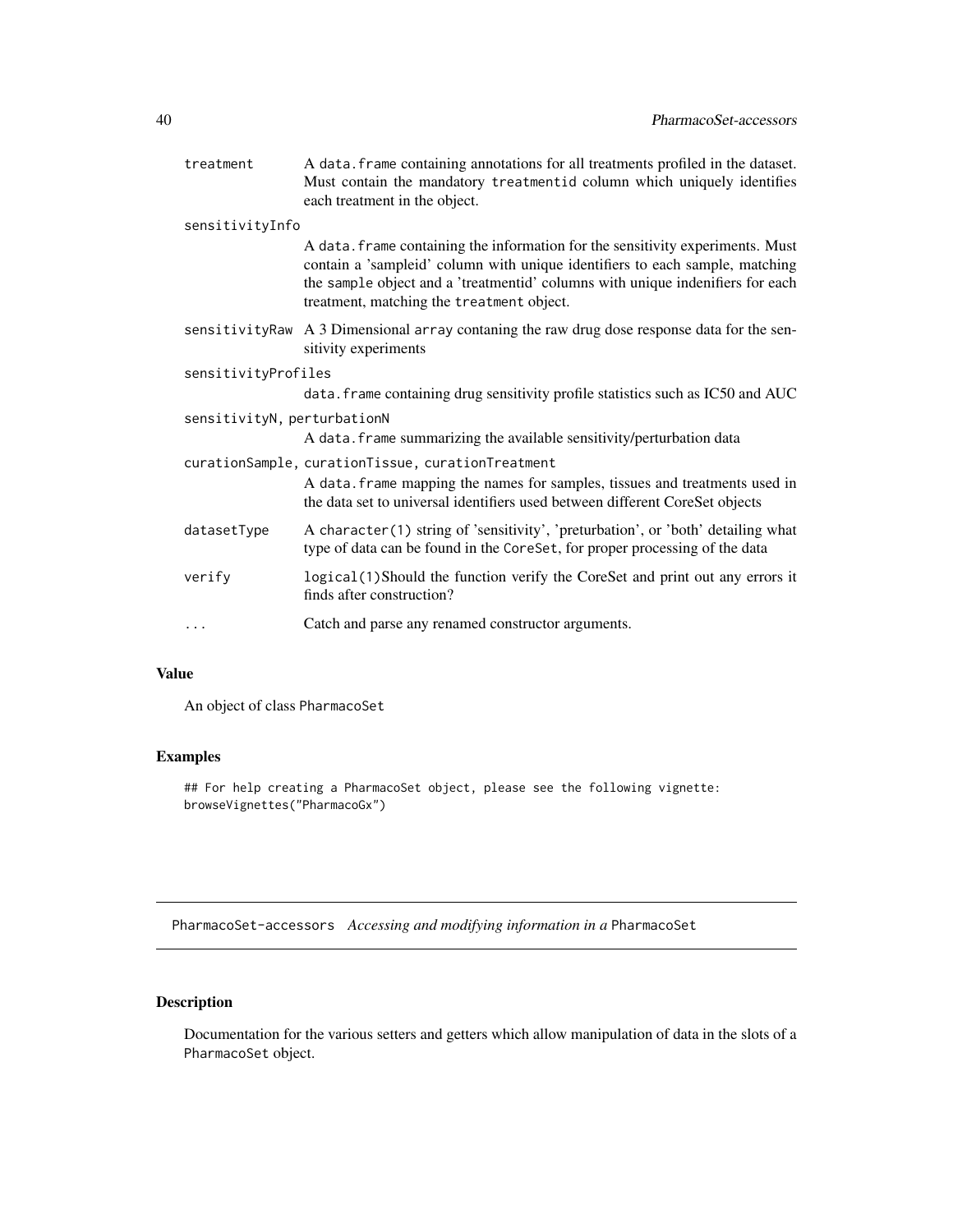#### Usage

drugInfo(...) drugInfo(...) <- value drugNames(...) drugNames(...) <- value ## S4 method for signature 'PharmacoSet' annotation(object) ## S4 replacement method for signature 'PharmacoSet, list' annotation(object) <- value ## S4 method for signature 'PharmacoSet' dateCreated(object) ## S4 replacement method for signature 'PharmacoSet,character' dateCreated(object) <- value ## S4 method for signature 'PharmacoSet' name(object) ## S4 replacement method for signature 'PharmacoSet' name(object) <- value ## S4 method for signature 'PharmacoSet' sampleInfo(object) ## S4 replacement method for signature 'PharmacoSet,data.frame' sampleInfo(object) <- value ## S4 method for signature 'PharmacoSet' sampleNames(object) ## S4 replacement method for signature 'PharmacoSet,character' sampleNames(object) <- value ## S4 method for signature 'PharmacoSet' curation(object) ## S4 replacement method for signature 'PharmacoSet,list' curation(object) <- value ## S4 method for signature 'PharmacoSet' datasetType(object)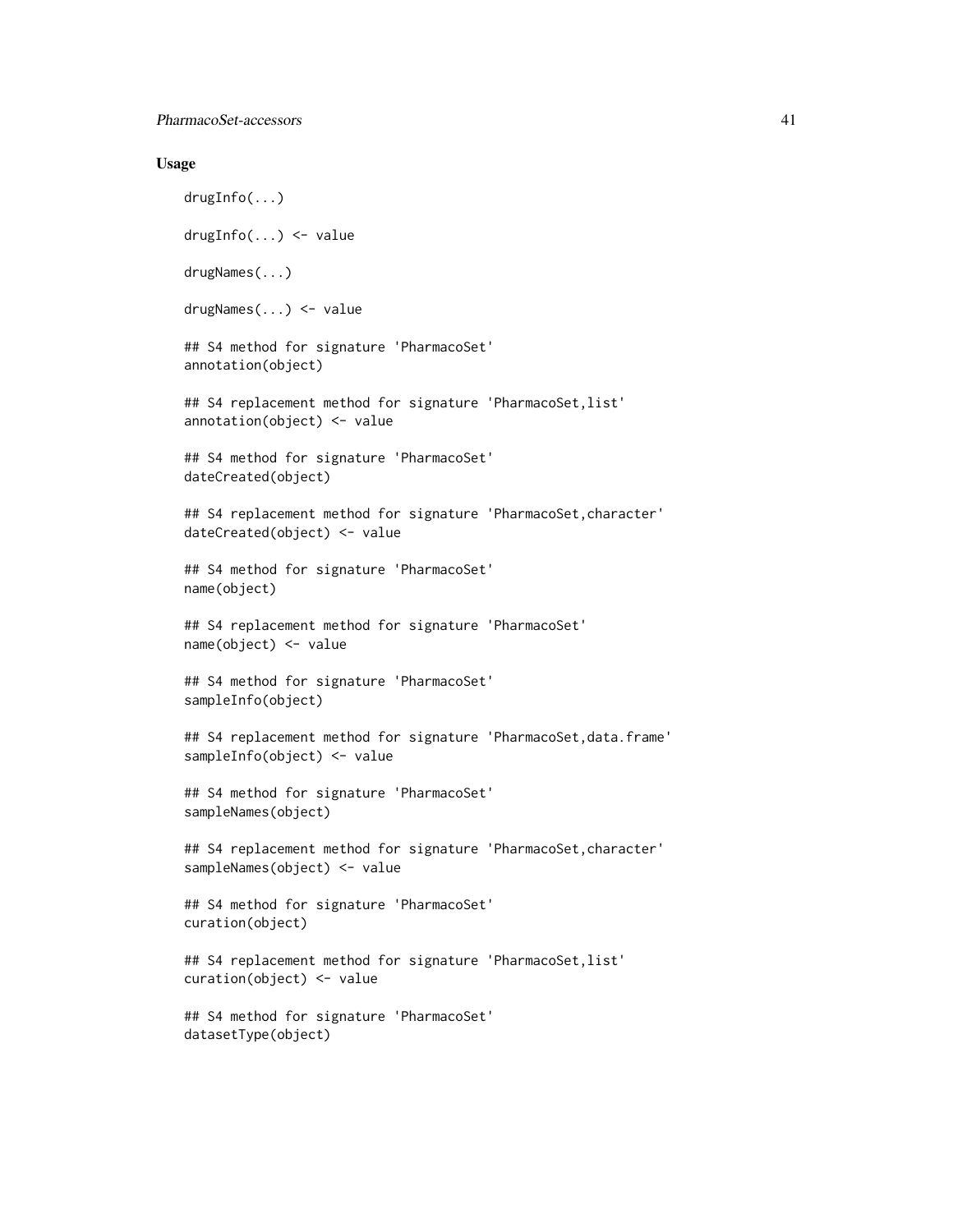```
## S4 replacement method for signature 'PharmacoSet,character'
datasetType(object) <- value
## S4 method for signature 'PharmacoSet'
molecularProfiles(object, mDataType, assay)
## S4 replacement method for signature 'PharmacoSet,character,character,matrix'
molecularProfiles(object, mDataType, assay) <- value
## S4 method for signature 'PharmacoSet'
featureInfo(object, mDataType)
## S4 replacement method for signature 'PharmacoSet,character,data.frame'
featureInfo(object, mDataType) <- value
## S4 method for signature 'PharmacoSet,character'
phenoInfo(object, mDataType)
## S4 replacement method for signature 'PharmacoSet, character, data.frame'
phenoInfo(object, mDataType) <- value
## S4 method for signature 'PharmacoSet,character'
fNames(object, mDataType)
## S4 replacement method for signature 'PharmacoSet, character, character'
fNames(object, mDataType) <- value
## S4 method for signature 'PharmacoSet'
mDataNames(object)
## S4 replacement method for signature 'PharmacoSet'
mDataNames(object) <- value
## S4 method for signature 'PharmacoSet'
molecularProfilesSlot(object)
## S4 replacement method for signature 'PharmacoSet,list_OR_MAE'
molecularProfilesSlot(object) <- value
## S4 method for signature 'PharmacoSet'
sensitivityInfo(object, dimension, ...)
## S4 replacement method for signature 'PharmacoSet,data.frame'
sensitivityInfo(object, dimension, ...) <- value
## S4 method for signature 'PharmacoSet'
```
sensitivityMeasures(object)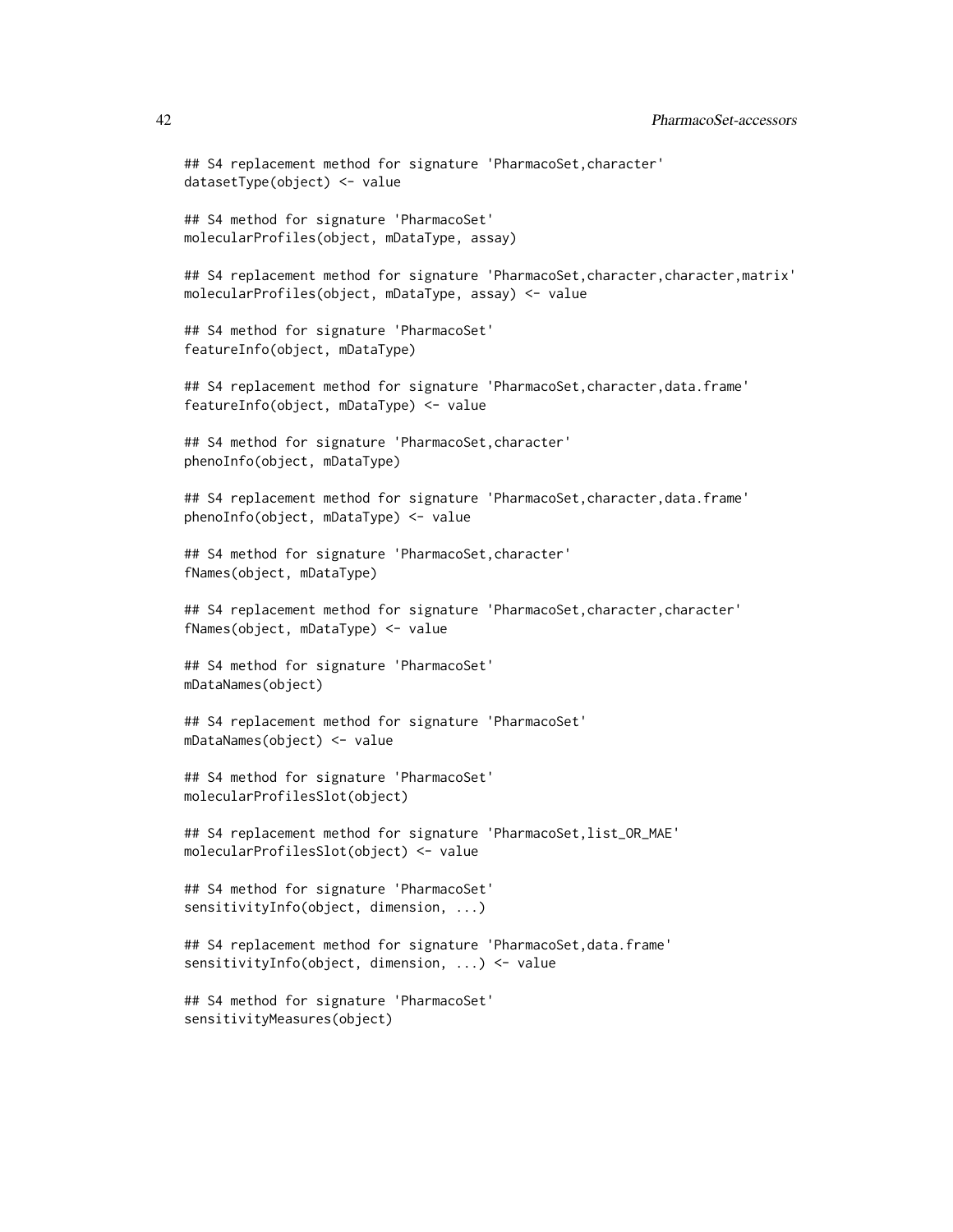#### PharmacoSet-accessors 43

```
## S4 replacement method for signature 'PharmacoSet, character'
sensitivityMeasures(object) <- value
## S4 method for signature 'PharmacoSet'
sensitivityProfiles(object)
## S4 replacement method for signature 'PharmacoSet, data.frame'
sensitivityProfiles(object) <- value
## S4 method for signature 'PharmacoSet'
sensitivityRaw(object)
## S4 replacement method for signature 'PharmacoSet,array'
sensitivityRaw(object) <- value
## S4 method for signature 'PharmacoSet'
treatmentResponse(object)
## S4 replacement method for signature 'PharmacoSet,list_OR_LongTable'
treatmentResponse(object) <- value
## S4 method for signature 'PharmacoSet'
sensNumber(object)
## S4 replacement method for signature 'PharmacoSet,matrix'
sensNumber(object) <- value
## S4 method for signature 'PharmacoSet'
pertNumber(object)
## S4 replacement method for signature 'PharmacoSet,array'
```
#### Arguments

pertNumber(object) <- value

| $\cdot$ $\cdot$ $\cdot$ | See details.                                                                                                                          |
|-------------------------|---------------------------------------------------------------------------------------------------------------------------------------|
| value                   | See details.                                                                                                                          |
| object                  | A PharmacoSet object.                                                                                                                 |
| mDataType               | character (1) The name of a molecular data type to access from the molecular Profiles<br>of a PharmacoSet object.                     |
| assay                   | character(1) A valid assay name in the SummarizedExperiment of @molecularProfiles<br>of a PharmacoSet object for data type mDataType. |
| dimension               | See details.                                                                                                                          |

### Details

treatmentInfo: data.frame Metadata for all treatments in a PharmacoSet object. Arguments: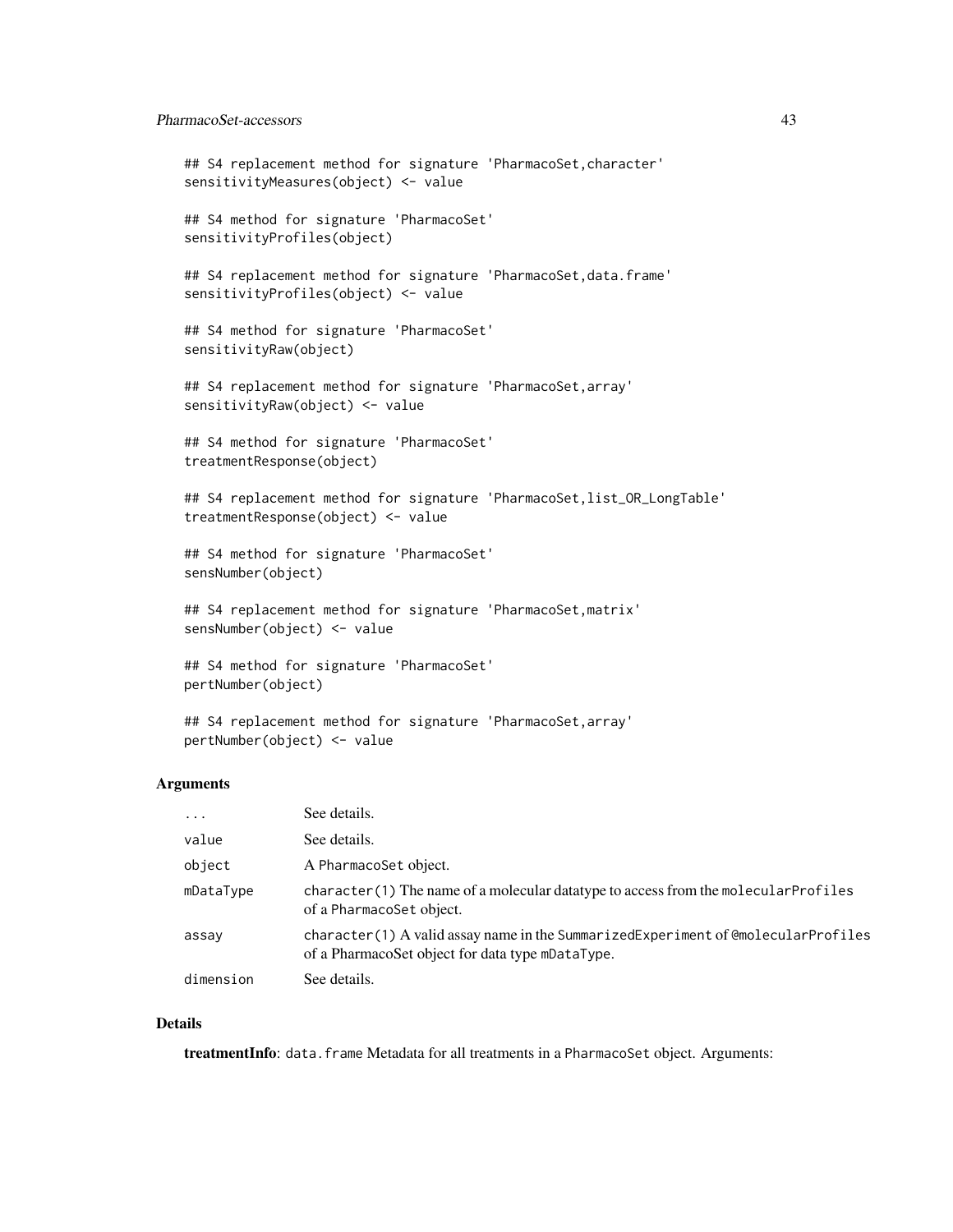• object: PharmacoSet An object to retrieve treatment metadata from.

treatmentInfo<-: PharmacoSet object with updated treatment metadata. object. Arguments:

- object: PharmacoSet An object to set treatment metadata for.
- value: data.frame A new table of treatment metadata for object.

treatmentNames: character Names for all treatments in a PharmacoSet object. Arguments:

• object: PharmacoSet An object to retrieve treatment names from.

treatmentNames<-: PharmacoSet Object with updates treatment names. object. Arguments:

- object: PharmacoSet An object to set treatment names from.
- value: character A character vector of updated treatment names.

#### @annotation:

annotation: A list of PharmacoSet annotations with items: 'name', the name of the object; 'dateCreated', date the object was created; 'sessionInfo', the sessionInfo() when the object was created; 'call', the R constructor call; and 'version', the object version.

annotation<-: Setter method for the annotation slot. Arguments:

• value: a list of annotations to update the PharmacoSet with.

#### @dateCreated:

dateCreated: character(1) The date the PharmacoSet object was created, as returned by the date() function.

dateCreated<-: Update the 'dateCreated' item in the annotation slot of a PharmacoSet object. Arguments:

• value: A character(1) vector, as returned by the date() function.

name: character(1) The name of the PharmacoSet, retreived from the @annotation slot.

name<-: Update the @annotation\$name value in a PharmacoSet object.

• value: character(1) The name of the PharmacoSet object.

cellInfo: data.frame Metadata for all sample in a PharmacoSet object.

sampleInfo<-: assign updated sample annotations to the PharmacoSet object. Arguments:

• value: a data.frame object.

sampleNames: character Retrieve the rownames of the data.frame in the sample slot from a PharmacoSet object.

sampleNames<-: assign new rownames to the sampleInfo data.frame for a PharmacoSet object. Arguments:

• value: character vector of rownames for the sampleInfo(object) data.frame.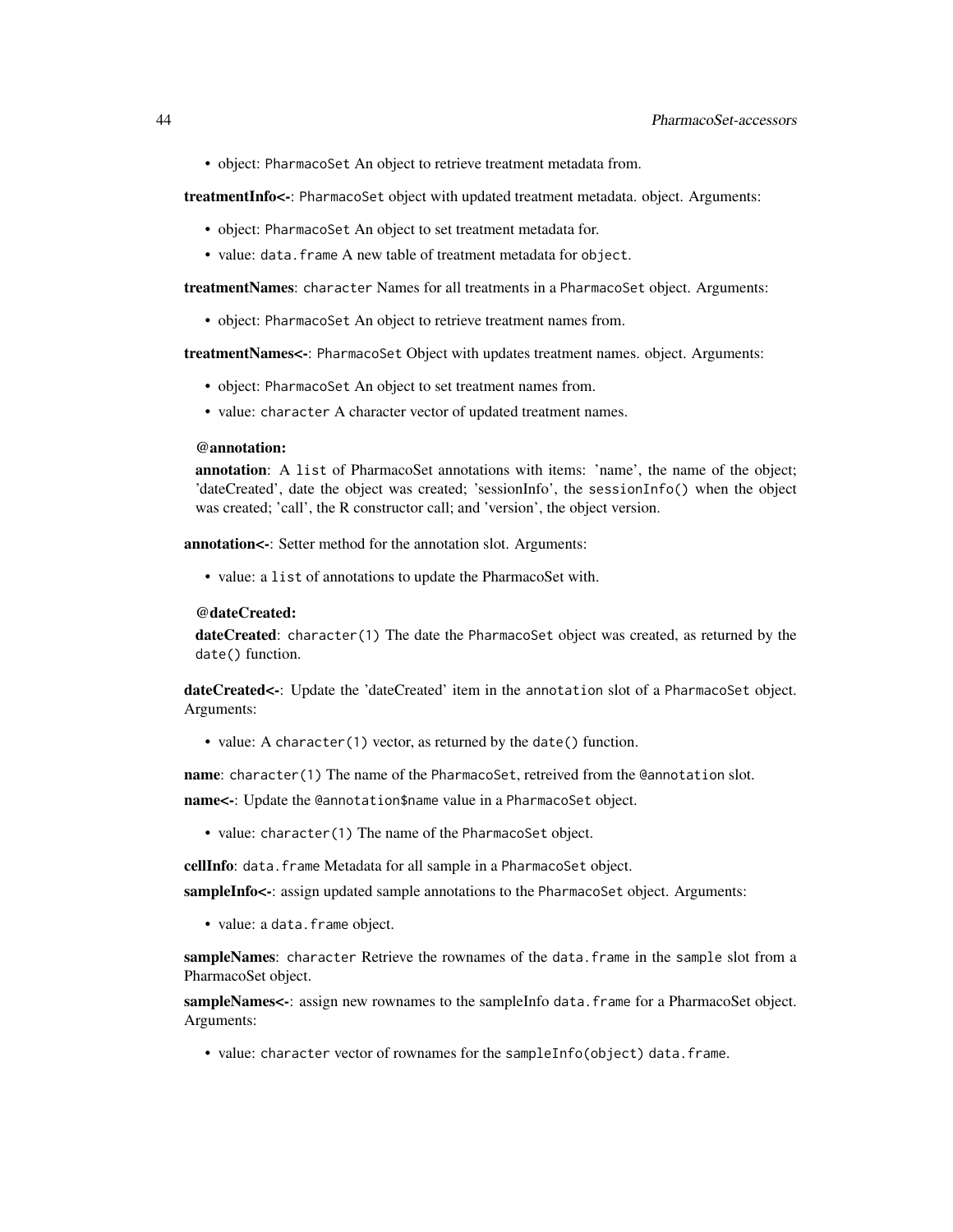### @curation:

curation: A list of curated mappings between identifiers in the PharmacoSet object and the original data publication. Contains three data.frames, 'cell' with cell-line ids and 'tissue' with tissue ids and 'drug' with drug ids.

curation<-: Update the curation slot of a PharmacoSet object. Arugments:

• value: A list of data.frames, one for each type of curated identifier. For a PharmacoSet object the slot should contain tissue, cell-line and drug id data.frames.

### datasetType slot:

datasetType: character(1) The type treatment response in the sensitivity slot. Valid values are 'sensitivity', 'perturbation' or 'both'.

datasetType<-: Update the datasetType slot of a PharmacoSet object. Arguments:

• value: A character(1) vector with one of 'sensitivity', 'perturbation' or 'both'

#### @molecularProfiles:

molecularProfiles: matrix() Retrieve an assay in a SummarizedExperiment from the molecularProfiles slot of a PharmacoSet object with the specified mDataType. Valid mDataType arguments can be found with mDataNames(object). Exclude mDataType and assay to access the entire slot. Arguments:

• assay: Optional character(1) vector specifying an assay in the SummarizedExperiment of the molecularProfiles slot of the PharmacoSet object for the specified mDataType. If excluded, defaults to modifying the first assay in the SummarizedExperiment for the given mDataType.

molecularProfiles<-: Update an assay in a SummarizedExperiment from the molecularProfiles slot of a PharmacoSet object with the specified mDataType. Valid mDataType arguments can be found with mDataNames(object). Omit mDataType and assay to update the slot.

- assay: Optional character(1) vector specifying an assay in the SummarizedExperiment of the molecularProfiles slot of the PharmacoSet object for the specified mDataType. If excluded, defaults to modifying the first assay in the SummarizedExperiment for the given mDataType.
- value: A matrix of values to assign to the assay slot of the SummarizedExperiment for the selected mDataType. The rownames and column names must match the associated SummarizedExperiment.

featureInfo: Retrieve a DataFrame of feature metadata for the specified mDataType from the molecularProfiles slot of a PharmacoSet object. More specifically, retrieve the @rowData slot from the SummarizedExperiment from the @molecularProfiles of a PharmacoSet object with the name mDataType.

featureInfo<-: Update the featureInfo(object, mDataType) DataFrame with new feature metadata. Arguments:

• value: A data.frame or DataFrame with updated feature metadata for the specified molecular profile in the molecularProfiles slot of a PharmacoSet object.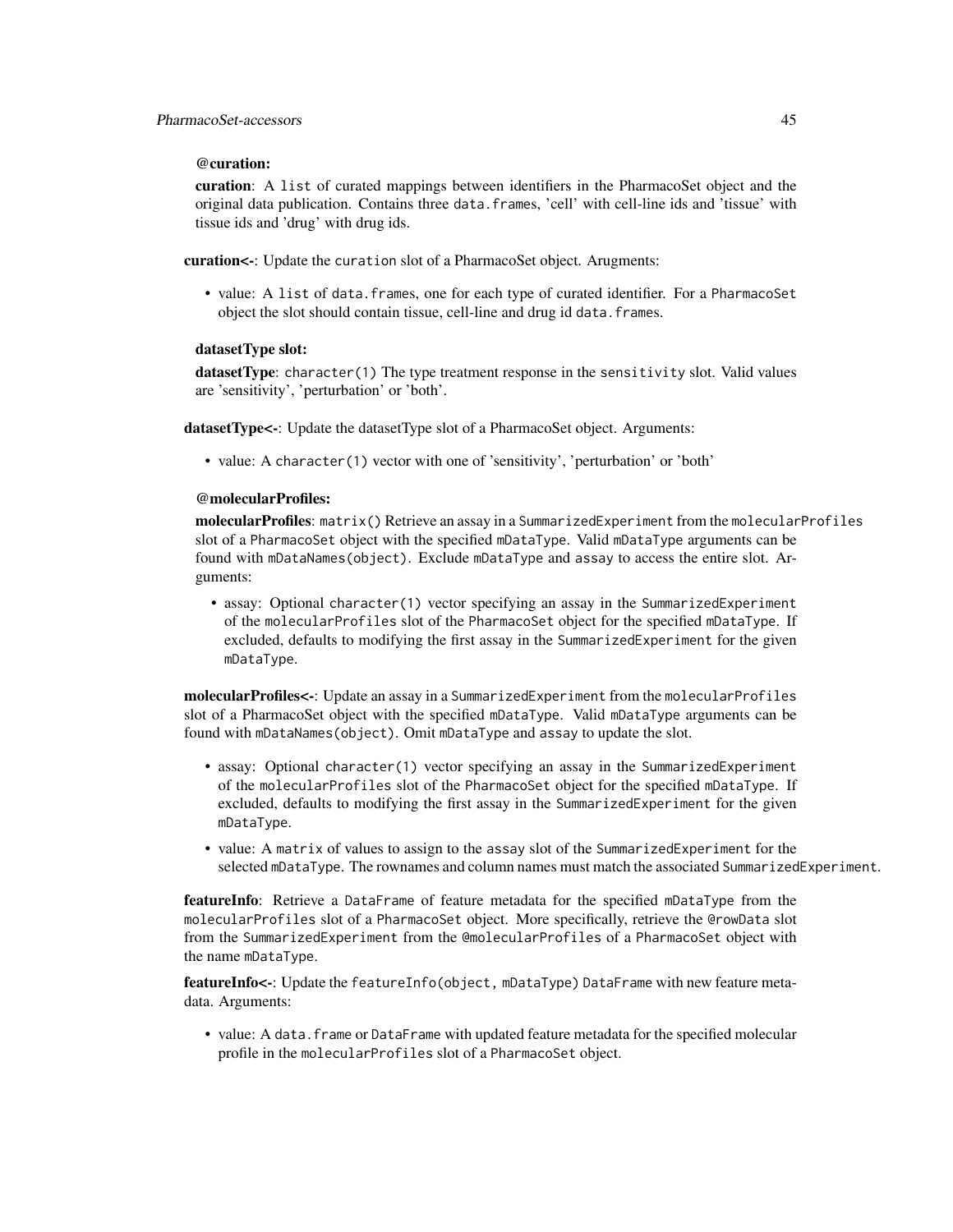phenoInfo: Return the @colData slot from the SummarizedExperiment of mDataType, containing sample-level metadata, from a PharmacoSet object.

phenoInfo<-: Update the @colData slot of the SummarizedExperiment of mDataType in the @molecularProfiles slot of a PharmacoSet object. This updates the sample-level metadata inplace.

• value: A data.frame or DataFrame object where rows are samples and columns are sample metadata.

fNames: character() The features names from the rowData slot of a SummarizedExperiment of mDataType within a PharmacoSet object.

fNames: Updates the rownames of the feature metadata (i.e., rowData) for a SummarizedExperiment of mDataType within a PharmacoSet object.

• value: character() A character vector of new features names for the rowData of the SummarizedExperiment of mDataType in the @molecularProfiles slot of a PharmacoSet object. Must be the same length as nrow(featureInfo(object, mDataType)), the number of rows in the feature metadata.

mDataNames: character Retrieve the names of the molecular data types available in the molecular Profiles slot of a PharmacoSet object. These are the options which can be used in the mDataType parameter of various molecularProfiles slot accessors methods.

mDataNames: Update the molecular data type names of the molecularProfiles slot of a PharmacoSet object. Arguments:

• value: character vector of molecular datatype names, with length equal to length(molecularProfilesSlot(object

molecularProfilesSlot: Return the contents of the @molecularProfiles slot of a PharmacoSet object. This will either be a list or MultiAssayExperiment of SummarizedExperiments.

molecularProfilesSlot<-: Update the contents of the @molecularProfiles slot of a PharmacoSet object. Arguemnts:

• value: A list or MultiAssayExperiment of SummarizedExperiments. The list and assays should be named for the molecular datatype in each SummarizedExperiment.

#### @treatmentResponse:

*Arguments::*

- dimension: Optional character(1) One of 'treatment', 'sample' or 'assay' to retrieve rowData, colData or the 'assay\_metadata' assay from the PharmacoSet @sensitvity LongTable object, respectively. Ignored with warning if @treatmentResponse is not a LongTable object.
- ...: Additional arguments to the rowData or colData. LongTable methods. Only used if the sensitivity slot contains a LongTable object instead of a list and the dimension argument is specified.

#### *Methods::*

sensitivityInfo: DataFrame or data.frame of sensitivity treatment combo by sample metadata for the PharmacoSet object. When the dimension parameter is used, it allows retrieval of the dimension specific metadata from the LongTable object in @treatmentResponse of a PharmacoSet object.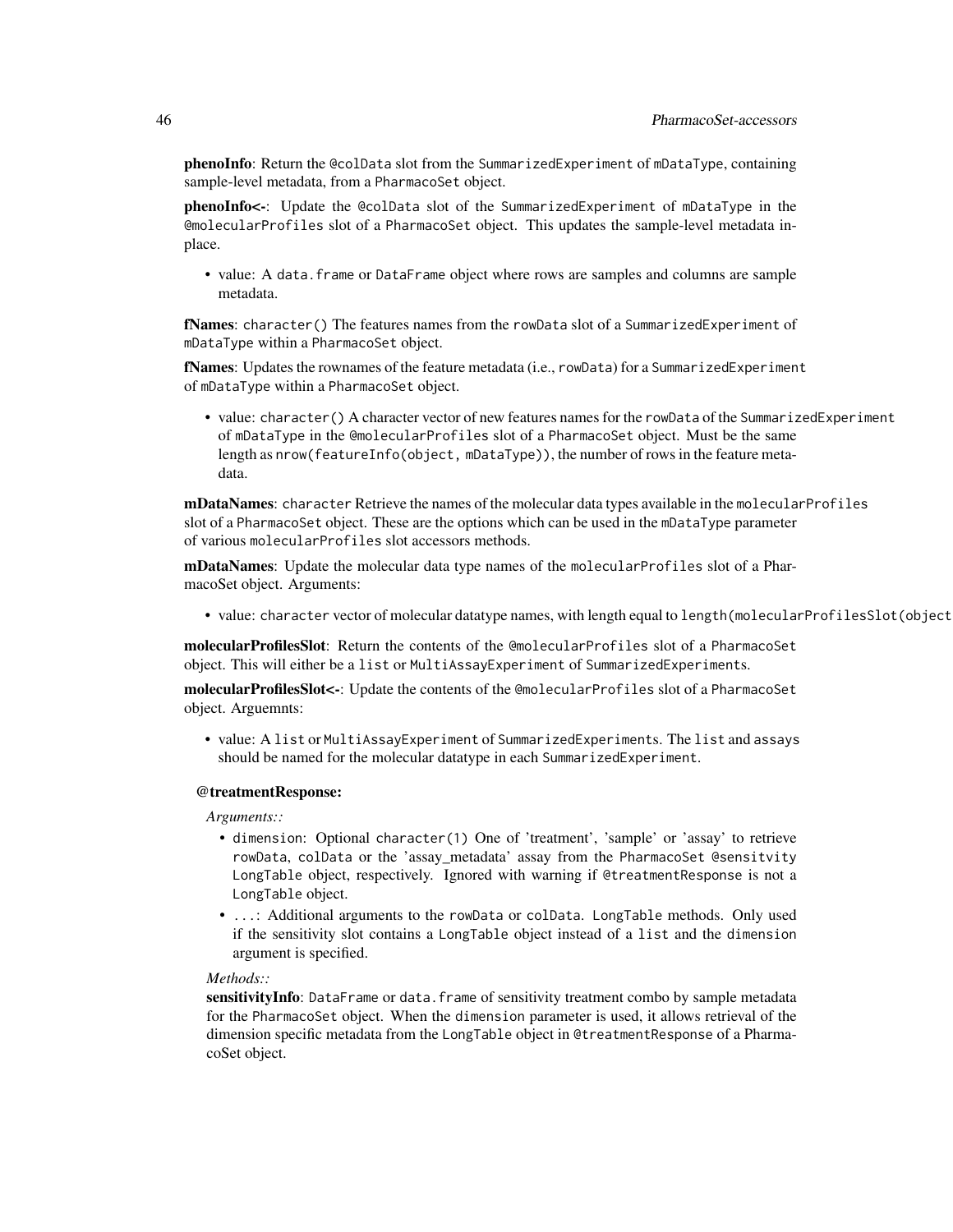sensitivityInfo<-: Update the @treatmentResponse slot metadata for a PharmacoSet object. When used without the dimension argument is behaves similar to the old PharmacoSet implementation, where the @treatmentResponse slot contained a list with a \$info data.frame item. When the dimension arugment is used, more complicated assignments can occur where 'sample' modifies the @sensitvity LongTable colData, 'treatment' the rowData and 'assay' the 'assay\_metadata' assay. Arguments:

• value: A data.frame of treatment response experiment metadata, documenting experiment level metadata (mapping to treatments and samples). If the @treatmentResponse slot doesn't contain a LongTable and dimension is not specified, you can only modify existing columns as returned by sensitivityInfo(object).

sensitivityMeaures: Get the 'sensitivityMeasures' available in a PharmacoSet object. Each measure reprents some summary of sample sensitivity to a given treatment, such as ic50, ec50, AUC, AAC, etc. The results are returned as a character vector with all available metrics for the PSet object.

sensitivityMeaures: Update the sensitivity meaure in a PharmacoSet object. Thesee values are the column names of the 'profiles' assay and represent various compued sensitviity metrics such as ic50, ec50, AUC, AAC, etc.

• value: A character vector of new sensitivity measure names, the then length of the character vector must matcht he number of columns of the 'profiles' assay, excluding metadata and key columns.

sensitivity Profiles: Return the sensitivity profile summaries from the sensitivity slot. This data.frame cotanins vaarious sensitivity summary metrics, such as ic50, amax, EC50, aac, HS, etc as columns, with rows as treatment by sample experiments.

sensitivityProfiles<-: Update the sensitivity profile summaries the sensitivity slot. Arguments: value: A data.frame the the same number of rows as as returned by sensitivityProfiles(object), but potentially modified columns, such as the computation of additional summary metrics.

sensitivityRaw: Access the raw sensitiity measurents for a PharmacoSet object. A 3D array where rows are experiment\_ids, columns are doses and the third dimension is metric, either 'Dose' for the doses used or 'Viability' for the sample viability at that dose.

sensitvity Raw<-: Update the raw dose and viability data in a PharmacoSet.

• value: A 3D array object where rows are experiment ids, columns are replicates and pages are c('Dose', 'Viability'), with the corresponding dose or viability measurement for that experiment\_id and replicate.

sensNumber: Return a count of viability observations in a PharmacoSet object for each treatmentcombo by sample combination.

sensNumber<-: Update the 'n' item, which holds a matrix with a count of treatment by sampleline experiment counts, in the list in @treatmentResponse slot of a PharmacoSet object. Will error when @sensitviity contains a LongTable object, since the counts are computed on the fly. Arguments:

• value: A matrix where rows are samples and columns are treatments, with a count of the number of experiments for each combination as the values.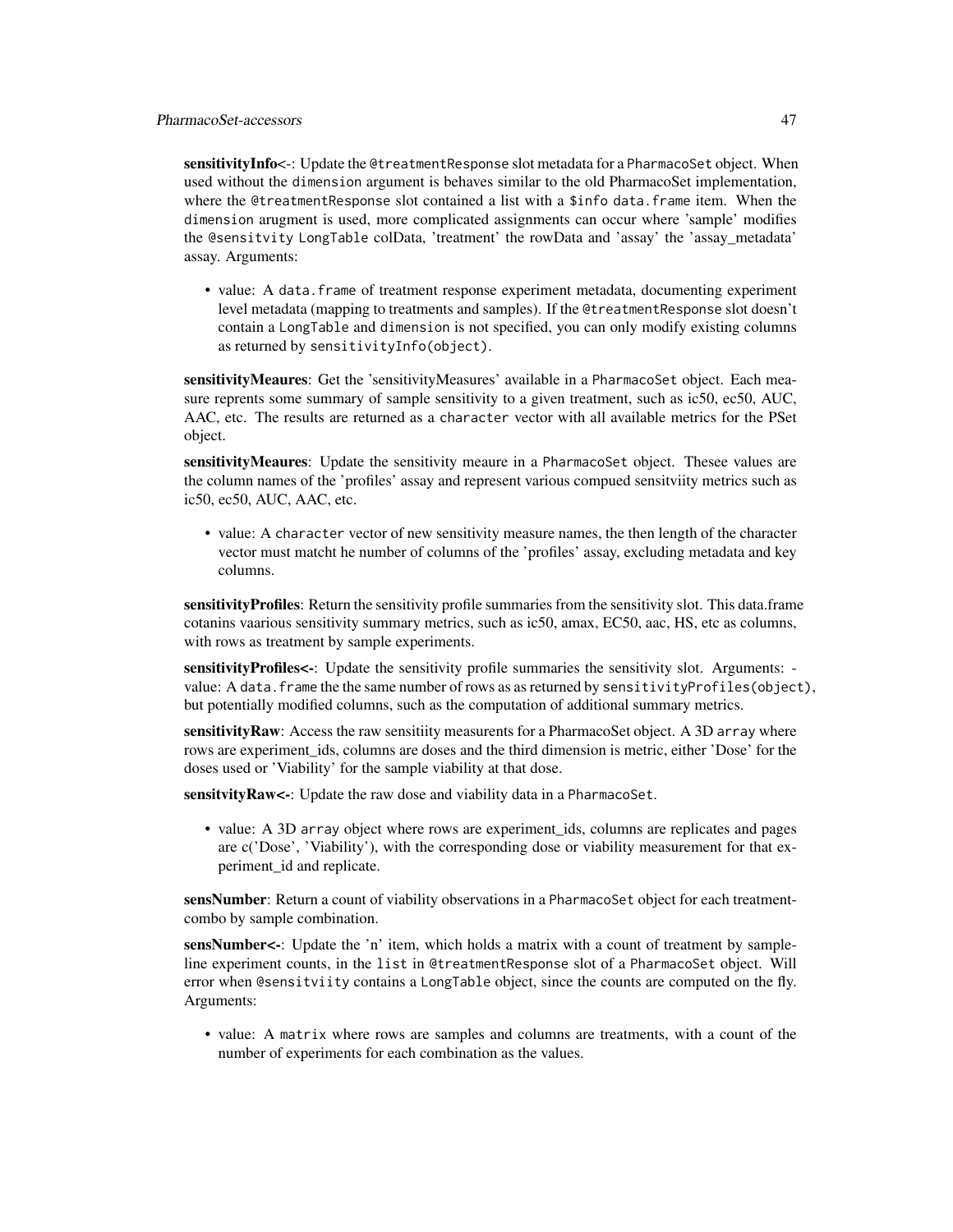pertNumber: array Summary of available perturbation experiments from in a PharmacoSet object. Returns a 3D array with the number of perturbation experiments per treatment and sample, and data type.

pertNumber<-: Update the @perturbation\$n value in a PharmacoSet object, which stores a summary of the available perturbation experiments. Arguments:

• value: A new 3D array with the number of perturbation experiments per treatment and sample, and data type

#### Value

Accessors: See details.

Setters: An updated PharmacoSet object, returned invisibly.

#### Examples

```
data(CCLEsmall)
treatmentInfo(CCLEsmall)
treatmentInfo(CCLEsmall) <- treatmentInfo(CCLEsmall)
treatmentNames(CCLEsmall)
treatmentNames(CCLEsmall) <- treatmentNames(CCLEsmall)
## @annotation
annotation(CCLEsmall)
annotation(CCLEsmall) <- annotation(CCLEsmall)
dateCreated(CCLEsmall)
## dateCreated
dateCreated(CCLEsmall) <- date()
name(CCLEsmall)
name(CCLEsmall) <- 'new_name'
sampleInfo(CCLEsmall) <- sampleInfo(CCLEsmall)
sampleNames(CCLEsmall)
sampleNames(CCLEsmall) <- sampleNames(CCLEsmall)
## curation
curation(CCLEsmall)
curation(CCLEsmall) <- curation(CCLEsmall)
```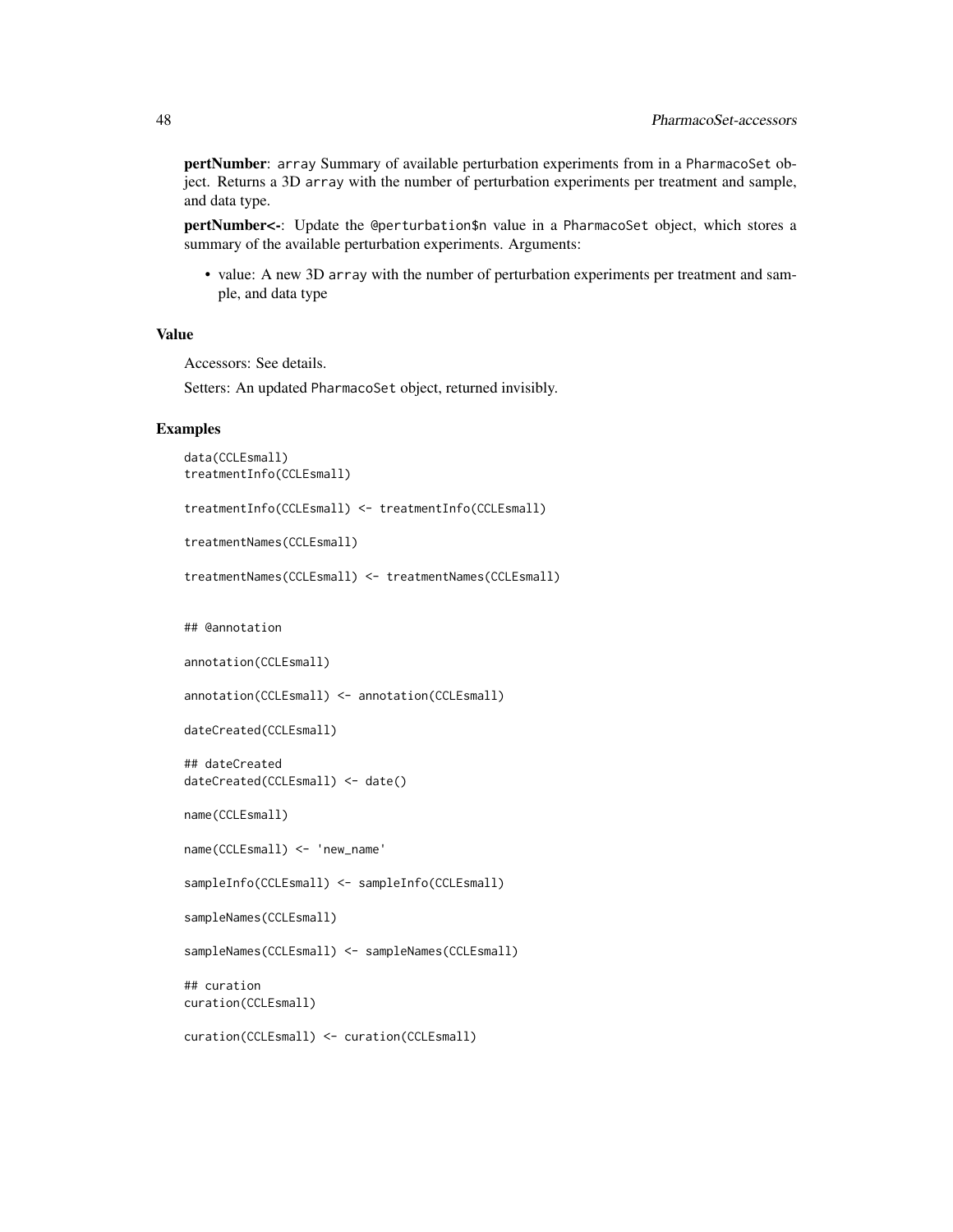### PharmacoSet-accessors 49

```
datasetType(CCLEsmall)
datasetType(CCLEsmall) <- 'both'
# No assay specified
molecularProfiles(CCLEsmall, 'rna') <- molecularProfiles(CCLEsmall, 'rna')
# Specific assay
molecularProfiles(CCLEsmall, 'rna', 'exprs') <-
   molecularProfiles(CCLEsmall, 'rna', 'exprs')
# Replace the whole slot
molecularProfiles(CCLEsmall) <- molecularProfiles(CCLEsmall)
featureInfo(CCLEsmall, 'rna')
featureInfo(CCLEsmall, 'rna') <- featureInfo(CCLEsmall, 'rna')
phenoInfo(CCLEsmall, 'rna')
phenoInfo(CCLEsmall, 'rna') <- phenoInfo(CCLEsmall, 'rna')
fNames(CCLEsmall, 'rna')
fNames(CCLEsmall, 'rna') <- fNames(CCLEsmall, 'rna')
mDataNames(CCLEsmall)
mDataNames(CCLEsmall) <- mDataNames(CCLEsmall)
molecularProfilesSlot(CCLEsmall)
molecularProfilesSlot(CCLEsmall) <- molecularProfilesSlot(CCLEsmall)
sensitivityInfo(CCLEsmall)
sensitivityInfo(CCLEsmall) <- sensitivityInfo(CCLEsmall)
sensitivityMeasures(CCLEsmall) <- sensitivityMeasures(CCLEsmall)
sensitivityMeasures(CCLEsmall) <- sensitivityMeasures(CCLEsmall)
sensitivityProfiles(CCLEsmall)
sensitivityProfiles(CCLEsmall) <- sensitivityProfiles(CCLEsmall)
head(sensitivityRaw(CCLEsmall))
sensitivityRaw(CCLEsmall) <- sensitivityRaw(CCLEsmall)
treatmentResponse(CCLEsmall)
treatmentResponse(CCLEsmall) <- treatmentResponse(CCLEsmall)
```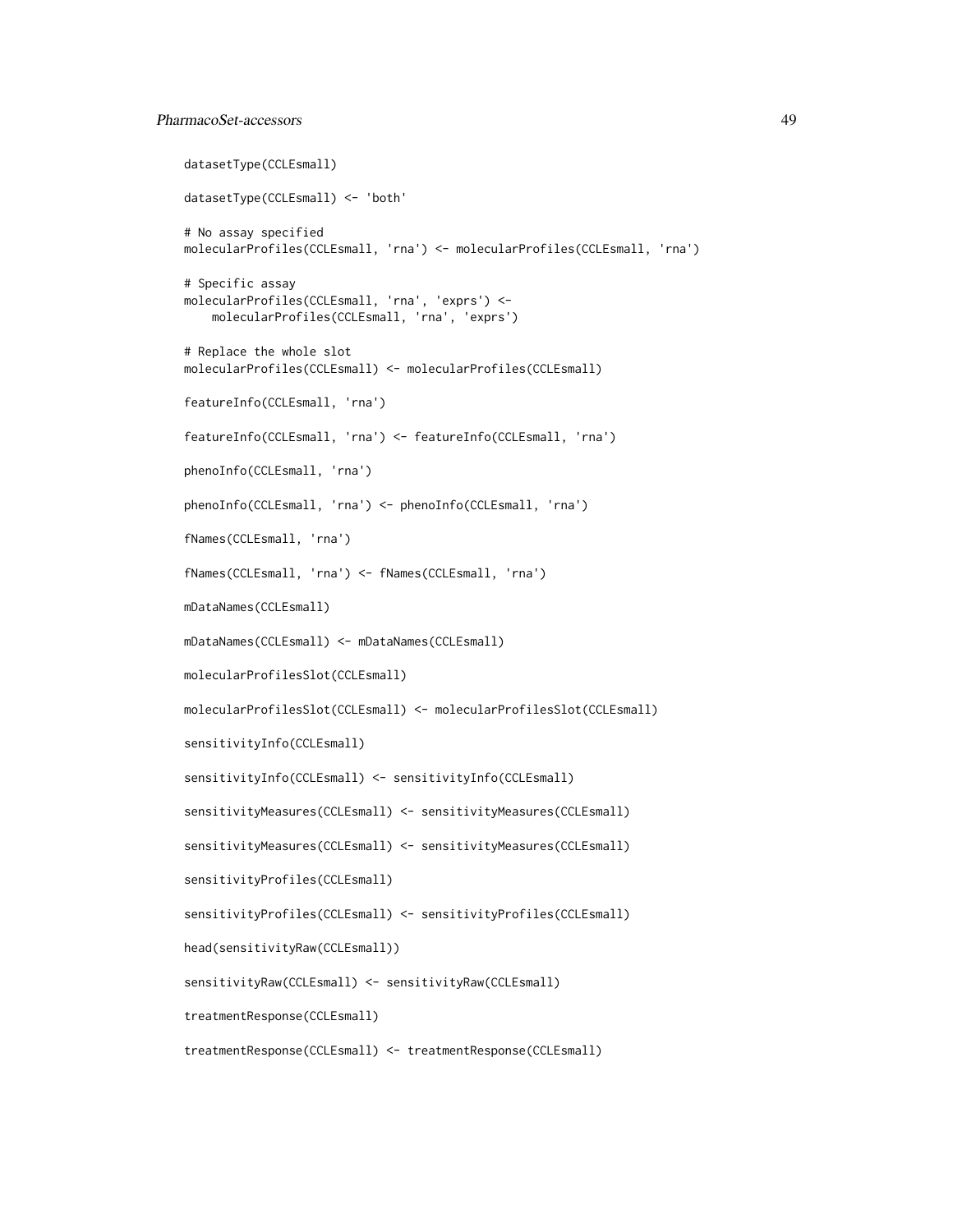```
sensNumber(CCLEsmall)
sensNumber(CCLEsmall) <- sensNumber(CCLEsmall)
pertNumber(CCLEsmall)
pertNumber(CCLEsmall) <- pertNumber(CCLEsmall)
```
PharmacoSet-class *A Class to Contain PharmacoGenomic datasets together with their curations*

#### Description

The PharmacoSet (pSet) class was developed to contain and organise large PharmacoGenomic datasets, and aid in their metanalysis. It was designed primarily to allow bioinformaticians and biologists to work with data at the level of genes, drugs and cell lines, providing a more naturally intuitive interface and simplifying analyses between several datasets. As such, it was designed to be flexible enough to hold datasets of two different natures while providing a common interface. The class can accomidate datasets containing both drug dose response data, as well as datasets contaning genetic profiles of cell lines pre and post treatement with compounds, known respecitively as sensitivity and perturbation datasets.

#### Arguments

| object    | A PharmacoSet object                                         |
|-----------|--------------------------------------------------------------|
| mDataType | A character with the type of molecular data to return/update |
| value     | A replacement value                                          |

### Value

An object of the PharmacoSet class

#### Slots

- annotation A list of annotation data about the PharmacoSet, including the \$name and the session information for how the object was creating, detailing the exact versions of R and all the packages used
- molecularProfiles A list containing SummarizedExperiment type object for holding data for RNA, DNA, SNP and CNV measurements, with associated fData and pData containing the row and column metadata
- sample A data. frame containing the annotations for all the cell lines profiled in the data set, across all data types
- treatment A data.frame containg the annotations for all the drugs profiled in the data set, across all data types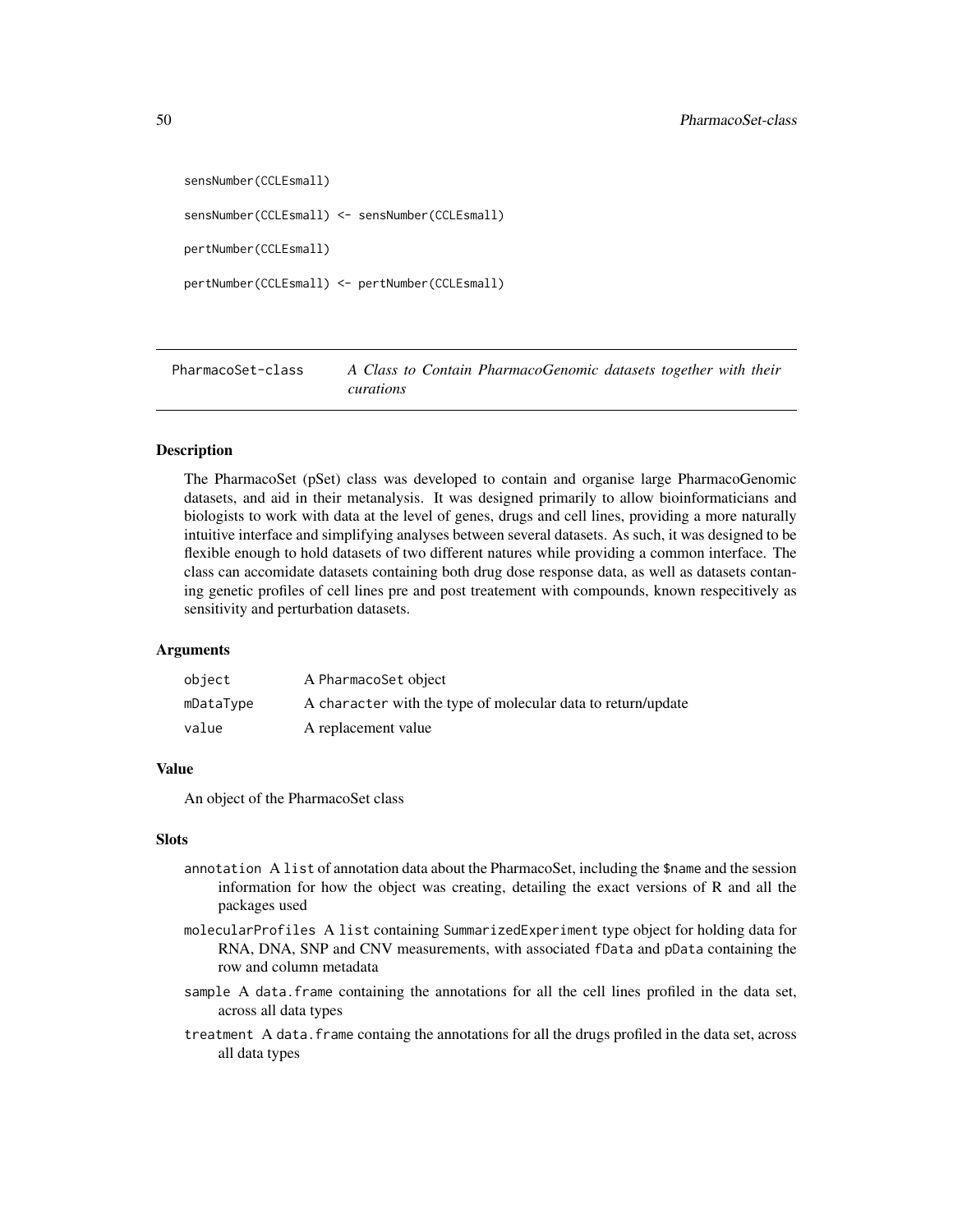- <span id="page-50-0"></span>treatmentResponse A list containing all the data for the sensitivity experiments, including \$info, a data.frame containing the experimental info,\$raw a 3D array containing raw data, \$profiles, a data.frame containing sensitivity profiles statistics, and \$n, a data.frame detailing the number of experiments for each cell-drug pair
- perturbation A list containting \$n, a data.frame summarizing the available perturbation data,
- curation A list containing mappings for \$treatment, cell, tissue names used in the data set to universal identifiers used between different PharmacoSet objects
- datasetType A character string of 'sensitivity', 'perturbation', or both detailing what type of data can be found in the PharmacoSet, for proper processing of the data

PharmacoSet-utils *Utility methods for a* PharmacoSet *object.*

### Description

Documentation for utility methods for a PharmacoSet object, such as set operations like subset and intersect. See @details for information on different types of methods and their implementations.

### Usage

## S4 method for signature 'PharmacoSet' subsetBySample(x, samples)

## S4 method for signature 'PharmacoSet' subsetByTreatment(x, treatments)

## S4 method for signature 'PharmacoSet' subsetByFeature(x, features, mDataTypes)

| $\mathsf{x}$ | A PharmacoSet object.                                                                                                                                |
|--------------|------------------------------------------------------------------------------------------------------------------------------------------------------|
| samples      | character () vector of sample names. Must be valid rownames from sample Info(x).                                                                     |
| treatments   | character() vector of treatment names. Must be valid rownames from treatment Info(x).<br>This method does not work with CoreSet objects yet.         |
| features     | character () vector of feature names. Must be valid feature names for a given<br>mDataType                                                           |
| mDataTypes   | character () One or more molecular data types to to subset features by. Must<br>be valid rownames for the selected Summarized Experiment mDataTypes. |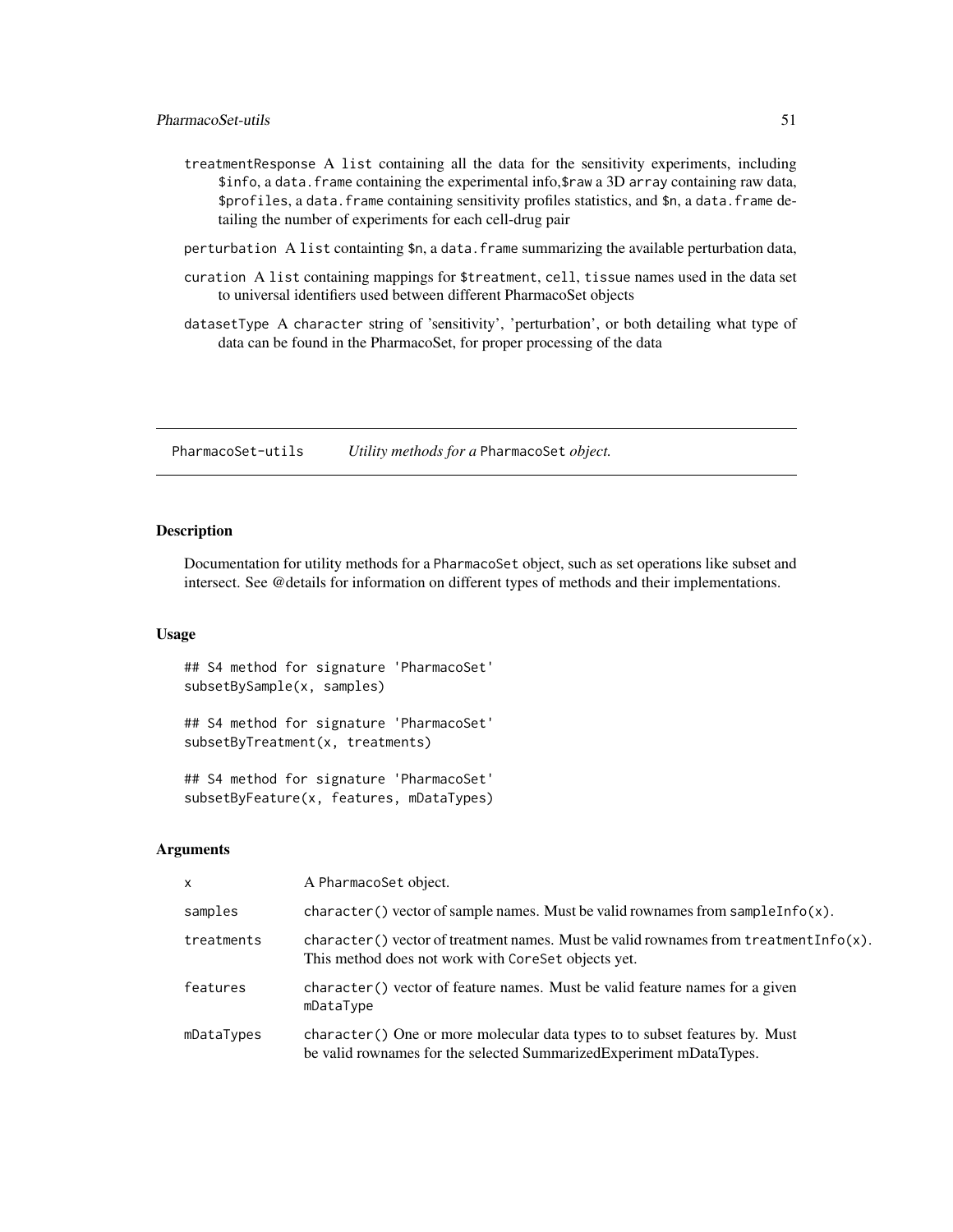### Details

### subset methods:

subsetBySample: Subset a PharmacoSet object by sample identifier.

• value: a PharmacoSet object containing only samples.

### subset methods:

subsetByTreatment: Subset a PharmacoSet object by treatment identifier.

• value: a PharmacoSet object containing only treatments.

### subset methods:

subsetByFeature: Subset a PharmacoSet object by molecular feature identifier.

• value: a PharmacoSet object containing only features.

#### Value

See details.

#### Examples

```
data(CCLEsmall)
```
## subset methods

```
### subsetBySample
samples <- sampleInfo(CCLEsmall)$sampleid[seq_len(10)]
CCLEsmall_sub <- subsetBySample(CCLEsmall, samples)
```
## subset methods

```
### subsetByTreatment
#treatments <- drugInfo(CCLEsmall)$drugid[seq_len(10)]
#CCLEsmall_sub <- subsetByTreatment(CCLEsmall, treatments)
```
## subset methods

```
### subsetByFeature
features <- fNames(CCLEsmall, 'rna')[seq_len(5)]
CCLEsmall_sub <- subsetByFeature(CCLEsmall, features, 'rna')
```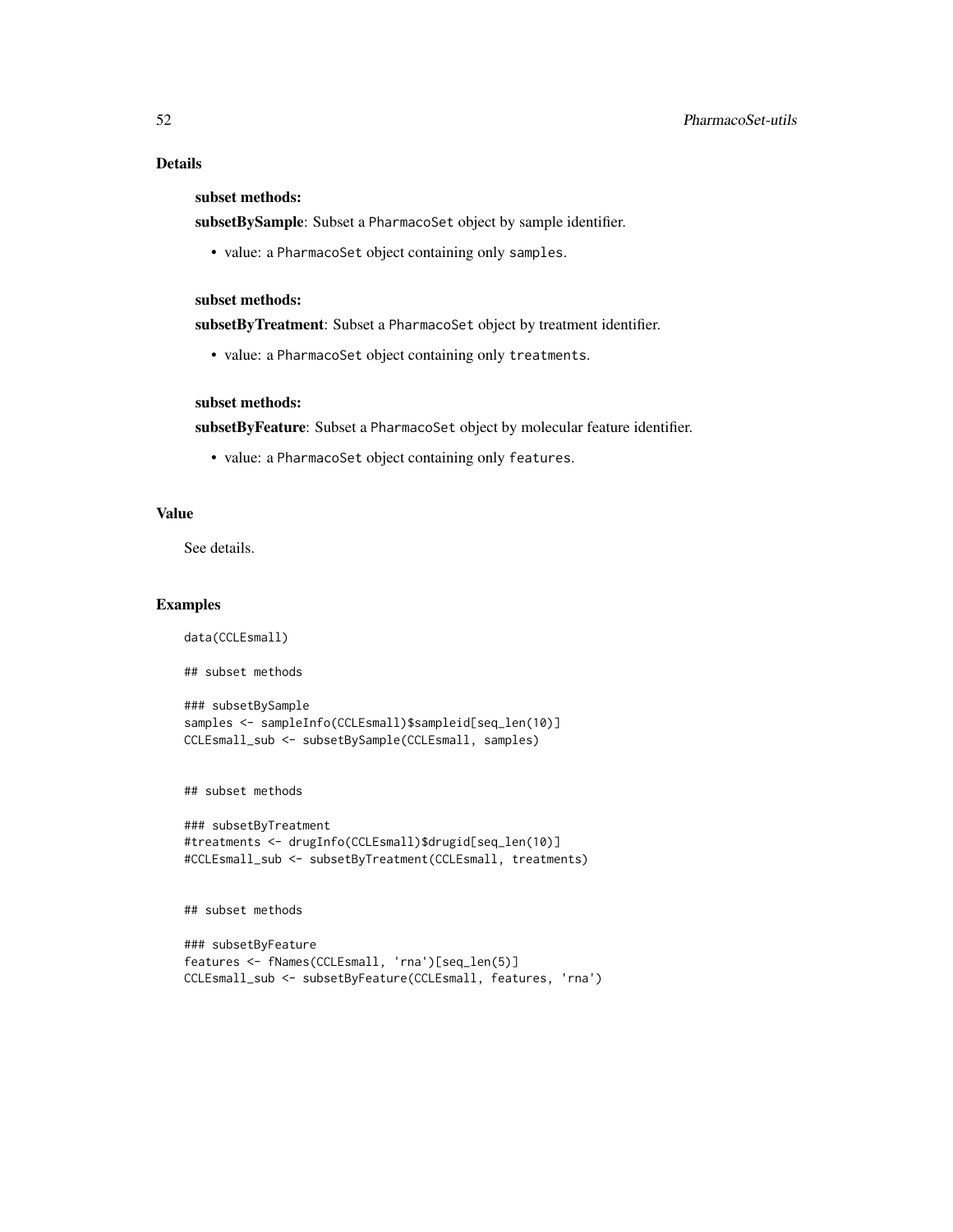<span id="page-52-0"></span>

### Description

New implementation of the CoreSet constructor to support MAE and TRE. This constructor will be swapped with the original CoreSet constructor as part of an overhaul of the CoreSet class structure.

#### Usage

```
PharmacoSet2(
  name = "emptySet",
  treatment = data.frame(),sample = data frame(),molecularProfiles = MultiAssayExperiment(),
  treatmentResponse = TreatmentResponseExperiment(),
  perturbation = list(),
  curation = list(sample = data.frame(), treatment = data.frame(), tissue =
    data.frame()),
  datasetType = "sensitivity"
)
```
### Arguments

| A data. frame with treatment level metadata. Treatments in a PharmacoSet<br>treatment<br>represent pharmaceutical compounds.                                                          |  |  |
|---------------------------------------------------------------------------------------------------------------------------------------------------------------------------------------|--|--|
|                                                                                                                                                                                       |  |  |
| A data. frame with sample level metadata for the union of samples in treatment Response<br>sample<br>and molecularProfiles. Samples in a PharmacoSet represent cancer cell-<br>lines. |  |  |
| molecularProfiles                                                                                                                                                                     |  |  |
| A MultiAssayExperiment containing one SummarizedExperiment object for<br>each molecular data type.                                                                                    |  |  |
| treatmentResponse                                                                                                                                                                     |  |  |
| A LongTable or LongTableDataMapper object containing all treatment response<br>data associated with the PharmacoSet object.                                                           |  |  |
| A deprecated slot in a PharmacoSet object included for backwards compatibil-<br>perturbation<br>ity. This may be removed in future releases.                                          |  |  |
| This class requires an additional curation item, tissue, which maps from pub-<br>curation<br>lished to standardized tissue idenifiers.                                                |  |  |
| A deprecated slot in a PharmacoSet object included for backwards compatibil-<br>datasetType<br>ity. This may be removed in future releases.                                           |  |  |

### Value

A CoreSet object storing standardized and curated treatment response and multiomic profile data associated with a given publication.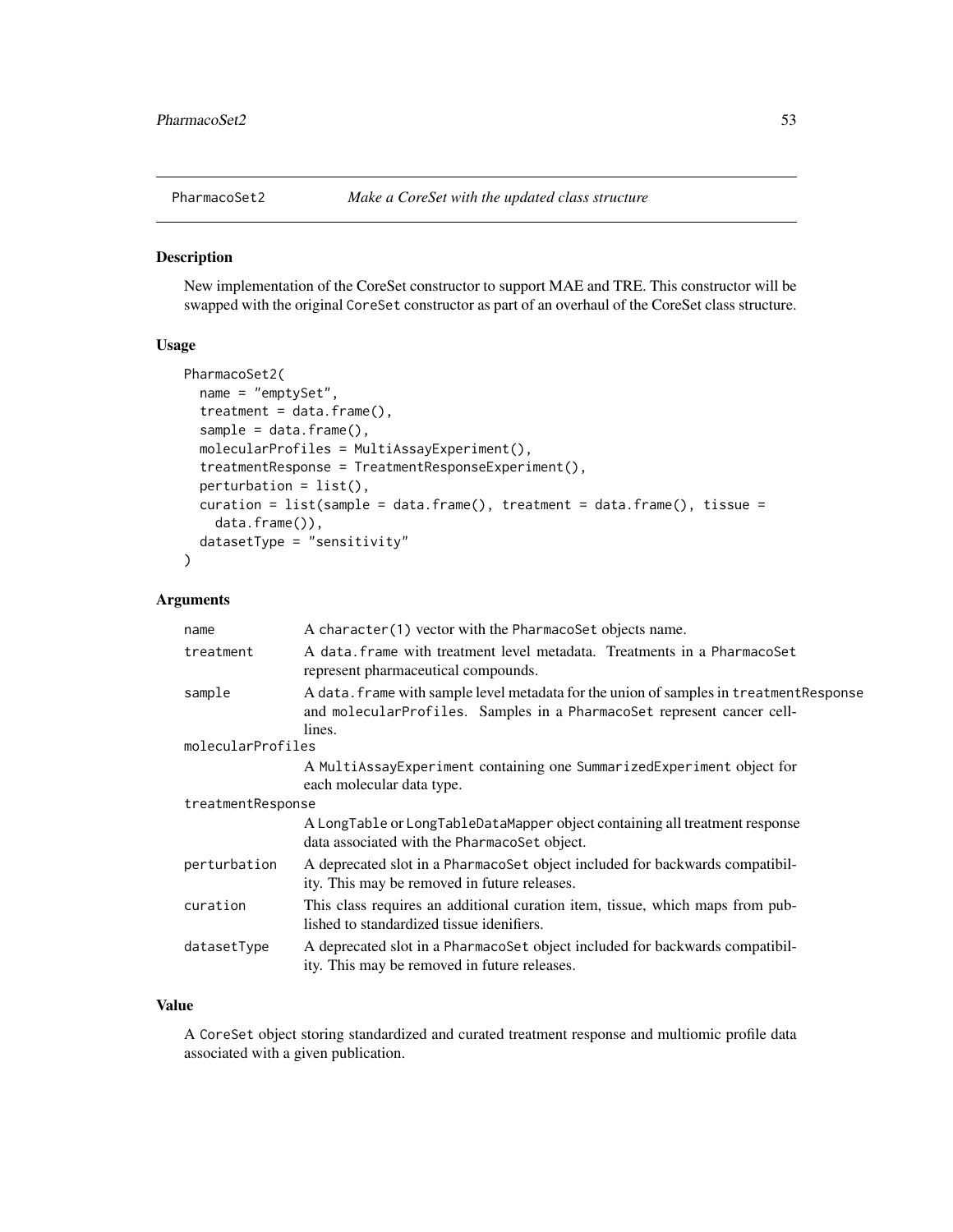### Examples

data(CCLEsmall) CCLEsmall

| PharmacoSig | Contructor for the PharmacoSig S4 class |  |
|-------------|-----------------------------------------|--|
|             |                                         |  |

### Description

Contructor for the PharmacoSig S4 class

### Usage

```
PharmacoSig(
  Data = array(NA, dim = c(\emptyset, \emptyset, \emptyset)),
  PSetName = ",
  DateCreated = date(),
  SigType = "sensitivity",
  SessionInfo = sessionInfo(),
  Call = "No Call Recorded",
  Arguments = list()
\mathcal{L}
```
#### Arguments

| Data        | of data to build the signature from                                                                            |
|-------------|----------------------------------------------------------------------------------------------------------------|
| PSetName    | character vector containing name of PSet, defaults to"                                                         |
| DateCreated | date date the signature was created, defaults to date()                                                        |
| SigType     | character vector specifying whether the signature is sensitivity or perturbation,<br>defaults to 'sensitivity' |
| SessionInfo | sessionInfo object as retuned by sesssionInfo() function, defaults to sessionInfo()                            |
| Call        | character or call specifying the constructor call used to make the object, de-<br>faults to 'No Call Recorded' |
| Arguments   | list a list of additional arguments to the constructure                                                        |

### Value

A PharmacoSig object build from the provided signature data

### Examples

PharmacoSig()

<span id="page-53-0"></span>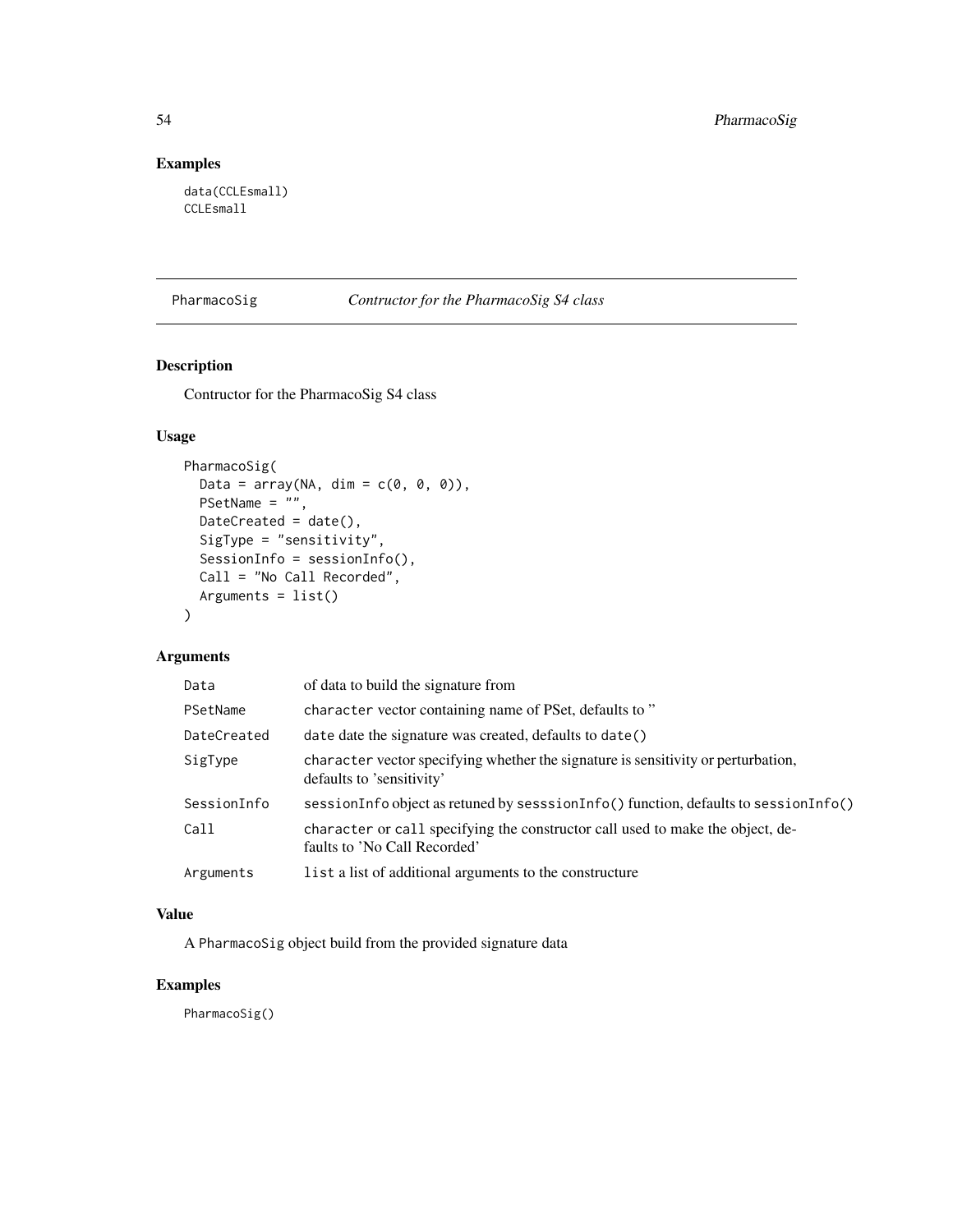<span id="page-54-0"></span>

#### Description

Given a PharmacoSig, this will plot a volcano plot, with parameters to set cutoffs for a significant effect size, p value, to pick multiple testing correction strategy, and to change point colors. Built on top of ggplot, it will return the plot object which can be easily customized as any other ggplot.

#### Usage

```
## S3 method for class 'PharmacoSig'
plot(
  x,
  adjust.method,
  drugs,
  features,
  effect_cutoff,
  signif_cutoff,
  color,
  ...
\mathcal{E}
```
### Arguments

| $\mathsf{x}$  | PharmacoSig a PharmacoSig object, result of drugSensitivitySig or drugPertur-<br>bationSig                                                         |
|---------------|----------------------------------------------------------------------------------------------------------------------------------------------------|
| adjust.method | character(1) or $logical(1)$ either FALSE for no adjustment, or one of the<br>methods implemented by p.adjust. Defaults to FALSE for no correction |
| drugs         | character a vector of drug names for which to plot the estimated associations<br>with gene expression                                              |
| features      | character a vector of features for which to plot the estimated associations with<br>drug treatment                                                 |
| effect_cutoff | the cutoff to use for coloring significant effect sizes.                                                                                           |
| signif_cutoff | the cutoff to use for coloring significance by p value or adjusted p values. Not<br>on log scale.                                                  |
| color         | one color if no cutoffs set for plotting. A vector of colors otherwise used to color<br>points the in three categories above.                      |
| $\cdots$      | additional arguments, not currently used, but left here for consistency with plot                                                                  |

#### Value

returns a ggplot object, which by default will be evaluated and the plot displayed, or can be saved to a variable for further customization by adding ggplot elements to the returned graph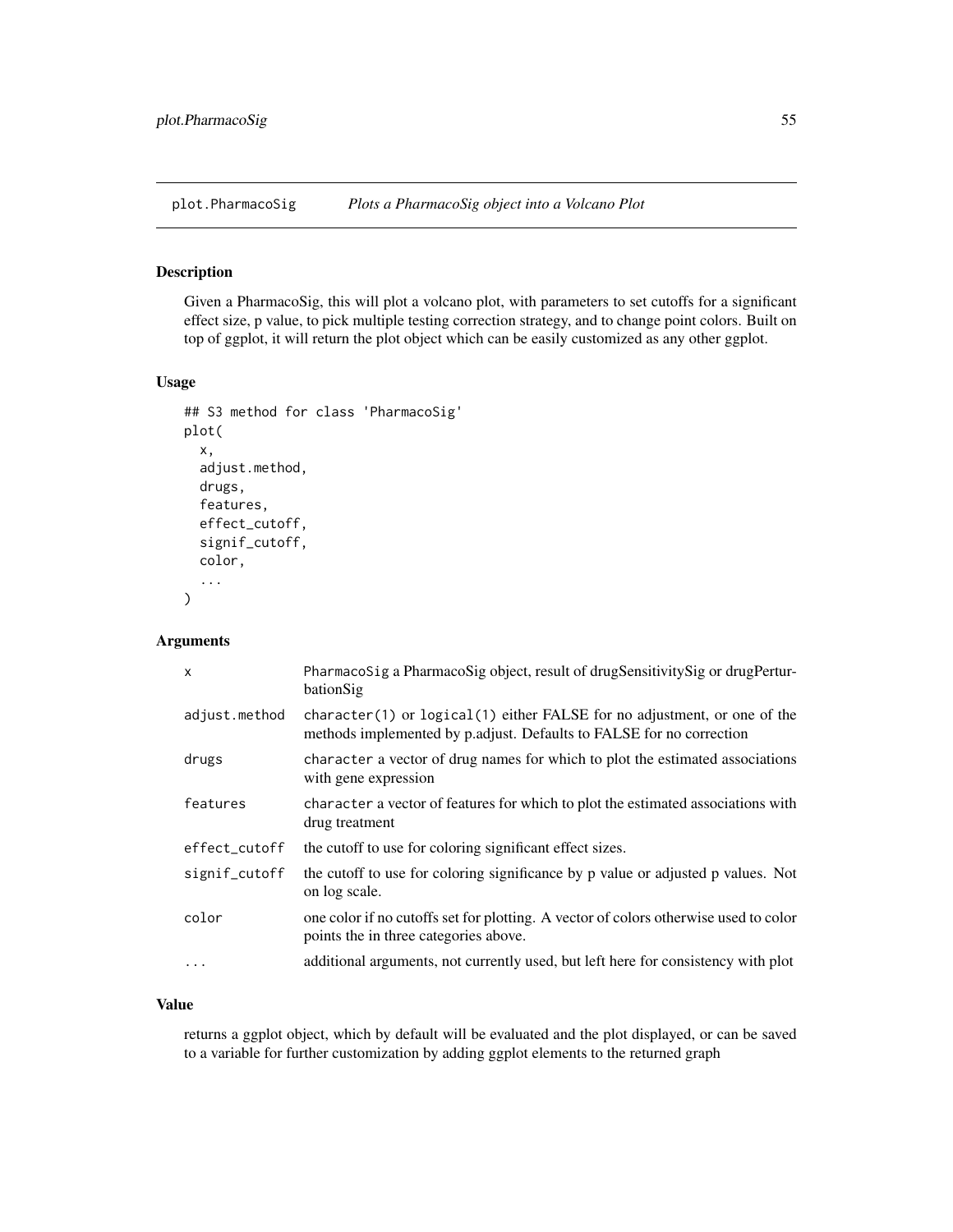### Examples

```
data(GDSCsmall)
drug.sensitivity <- drugSensitivitySig(GDSCsmall, mDataType="rna",
            nthread=1, features = fNames(GDSCsmall, "rna")[1])
plot(drug.sensitivity)
```
show,PharmacoSet-method

*Show a PharamcoSet*

### Description

Show a PharamcoSet

### Usage

## S4 method for signature 'PharmacoSet' show(object)

#### Arguments

object PharmacoSet

#### Value

Prints the PharmacoSet object to the output stream, and returns invisible NULL. @importFrom CoreGx show @importFrom methods callNextMethod

### Examples

data(CCLEsmall) CCLEsmall

show,PharmacoSig-method

*Show PharmacoGx Signatures*

### Description

Show PharmacoGx Signatures

```
## S4 method for signature 'PharmacoSig'
show(object)
```
<span id="page-55-0"></span>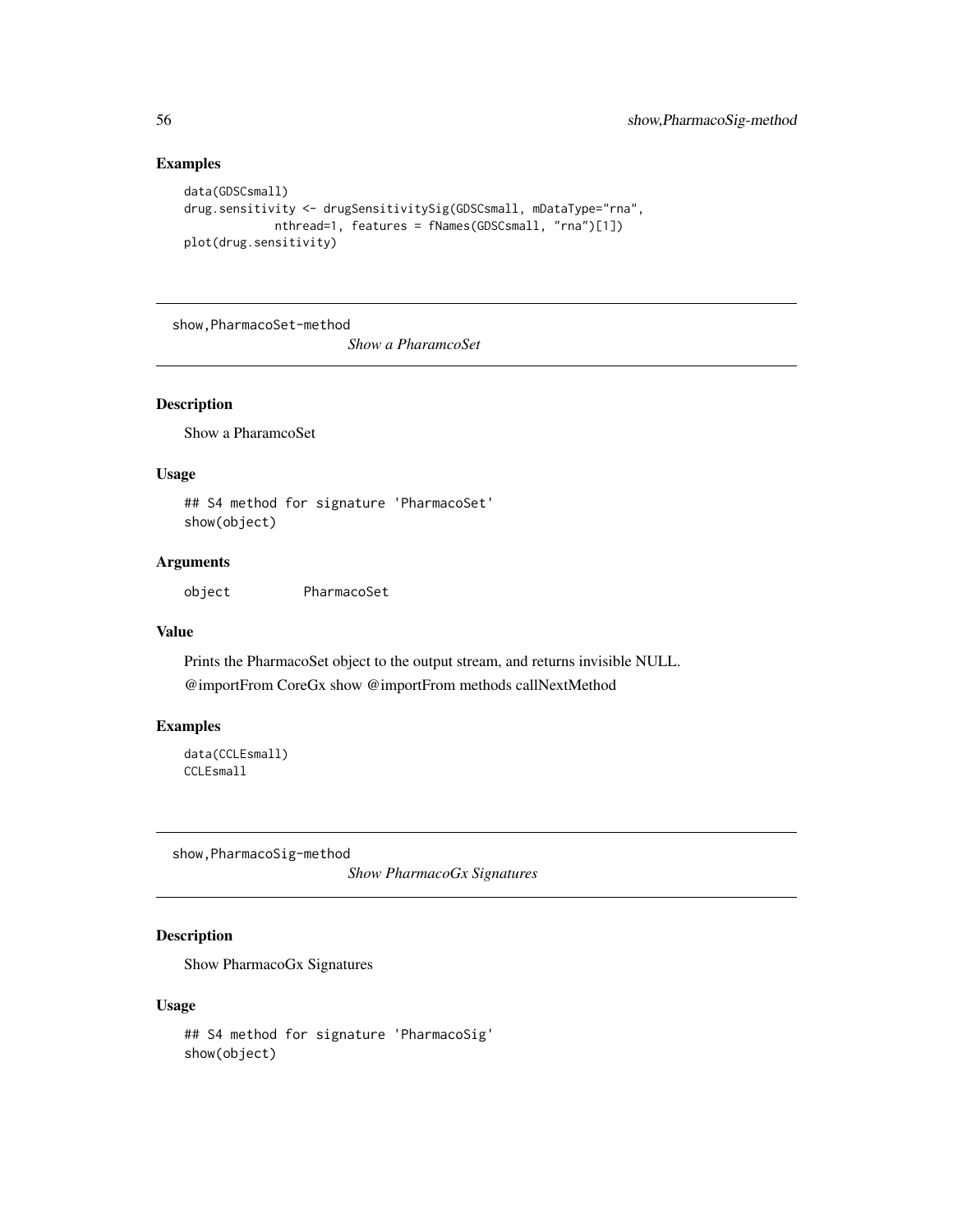<span id="page-56-0"></span>object PharmacoSig

### Value

Prints the PharmacoGx Signatures object to the output stream, and returns invisible NULL.

#### Examples

```
data(GDSCsmall)
drug.sensitivity <- drugSensitivitySig(GDSCsmall, mDataType="rna",
             nthread=1, features = fNames(GDSCsmall, "rna")[1])
drug.sensitivity
```
showSigAnnot,PharmacoSig-method

*Show the Annotations of a signature object*

#### Description

This funtion prints out the information about the call used to compute the drug signatures, and the session info for the session in which the computation was done. Useful for determining the exact conditions used to generate signatures.

#### Usage

## S4 method for signature 'PharmacoSig' showSigAnnot(object)

#### Arguments

object An object of the PharmacoSig Class, as returned by drugPerturbationSig or drugSensitivitySig

### Value

Prints the PharmacoGx Signatures annotations to the output stream, and returns invisible NULL.

### Examples

```
data(GDSCsmall)
drug.sensitivity <- drugSensitivitySig(GDSCsmall, mDataType="rna",
            nthread=1, features = fNames(GDSCsmall, "rna")[1])
showSigAnnot(drug.sensitivity)
```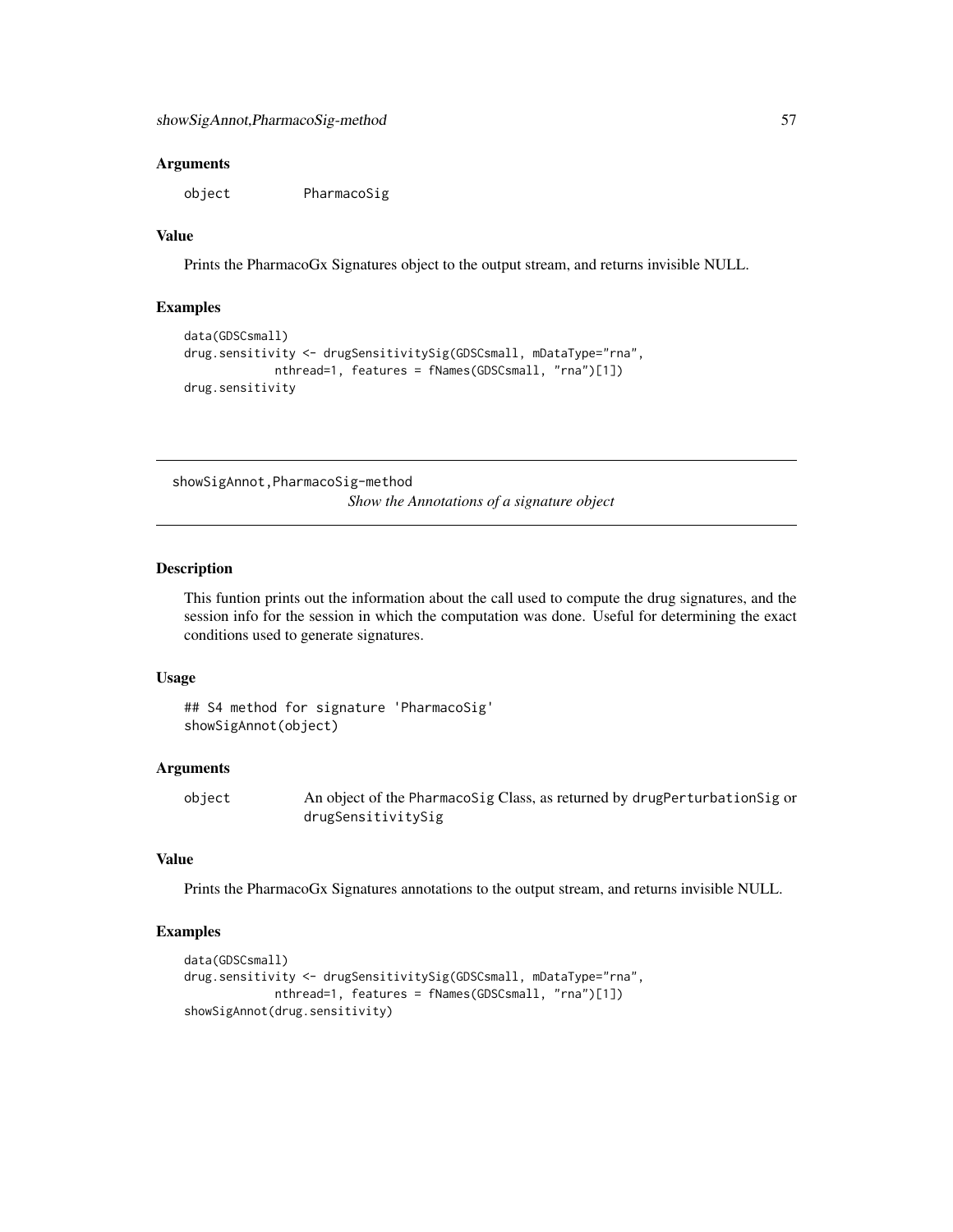```
subsetTo,PharmacoSet-method
```
*A function to subset a PharmacoSet to data containing only specified drugs, cells and genes*

### Description

This is the prefered method of subsetting a PharmacoSet. This function allows abstraction of the data to the level of biologically relevant objects: drugs and cells. The function will automatically go through all of the combined data in the PharmacoSet and ensure only the requested drugs and cell lines are found in any of the slots. This allows quickly picking out all the experiments for a drug or cell of interest, as well removes the need to keep track of all the metadata conventions between different datasets.

### Usage

```
## S4 method for signature 'PharmacoSet'
subsetTo(
  object,
  cells = NULL,
  drugs = NULL,
  molecular.data.cells = NULL,
  keep.controls = TRUE,
  ...
\mathcal{L}
```
### Arguments

| object               | A PharmacoSet to be subsetted                                                                                                                              |  |
|----------------------|------------------------------------------------------------------------------------------------------------------------------------------------------------|--|
| cells                | A list or vector of cell names as used in the dataset to which the object will be<br>subsetted. If left blank, then all cells will be left in the dataset. |  |
| drugs                | A list or vector of drug names as used in the dataset to which the object will be<br>subsetted. If left blank, then all drugs will be left in the dataset. |  |
| molecular.data.cells |                                                                                                                                                            |  |
|                      | A list or vector of cell names to keep in the molecular data                                                                                               |  |
| keep.controls        | If the dataset has perturbation type experiments, should the controls be kept in<br>the dataset? Defaults to true.                                         |  |
| .                    | Other arguments passed by other function within the package                                                                                                |  |

#### Value

A PharmacoSet with only the selected drugs and cells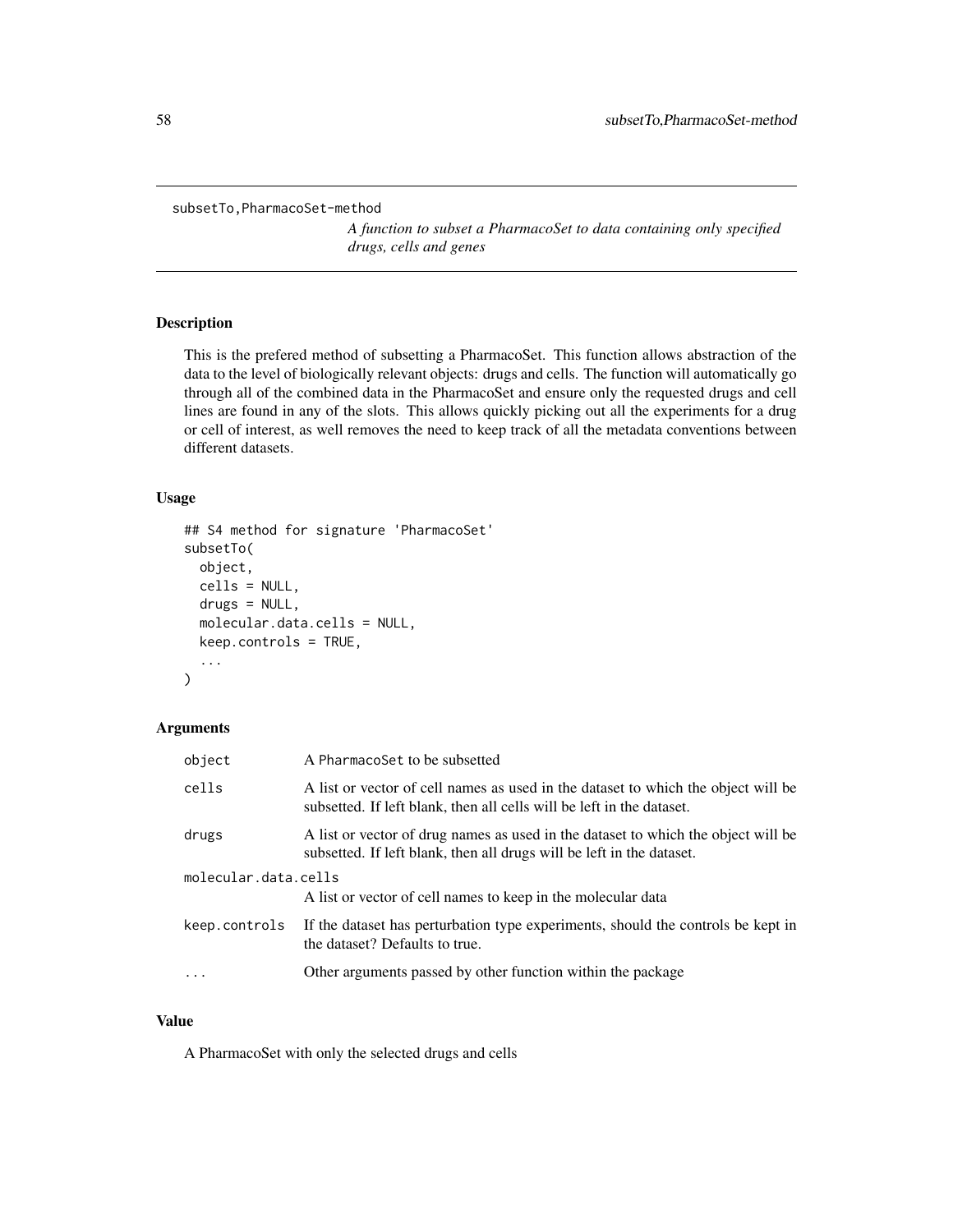<span id="page-58-0"></span>summarizeSensitivityProfiles,PharmacoSet-method 59

### Examples

```
data(CCLEsmall)
CCLEdrugs <- treatmentNames(CCLEsmall)
CCLEcells <- sampleNames(CCLEsmall)
pSet <- subsetTo(CCLEsmall, drugs = CCLEdrugs[1], cells = CCLEcells[1])
pSet
```

```
summarizeSensitivityProfiles,PharmacoSet-method
                         Takes the sensitivity data from a PharmacoSet, and summarises them
                         into a drug vs cell line table
```
### Description

This function creates a table with cell lines as rows and drugs as columns, summarising the drug senstitivity data of a PharmacoSet into drug-cell line pairs

#### Usage

```
## S4 method for signature 'PharmacoSet'
summarizeSensitivityProfiles(
 object,
  sensitivity.measure = "auc_recomputed",
  cell.lines,
  drugs,
  summary.stat = c("mean", "median", "first", "last", "max", "min"),
 fill.missing = TRUE,
  verbose = TRUE
)
```

| object              | PharmacoSet The PharmacoSet from which to extract the data                                                                                                  |
|---------------------|-------------------------------------------------------------------------------------------------------------------------------------------------------------|
| sensitivity.measure |                                                                                                                                                             |
|                     | character which sensitivity sensitivity measure to use? Use the sensitivity Mea-<br>sures function to find out what measures are available for each object. |
| cell.lines          | character The cell lines to be summarized. If any cell lines has no data, it will<br>be filled with missing values                                          |
| drugs               | character The drugs to be summarized. If any drugs has no data, it will be<br>filled with missing values                                                    |
| summary.stat        | character which summary method to use if there are repeated cell line-drug<br>experiments? Choices are "mean", "median", "first", or "last"                 |
| fill.missing        | boolean should the missing cell lines not in the molecular data object be filled<br>in with missing values?                                                 |
| verbose             | Should the function print progress messages?                                                                                                                |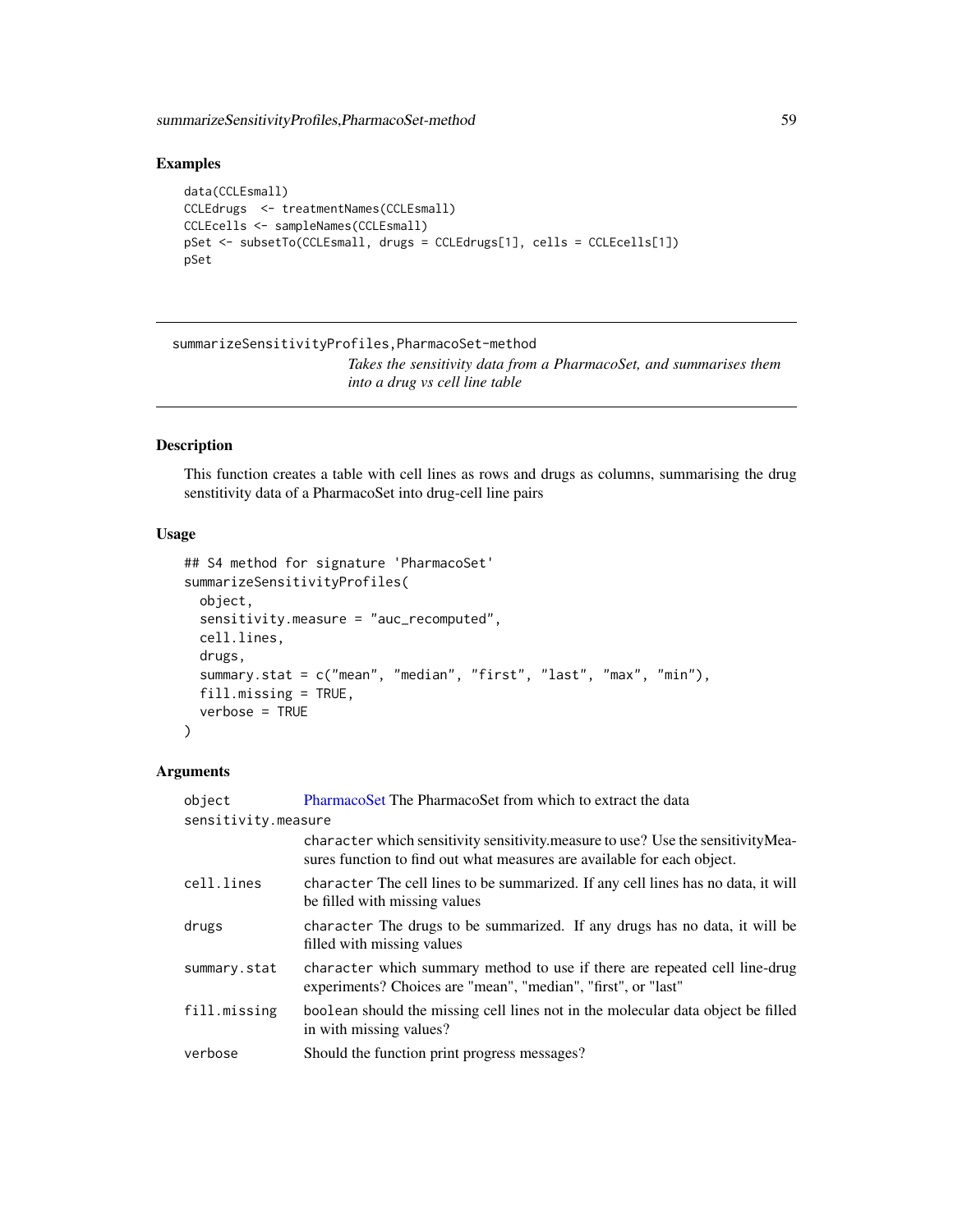### <span id="page-59-0"></span>Value

[matrix](#page-0-0) A matrix with cell lines going down the rows, drugs across the columns, with the selected sensitivity statistic for each pair.

### Examples

```
data(GDSCsmall)
GDSCauc <- summarizeSensitivityProfiles(GDSCsmall,
    sensitivity.measure='auc_published')
```
updateObject,PharmacoSet-method

*Update the PharmacoSet class after changes in it struture or API*

### Description

Update the PharmacoSet class after changes in it struture or API

### Usage

```
## S4 method for signature 'PharmacoSet'
updateObject(object)
```
#### Arguments

object A PharmacoSet object to update the class structure for.

### Value

PharmacoSet with update class structure.

[,PharmacoSet,ANY,ANY,ANY-method  $\Gamma$ 

### Description

### $\Gamma$

```
## S4 method for signature 'PharmacoSet, ANY, ANY, ANY'
x[i, j, ..., drop = FALSE]
```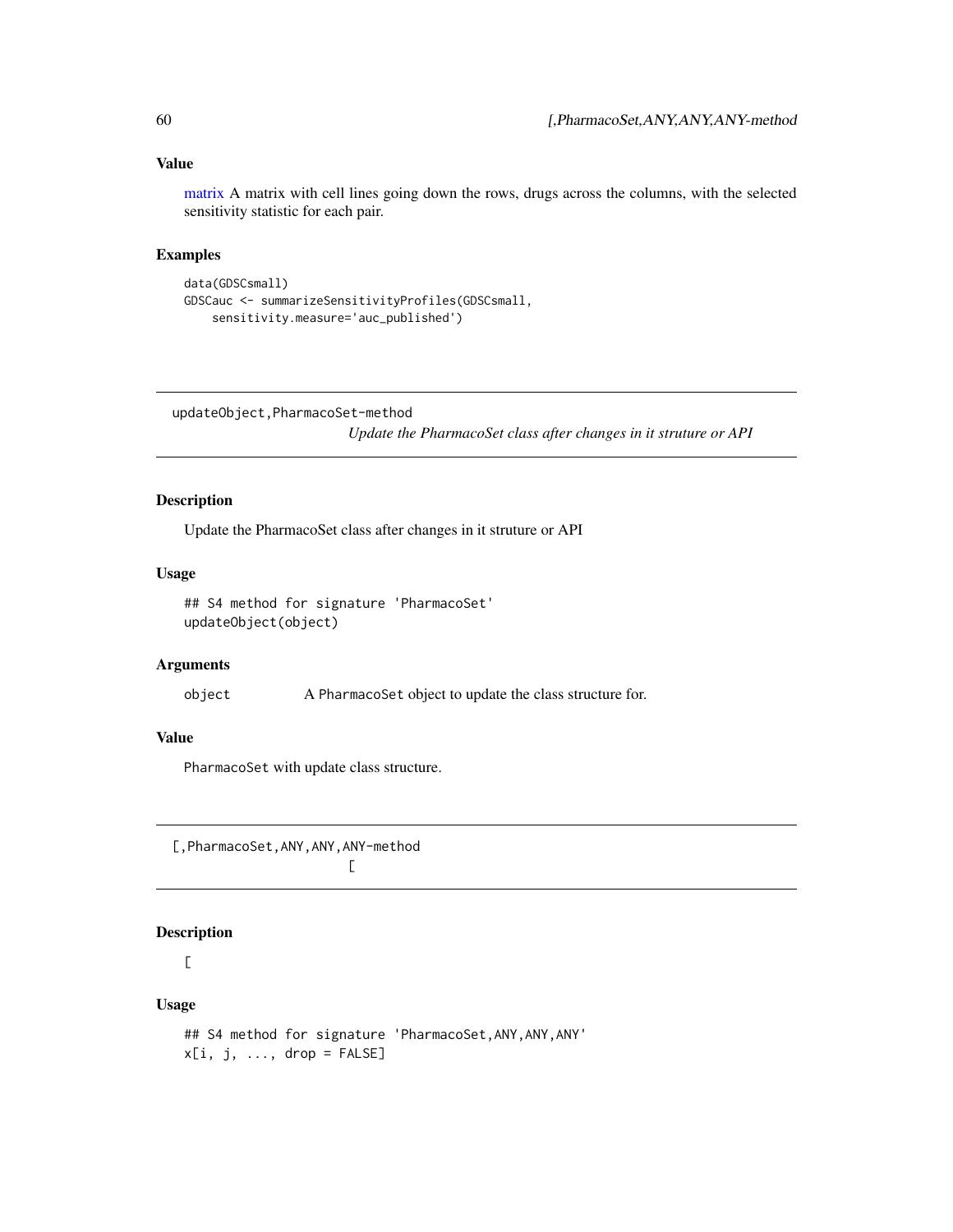| $\mathsf{X}$ | object                                                     |
|--------------|------------------------------------------------------------|
|              | Cell lines to keep in object                               |
|              | Drugs to keep in object                                    |
| .            | further arguments                                          |
| drop         | A boolean flag of whether to drop single dimensions or not |

### Value

Returns the subsetted object

### Examples

data(CCLEsmall) CCLEsmall["WM1799", "Sorafenib"]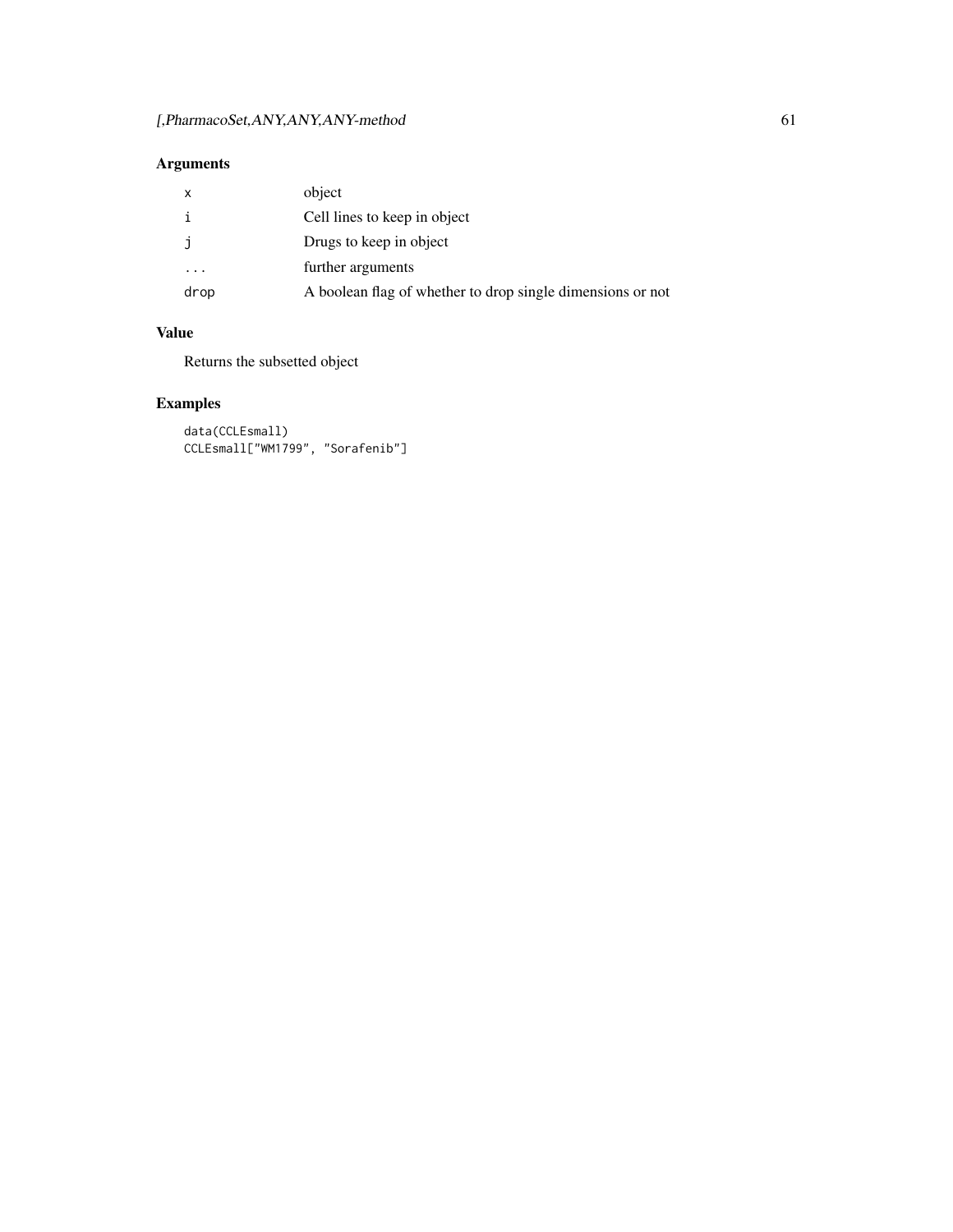# <span id="page-61-0"></span>**Index**

∗ datasets CCLEsmall, [9](#page-8-0) CMAPsmall, [10](#page-9-0) GDSCsmall, [29](#page-28-0) HDAC\_genes, [33](#page-32-0) .PharmacoSet *(*PharmacoSet-class*)*, [50](#page-49-0) .computeLoewe, [3](#page-2-0) .effectToDose, [4](#page-3-0) .loewe, [5](#page-4-0) [, PharmacoSet, ANY, ANY, ANY-method, [60](#page-59-0) amcc, [6](#page-5-0) annotation *(*PharmacoSet-accessors*)*, [40](#page-39-0) annotation,PharmacoSet-method *(*PharmacoSet-accessors*)*, [40](#page-39-0) annotation<- *(*PharmacoSet-accessors*)*, [40](#page-39-0) annotation<-,PharmacoSet,list-method *(*PharmacoSet-accessors*)*, [40](#page-39-0) availablePSets, [7](#page-6-0) callingWaterfall, [8](#page-7-0) CCLEsmall, [9](#page-8-0) cellInfo *(*PharmacoSet-accessors*)*, [40](#page-39-0) cellInfo,PharmacoSet-method *(*PharmacoSet-accessors*)*, [40](#page-39-0) cellInfo<- *(*PharmacoSet-accessors*)*, [40](#page-39-0) cellInfo<-,PharmacoSet,data.frame-method *(*PharmacoSet-accessors*)*, [40](#page-39-0) cellName, PharmacoSet-method *(*PharmacoSet-accessors*)*, [40](#page-39-0) cellNames *(*PharmacoSet-accessors*)*, [40](#page-39-0) cellNames<- *(*PharmacoSet-accessors*)*, [40](#page-39-0) cellNames<-,PharmacoSet,list-method *(*PharmacoSet-accessors*)*, [40](#page-39-0) checkPsetStructure, [9](#page-8-0) CMAPsmall, [10](#page-9-0) computeABC, [11](#page-10-0) computeAmax, [12](#page-11-0) computeAUC, [13](#page-12-0) computeIC50, [14](#page-13-0)

computeICn *(*computeIC50*)*, [14](#page-13-0) computeSlope, [16](#page-15-0) connectivityScore, [17](#page-16-0) cosinePerm, [18](#page-17-0) curation *(*PharmacoSet-accessors*)*, [40](#page-39-0) curation,PharmacoSet-method *(*PharmacoSet-accessors*)*, [40](#page-39-0) curation<- *(*PharmacoSet-accessors*)*, [40](#page-39-0) curation<-, PharmacoSet, list-method *(*PharmacoSet-accessors*)*, [40](#page-39-0) datasetType *(*PharmacoSet-accessors*)*, [40](#page-39-0) datasetType,PharmacoSet-method *(*PharmacoSet-accessors*)*, [40](#page-39-0) datasetType<- *(*PharmacoSet-accessors*)*, [40](#page-39-0) datasetType<-,PharmacoSet,character-method *(*PharmacoSet-accessors*)*, [40](#page-39-0) dateCreated *(*PharmacoSet-accessors*)*, [40](#page-39-0) dateCreated,PharmacoSet-method *(*PharmacoSet-accessors*)*, [40](#page-39-0) dateCreated<- *(*PharmacoSet-accessors*)*, [40](#page-39-0) dateCreated<-,PharmacoSet,character-method *(*PharmacoSet-accessors*)*, [40](#page-39-0) dateCreated<-,PharmacoSet-method *(*PharmacoSet-accessors*)*, [40](#page-39-0) dim,PharmacoSet-method, [19](#page-18-0) downloadPertSig, [20](#page-19-0) downloadPSet, [21](#page-20-0) drugDoseResponseCurve, [22](#page-21-0) drugInfo *(*PharmacoSet-accessors*)*, [40](#page-39-0) drugInfo<- *(*PharmacoSet-accessors*)*, [40](#page-39-0) drugNames *(*PharmacoSet-accessors*)*, [40](#page-39-0) drugNames<- *(*PharmacoSet-accessors*)*, [40](#page-39-0) drugPerturbationSig, [24](#page-23-0) drugSensitivitySig,PharmacoSet-method, [25](#page-24-0)

featureInfo *(*PharmacoSet-accessors*)*, [40](#page-39-0)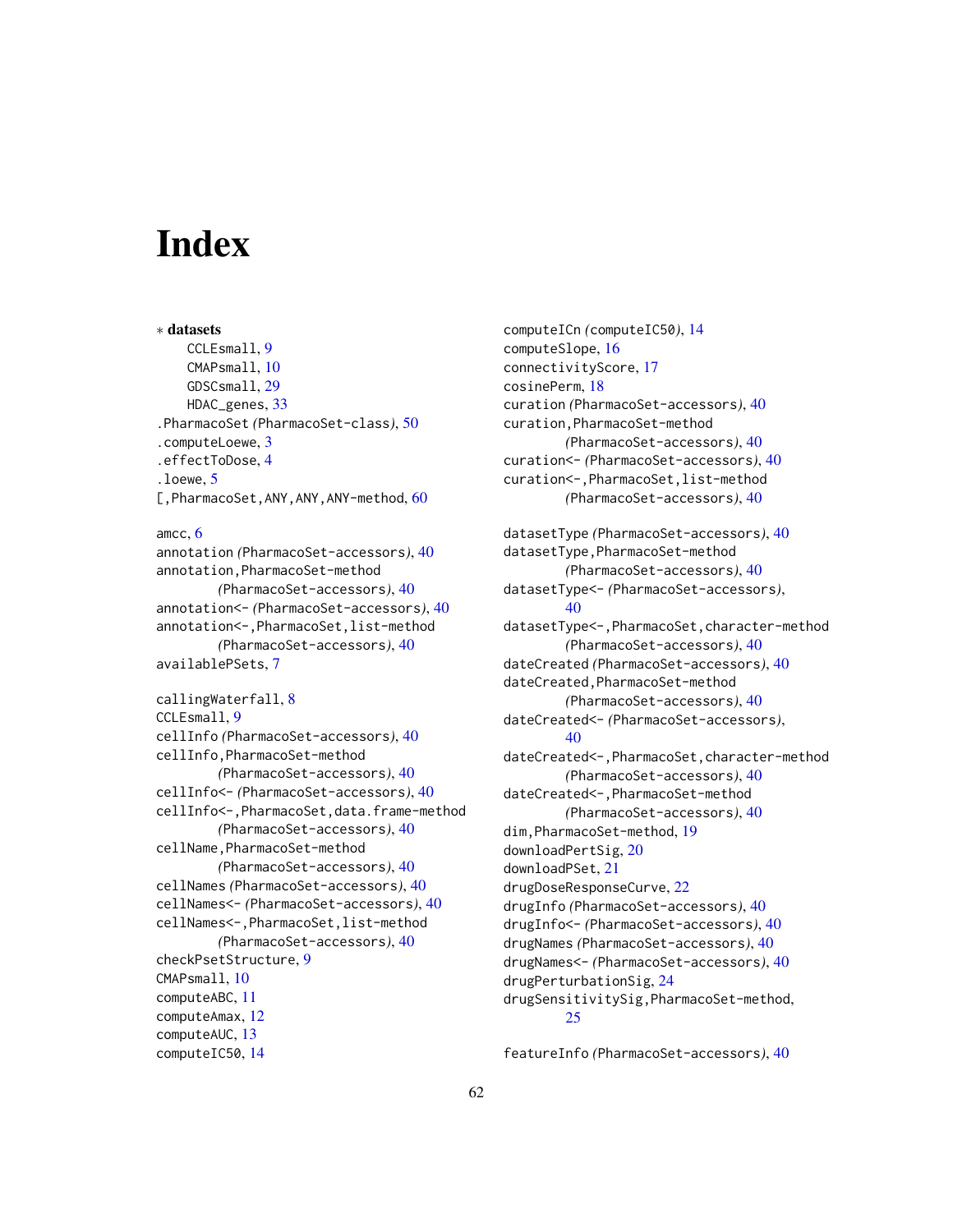#### $I<sub>N</sub>DEX$  63

featureInfo,PharmacoSet-method *(*PharmacoSet-accessors*)*, [40](#page-39-0) featureInfo<- *(*PharmacoSet-accessors*)*,  $40$ featureInfo<-,PharmacoSet,character,data.frameoledubdrProfilesSlot,PharmacoSet-method *(*PharmacoSet-accessors*)*, [40](#page-39-0) featureInfo<-,PharmacoSet,character,DataFramemoletoolarProfilesSlot<-*(*PharmacoSet-accessors*)*, [40](#page-39-0) filterNoisyCurves, [28](#page-27-0) fNames *(*PharmacoSet-accessors*)*, [40](#page-39-0) fNames,PharmacoSet,character-method *(*PharmacoSet-accessors*)*, [40](#page-39-0) fNames<- *(*PharmacoSet-accessors*)*, [40](#page-39-0) fNames<-,PharmacoSet,character,character-method *(*PharmacoSet-accessors*)*, [40](#page-39-0) GDSCsmall, [29](#page-28-0) geneDrugSensitivity, [29](#page-28-0) molecularProfiles<-,PharmacoSet,missing,missing,MutliAssay *(*PharmacoSet-accessors*)*, [40](#page-39-0) molecularProfilesSlot *(*PharmacoSet-accessors*)*, [40](#page-39-0) *(*PharmacoSet-accessors*)*, [40](#page-39-0) *(*PharmacoSet-accessors*)*, [40](#page-39-0) *(*PharmacoSet-accessors*)*, [40](#page-39-0) *(*PharmacoSet-accessors*)*, [40](#page-39-0) *(*PharmacoSet-accessors*)*, [40](#page-39-0) moleculerProfilesSlot,PharmacoSet-method *(*PharmacoSet-accessors*)*, [40](#page-39-0) name *(*PharmacoSet-accessors*)*, [40](#page-39-0)

geneDrugSensitivityPBCorr, [30](#page-29-0) geneDrugSensitivityPCorr, [31](#page-30-0) gwc, [32](#page-31-0)

HDAC\_genes, [33](#page-32-0)

intersectPSet, [34](#page-33-0)

logLogisticRegression, [35](#page-34-0)

matrix, *[60](#page-59-0)*

mcc, [37](#page-36-0) mDataNames *(*PharmacoSet-accessors*)*, [40](#page-39-0) mDataNames,PharmacoSet-method *(*PharmacoSet-accessors*)*, [40](#page-39-0) mDataNames<- *(*PharmacoSet-accessors*)*, [40](#page-39-0) mDataNames<-,PharmacoSet,ANY-method *(*PharmacoSet-accessors*)*, [40](#page-39-0) mDataNames<-,PharmacoSet-method *(*PharmacoSet-accessors*)*, [40](#page-39-0) molecularProfiles *(*PharmacoSet-accessors*)*, [40](#page-39-0) molecularProfiles,PharmacoSet-method *(*PharmacoSet-accessors*)*, [40](#page-39-0) molecularProfiles<- *(*PharmacoSet-accessors*)*, [40](#page-39-0) *(*PharmacoSet-accessors*)*, [40](#page-39-0) *(*PharmacoSet-accessors*)*, [40](#page-39-0)

molecularProfilesSlot<-,PharmacoSet,list-method molecularProfilesSlot<-,PharmacoSet,list\_OR\_MAE-method molecularProfilesSlot<-PharmacoSet,MultiAssayExperiment-me name,PharmacoSet-method *(*PharmacoSet-accessors*)*, [40](#page-39-0) name<- *(*PharmacoSet-accessors*)*, [40](#page-39-0) name<-,PharmacoSet,character-method *(*PharmacoSet-accessors*)*, [40](#page-39-0) name<-,PharmacoSet-method

*(*PharmacoSet-accessors*)*, [40](#page-39-0)

molecularProfiles<-,PharmacoSet,character,cha**phenteInfinitriRhmembod**Set-accessors), [40](#page-39-0) molecularProfiles<-,PharmacoSet,character,missing,matrix-method *(*PharmacoSet-accessors*)*, [40](#page-39-0) molecularProfiles<-,PharmacoSet,missing,missing,list-method *(*PharmacoSet-accessors*)*, [40](#page-39-0) *(*PharmacoSet-accessors*)*, [40](#page-39-0) patialCorQUICKSTOP, [38](#page-37-0) pertNumber *(*PharmacoSet-accessors*)*, [40](#page-39-0) pertNumber,PharmacoSet-method *(*PharmacoSet-accessors*)*, [40](#page-39-0) pertNumber<- *(*PharmacoSet-accessors*)*, [40](#page-39-0) pertNumber<-,PharmacoSet,array-method *(*PharmacoSet-accessors*)*, [40](#page-39-0) PharmacoSet, *[25](#page-24-0)*, *[28](#page-27-0)*, [39,](#page-38-0) *[59](#page-58-0)* PharmacoSet-accessors, [40](#page-39-0) PharmacoSet-class, [50](#page-49-0) PharmacoSet-utils, [51](#page-50-0) PharmacoSet2, [53](#page-52-0) PharmacoSig, [54](#page-53-0) phenoInfo *(*PharmacoSet-accessors*)*, [40](#page-39-0) phenoInfo,PharmacoSet,character-method *(*PharmacoSet-accessors*)*, [40](#page-39-0) phenoInfo<-,PharmacoSet,character,data.frame-method phenoInfo<-,PharmacoSet,character,DataFrame-method plot.PharmacoSig, [55](#page-54-0)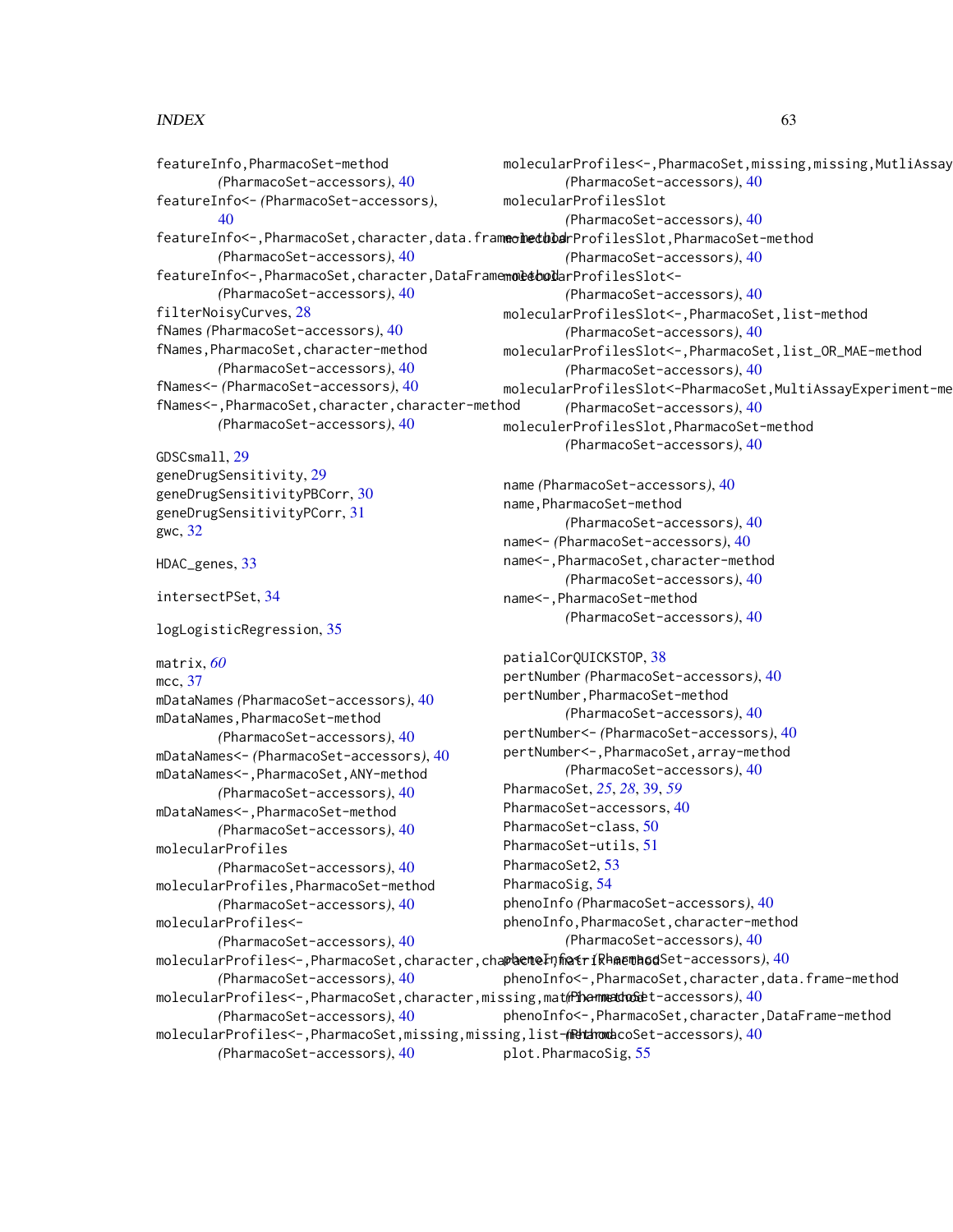sampleInfo *(*PharmacoSet-accessors*)*, [40](#page-39-0) sampleInfo,PharmacoSet-method *(*PharmacoSet-accessors*)*, [40](#page-39-0) sampleInfo<- *(*PharmacoSet-accessors*)*, [40](#page-39-0) sampleInfo <-, PharmacoSet, data.frame-method *(*PharmacoSet-accessors*)*, [40](#page-39-0) sampleName, PharmacoSet-method *(*PharmacoSet-accessors*)*, [40](#page-39-0) sampleNames *(*PharmacoSet-accessors*)*, [40](#page-39-0) sampleNames,PharmacoSet-method *(*PharmacoSet-accessors*)*, [40](#page-39-0) sampleNames<- *(*PharmacoSet-accessors*)*, [40](#page-39-0) sampleNames<-,PharmacoSet,character-method *(*PharmacoSet-accessors*)*, [40](#page-39-0) sampleNames<-,PharmacoSet,list-method *(*PharmacoSet-accessors*)*, [40](#page-39-0) sensitivityInfo, PharmacoSet, character-method *(*PharmacoSet-accessors*)*, [40](#page-39-0) sensitivityInfo,PharmacoSet,missing-method *(*PharmacoSet-accessors*)*, [40](#page-39-0) sensitivityInfo,PharmacoSet-method *(*PharmacoSet-accessors*)*, [40](#page-39-0) sensitivityInfo<-,PharmacoSet,data.frame-method *(*PharmacoSet-accessors*)*, [40](#page-39-0) sensitivityInfo<-,PharmacoSet,missing,data.frame-methoo *(*PharmacoSet-accessors*)*, [40](#page-39-0) sensitivityMeasures,PharmacoSet-method *(*PharmacoSet-accessors*)*, [40](#page-39-0) sensitivityMeasures<-,PharmacoSet,character-method *(*PharmacoSet-accessors*)*, [40](#page-39-0) sensitivityProfiles,PharmacoSet-method *(*PharmacoSet-accessors*)*, [40](#page-39-0) sensitivityProfiles<-,PharmacoSet,data.frame-method [40](#page-39-0) *(*PharmacoSet-accessors*)*, [40](#page-39-0) sensitivityRaw,PharmacoSet-method *(*PharmacoSet-accessors*)*, [40](#page-39-0) sensitivityRaw<-,PharmacoSet,array-method *(*PharmacoSet-accessors*)*, [40](#page-39-0) sensitivitySlot *(*PharmacoSet-accessors*)*, [40](#page-39-0) sensitivitySlot<- *(*PharmacoSet-accessors*)*, [40](#page-39-0) *(*PharmacoSet-accessors*)*, [40](#page-39-0) sensNumber *(*PharmacoSet-accessors*)*, [40](#page-39-0) sensNumber,PharmacoSet-method

```
sensNumber<- (PharmacoSet-accessors), 40
sensNumber<-,PharmacoSet,matrix-method
       (PharmacoSet-accessors), 40
show,PharmacoSet-method, 56
show,PharmacoSig-method, 56
57
subsetByFeature (PharmacoSet-utils), 51
subsetByFeature,PharmacoSet-method
       (PharmacoSet-utils), 51
subsetBySample (PharmacoSet-utils), 51
subsetBySample,CoreSet-method
        (PharmacoSet-utils), 51
subsetBySample,PharmacoSet-method
        (PharmacoSet-utils), 51
subsetByTreatment (PharmacoSet-utils),
        51
subsetByTreatment,PharmacoSet-method
        (PharmacoSet-utils), 51
subsetTo,PharmacoSet-method, 58
summarizeSensitivityProfiles,PharmacoSet-method,
        59
```

```
sensitvityInfo<-,PharmacoSet,character,data.frame-method
(PharmacoSet-accessors), 40
       (PharmacoSet-accessors), 40
                                              treamentResponse<-,PharmacoSet,list-method
                                                       (PharmacoSet-accessors), 40
                                              treatmentInfo (PharmacoSet-accessors),
                                              treatmentInfo,PharmacoSet-method
                                                      (PharmacoSet-accessors), 40
                                              treatmentInfo<-
                                                      (PharmacoSet-accessors), 40
                                              treatmentInfo<-,PharmacoSet,data.frame-method
                                                      (PharmacoSet-accessors), 40
                                              treatmentNames (PharmacoSet-accessors),
                                              treatmentNames,PharmacoSet-method
                                                       (PharmacoSet-accessors), 40
                                              treatmentNames<-
                                                       (PharmacoSet-accessors), 40
                                              treatmentNames<-,PharmacoSet,character-method
                                                       (PharmacoSet-accessors), 40
                                              treatmentResponse
                                                       (PharmacoSet-accessors), 40
                                              treatmentResponse,PharmacoSet-method
                                              treatmentResponse<-
                                                       (PharmacoSet-accessors), 40
                                              treatmentResponse<-,PharmacoSet,list_OR_LongTable-method
                                                       (PharmacoSet-accessors), 40
```